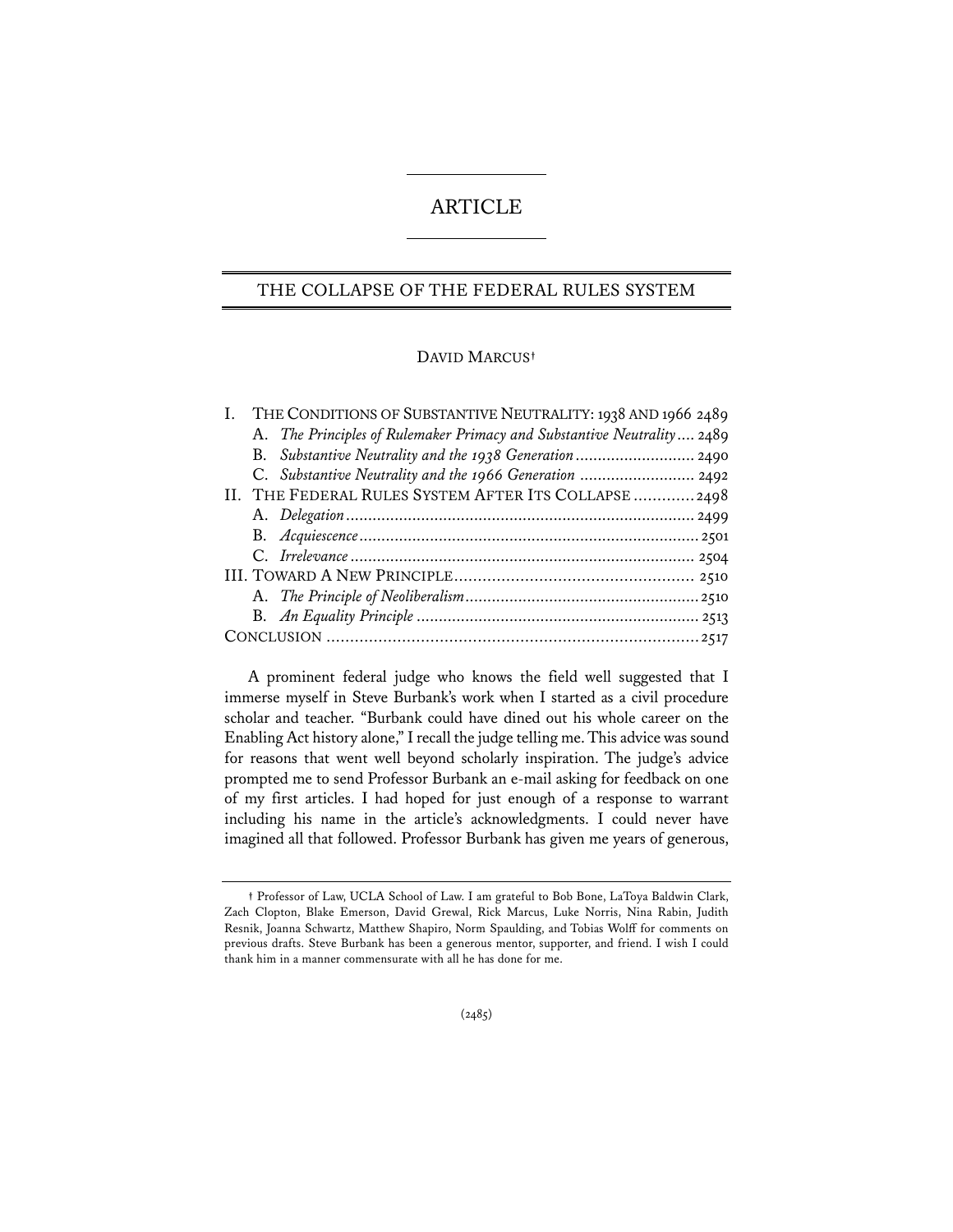undeserved mentorship. By his example, he has shown me time and again how a revered colleague draws on a rich reservoir of professional capital to build a national community of scholars. His guidance and friendship have enriched my career beyond measure. I am deeply honored to contribute to this Festschrift.

Professor Burbank's scholarship grapples with nearly every aspect of what I call the "Federal Rules System." This is the dominant procedural system for American civil justice, one taught in virtually every American law school's first-year civil procedure course.**<sup>1</sup>** Although the Federal Rules of Civil Procedure and their use in the federal courts lie at the system's center, it includes much more. Importantly, the Federal Rules System, by my definition of the term, embraces the procedural regimes of many American jurisdictions.**<sup>2</sup>** They share many of the system's constituent components, particularly a transsubstantive default architecture for civil litigation.**<sup>3</sup>** These components also include the assignment of a procedural regime's maintenance, at least in part, to court-supervised experts working outside the political process and under judicial supervision.**<sup>4</sup>** They also involve a set of cultural expectations about litigation, particularly its adversarial and party-driven nature.**<sup>5</sup>**

Professor Burbank wrote the canonical history of the Federal Rules System's origins.**<sup>6</sup>** He has subjected nearly every aspect to influential theoretical, doctrinal, and empirical scrutiny.**<sup>7</sup>** He has played central roles in the system's evolution.**<sup>8</sup>** Immersion in Professor Burbank's work that this

**<sup>1</sup>** David L. Noll, *A Reader's Guide to Pre-Modern Procedure*, 65 J. LEGAL EDUC. 414, 414-15 (2015); Jack B. Weinstein, *After Fifty Years of the Federal Rules of Civil Procedure: Are the Barriers to Justice Being Raised?*, 137 U. PA. L. REV. 1901, 1902 (1989).

**<sup>2</sup>** *E.g.*, Stephen N. Subrin, *How Equity Conquered Common Law: The Federal Rules of Civil Procedure in Historical Perspective*, 135 U. PA. L. REV. 909, 910 (1987) ("Approximately half of the states adopted almost identical rules, and procedural rules in the remainder of the states bear their influence."); Geoffrey C. Hazard, Jr., *Discovery Vices and Trans-Substantive Virtues in the Federal Rules of Civil Procedure*, 137 U. PA. L. REV. 2237, 2237 (1989) ("[The Federal Rules] have been adopted in a majority of the states and have been a principal source of borrowing in states with strong traditions of autonomy in matters of procedural law, notably California, Illinois, and New York."); *see also* Robert G. Bone, *The Process of Making Process: Court Rulemaking, Democratic Legitimacy, and Procedural Efficacy*, 87 GEO. L.J. 887, 897 (1999) [hereinafter Bone, *Process*] ("Enthusiasm for court rulemaking and the Federal Rules spread rapidly after World War II. Many states followed the federal lead in giving the rulemaking function to the courts.").

**<sup>3</sup>** Alexandra D. Lahav, *Procedural Design*, 71 VAND. L. REV. 821, 872-73 (2018).

**<sup>4</sup>** *E.g.*, ARIZ.REV. STAT.ANN. § 12-109 (delegating rulemaking power to the Arizona Supreme Court and providing that these rules "shall not abridge, enlarge or modify substantive rights of [any] litigant").

**<sup>5</sup>** *E.g.*, David L. Shapiro, *Federal Rule 16: A Look at the Theory and Practice of Rulemaking*, 137 U. PA. L. REV. 1969, 1969 (1989) ("The Federal Rules . . . have become part of the consciousness of lawyers, judges, and scholars who worry about and live with issues of judicial procedure.").

**<sup>6</sup>** Stephen B. Burbank, *The Rules Enabling Act of 1934*, 130 U. PA. L. REV. 1015 (1982).

**<sup>7</sup>** The list of works that fits this description is too long to summarize.

**<sup>8</sup>** Professor Burbank helped draft the 1988 amendments to the Rules Enabling Act and 28 U.S.C. § 1367. He played a special master role in the *Amchem* litigation. He contributed essential research that supported amendments to Rule 11. This is just a partial list.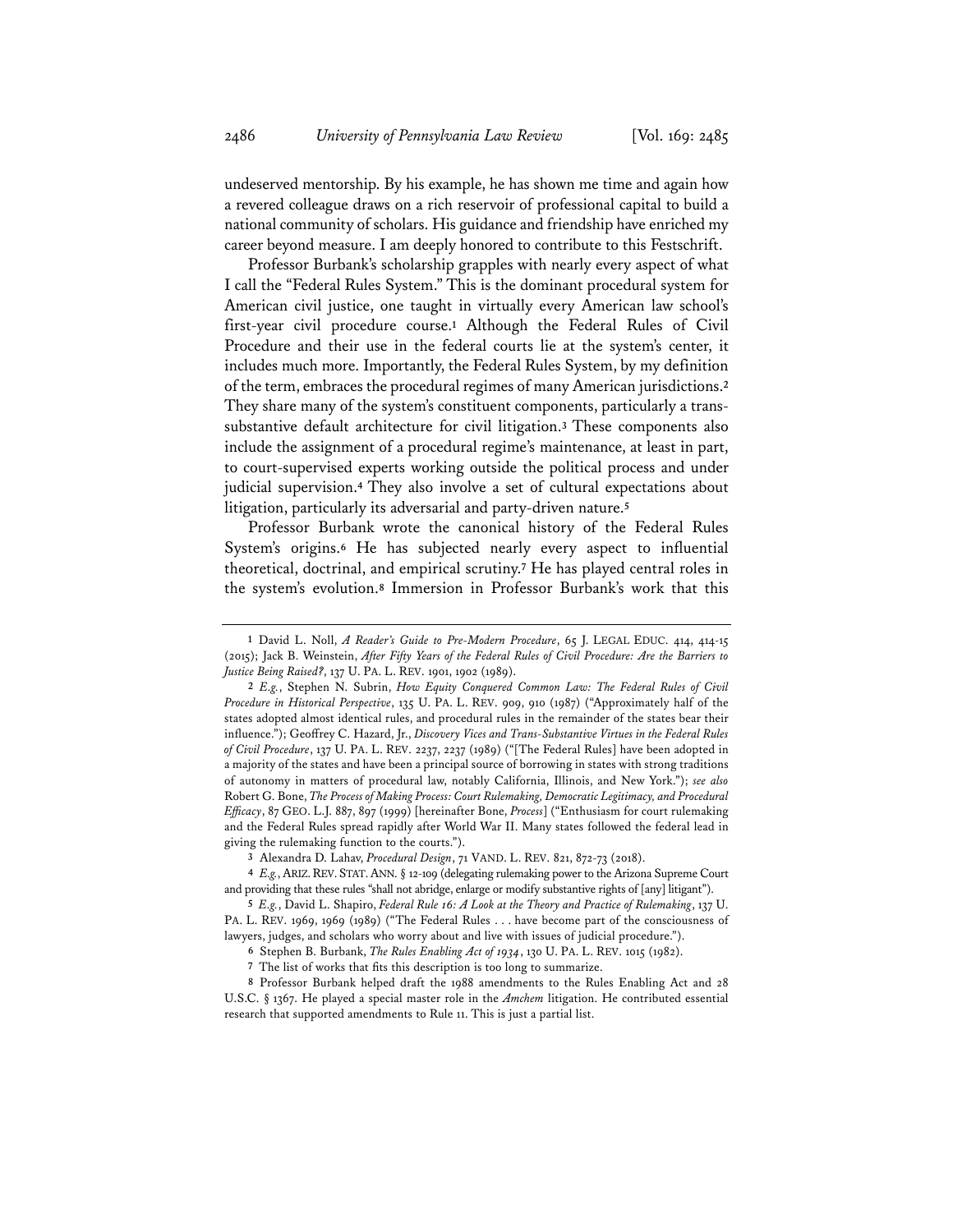Festschrift occasioned thus invites immodestly broad claims. I marshal a lot of Professor Burbank's scholarship to support mine. With apologies,**<sup>9</sup>** here it is: the Federal Rules System has collapsed.

The erosion of the system's two core pillars has triggered this collapse.**<sup>10</sup>** The first, the *principle of rulemaker primacy*, steered primary responsibility for procedural change and reform to an apolitical rulemaking process. The second core pillar, the *principle of substantive neutrality*, legitimated the principle of rulemaker primacy. If meaningful procedural change can proceed without ideologically-fraught regulatory or distributive consequences, then it can take place outside politics. Over the past fifty years, the domain of what could plausibly pass muster as substantively neutral has shrunk considerably. As a result, rulemaker primacy has become increasingly impossible to sustain. Power over meaningful procedural change has passed to other institutions, hollowing out the Federal Rules System.

To anyone conversant in bitter procedural battles of the past twenty years, the question is not so much whether the Federal Rules System has indeed suffered. Rather, how did a procedural system dependent on a claim of substantive neutrality ever operate in the first place?**<sup>11</sup>** This question's answer helps identify the cause of decline. I provide one in Part I. The key moment is 1966. Rule 23 came into effect that year, generating the modern class action. The class action's vast regulatory and distributional consequences make this landmark reform, exemplifying the principle of rulemaker primacy, unthinkable today. What made it possible was the "postwar liberal consensus," a period during which American elites believed in and advocated for universal agreement on political, economic, and social fundamentals.**<sup>12</sup>** Meaningful procedural change could come from the rulemaking process without violating the principle of substantive neutrality, because everyone—or everyone who "mattered"—agreed on the substance.

Since 1966, conditions of consensus have yielded to conditions of polarization and inequality. The domain of substantive neutrality has shrunk dramatically, eroding the basis for rulemaker primacy and leaving rulemakers

**<sup>9</sup>** Stephen B. Burbank, *Thinking, Big and Small*, 46 U.MICH.J.L.REFORM 527, 530 (2013) ("I think that an apology is more often appropriate for attempts to think big, at least in the field of procedure.").

**<sup>10</sup>** I draw these principles from the "foundational assumptions" Professor Burbank identifies here: Stephen B. Burbank, *Pleading and the Dilemmas of "General Rules"*, 2009 WIS. L. REV. 535, 536.

**<sup>11</sup>** Sarah Staszak, *Procedural Change in the First Ten Years of the Roberts Court*, 38 CARDOZO L. REV. 691, 699 (2016) ("In many ways, it seems striking that anyone would have argued that the civil rules were at any time 'apolitical'; but that characterization is precisely what made them such powerful tools for social reform, and what kept rulemaking authority insulated for so long.").

**<sup>12</sup>** Michael Heale, *Historians and the Postwar Liberal Consensus*, *in* THE LIBERAL CONSENSUS RECONSIDERED: AMERICAN POLITICS AND SOCIETY IN THE POSTWAR ERA 29, 29, 32 (Robert Mason & Iwan Morgan eds., 2017).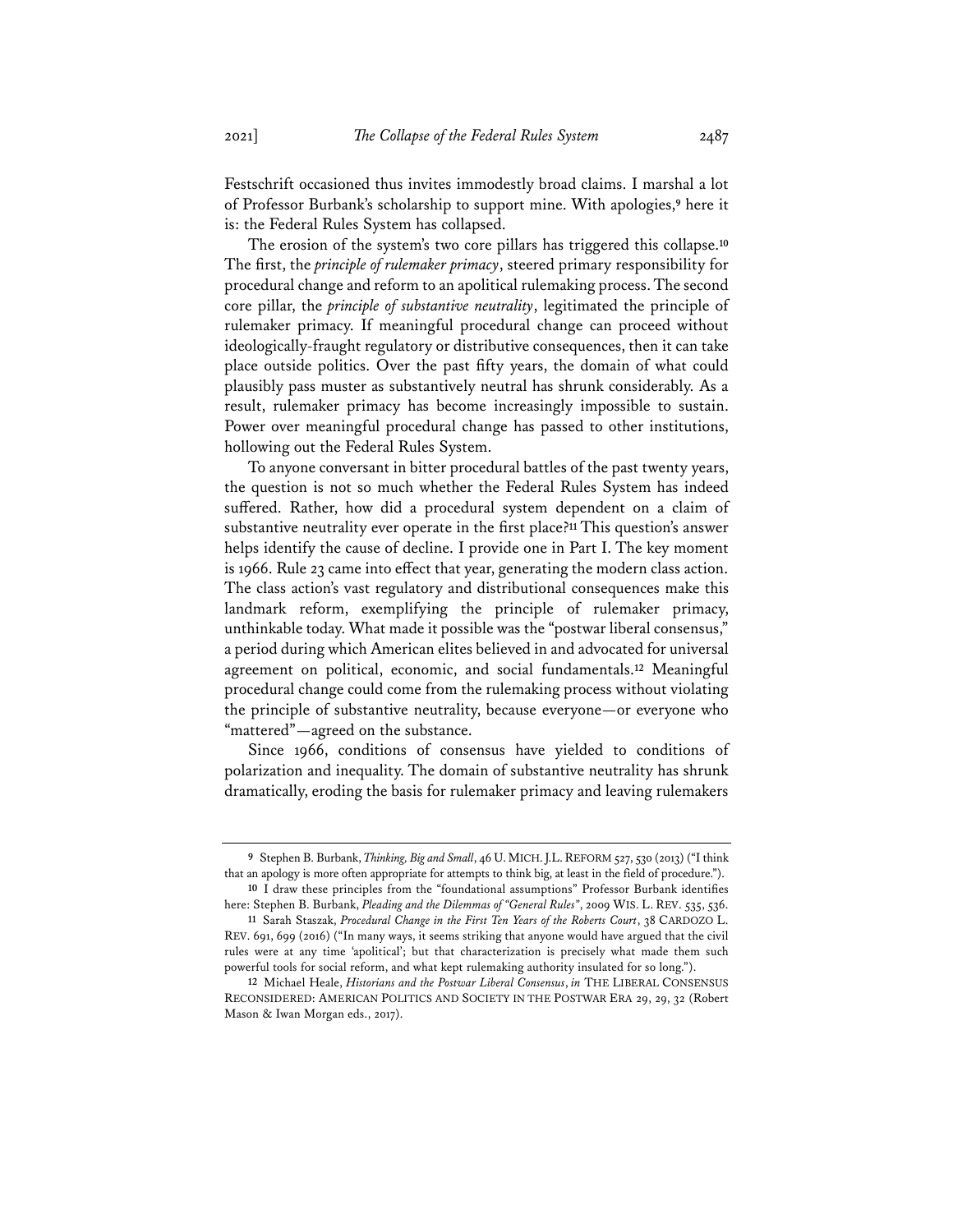able to generate mostly technocratic adjustments to settled practice.**<sup>13</sup>** I describe the consequences for the Federal Rules System in Part II. Its hallmarks now include delegation and acquiescence, as rulemakers yield their power, and irrelevance, as the needs of American civil justice exceed the system's capacity to address them.

The Federal Rules System left Camelot long ago, as others have argued for decades.**<sup>14</sup>** But my diagnosis of collapse differs from previous diagnoses of decline. The latter hold the promise of reversal—if the system can just produce better rules,**<sup>15</sup>** for instance, or if some new source of legitimacy can rejuvenate it.**<sup>16</sup>** With the system's core principles eroded, I believe it is time to move on, to identify new principles for a new system. The conditions that triggered the Federal Rules System's collapse make the choice unavoidably political. The conservative legal movement has already fashioned what I term the *principle of neoliberalism* to guide its preferred path for procedural evolution.**<sup>17</sup>** I end by introducing how progressives might craft an alternative, a principle rooted in a conception of equality meaningfully responsive to some of the inequities that have ended the Federal Rules System.

To be clear, the causal story I tell here does not assign blame to any particular institution. Rulemakers and courts deserve scrutiny for the choices they make, to be sure. If I am right, however, deeper currents in American political, social, and economic life have largely determined possibilities for the evolution of procedural doctrine. The appreciation that procedure necessarily mirrors the conditions of American political culture makes the recognition of a new principle all the more urgent.

**<sup>13</sup>** Bone, *Process*, *supra* note 2, at 916.

**<sup>14</sup>** *E.g.*, Stephen N. Subrin & Thomas O. Main, *The Fourth Era of American Civil Procedure*, 162 U. PA. L. REV. 1839, 1841 (2014) (arguing that "we are now in a distinct, fourth era" during which the "core values" of the Federal Rules "have been eviscerated"); Bone, *Process*, *supra* note 2, at 889 ("The level of discontent [with the Federal Rules] is unprecedented in the sixty-five year history of federal rulemaking in the field of civil procedure."); Judith Resnik, *The Domain of Courts*, 137 U. PA. L. REV. 2219, 2220 (1989) [hereinafter Resnik, *Domain*] ("[T]he issue that dominates most discussions of procedure today is whether the Rules enable speedy dispositions and help to control judicial workload."); Judith Resnik, *Failing Faith: Adjudicatory Procedure in Decline*, 53 U. CHI. L. REV. 494, 494-95 (1986) [hereinafter Resnik, *Failing Faith*] ("Many in the legal profession now criticize aspects of the Rules and demand revision.").

**<sup>15</sup>** *E.g.*, Brooke Coleman, *Janus-Faced Rulemaking*, 41 CARDOZO L. REV. 921, 942 (2020) ("While there are valid critiques of the rulemaking process, it is still an excellent vehicle for rule reform."); Robert G. Bone, *Making Effective Rules: The Need for Procedure Theory*, 61 OKLA. L. REV. 319, 320 (2008) [hereinafter Bone, *Effective*] (arguing that the current "Advisory Committee is in a good position to take on this challenging task" of reforming the Federal Rules).

**<sup>16</sup>** Bone, *Process*, *supra* note 2, at 940-43.

**<sup>17</sup>** Luke Norris has also suggested that recent directions in procedural evolution follow a neoliberal path. Luke Norris, *Neoliberal Civil Procedure*, 12 U.C. IRVINE L. REV. (forthcoming 2022) (draft at 2), https://papers.ssrn.com/sol3/papers.cfm?abstract\_id=3793658 [https://perma.cc/BZG9-YM2Z].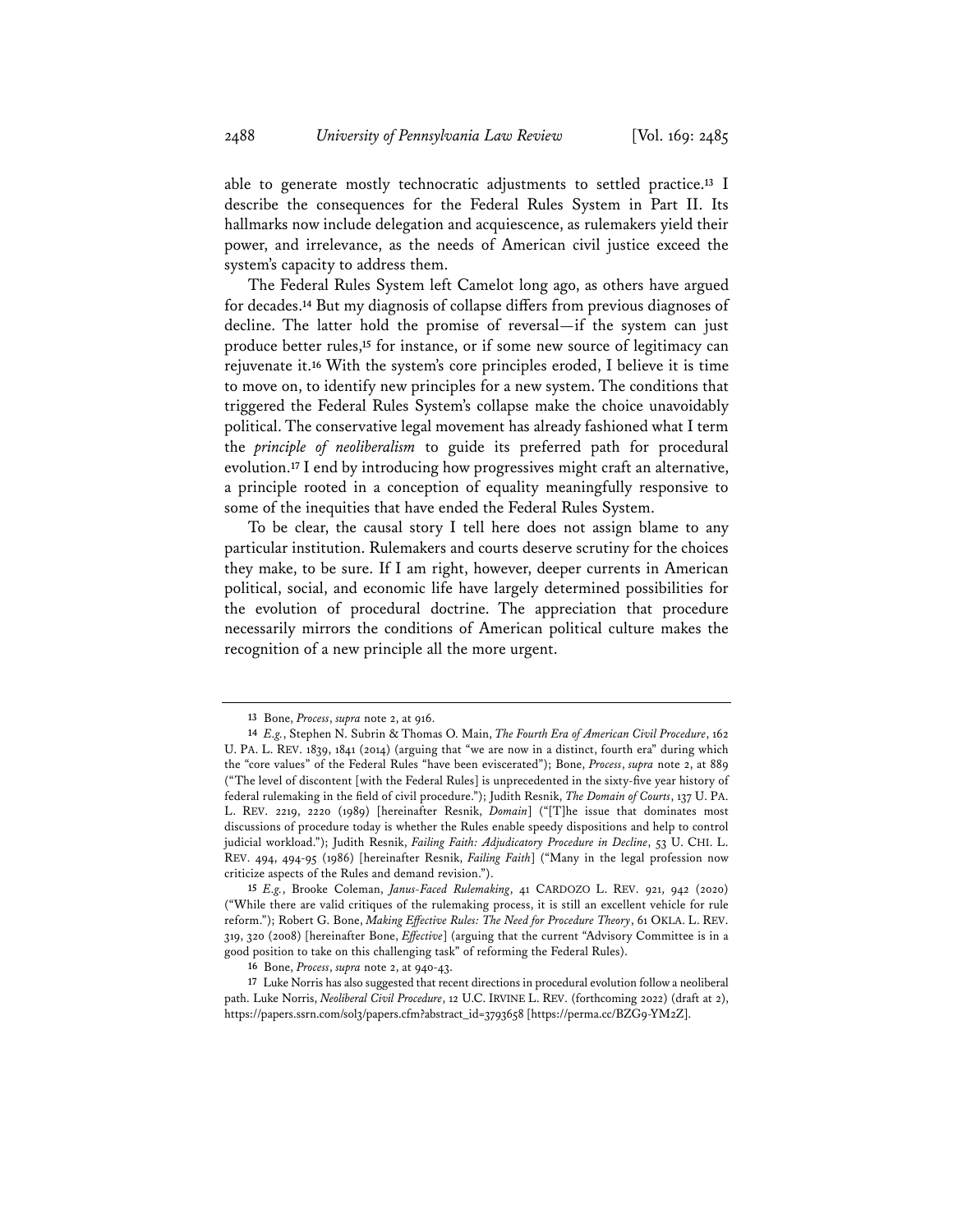## I. THE CONDITIONS OF SUBSTANTIVE NEUTRALITY: 1938 AND 1966

#### A. *The Principles of Rulemaker Primacy and Substantive Neutrality*

Originating in 1938, the Federal Rules System centers around the Federal Rules of Civil Procedure and the apolitical rulemaking process the Rules Enabling Act of 1934 created.**<sup>18</sup>** The Federal Civil Rules Advisory Committee, a group of experts appointed by the Chief Justice and ultimately supervised by the Supreme Court, dominates this process. But the system includes more than a set of rules and a core institution or their state equivalents. It also encompasses a litigation culture, one embodied in the procedural systems of almost every state. The basic architecture for a civil lawsuit the Federal Rules establish provides the default norm for what adjudication looks like—an architecture premised on adversarial, party-driven litigation activity.**<sup>19</sup>** Participants in the system conceive of procedural problems and possible solutions in terms of rules and possible reforms.

The twin pillars on which this system rested reflect two of the "foundational assumptions" Professor Burbank has identified for "modern American procedure."**<sup>20</sup>** The first, echoed by the principle of rulemaker primacy, assumes that "once made through 'The Enabling Act Process,' [the Federal Rules] can only be changed through that process (or by legislation)."**<sup>21</sup>**

The principle of substantive neutrality follows from the second, that "the 'general rules' required by the 1934 Rules Enabling Act should not only be uniformly applicable in all federal district courts, but uniformly applicable in all types of cases . . . ."**<sup>22</sup>** The Federal Rules' trans-substantivity honors this

**<sup>18</sup>** I appreciate that the terms "apolitical" and "substantive neutrality" are contestable as descriptions of the Federal Rules System as crafted, intended, and in operation at any point in time. *E.g.*, Resnik, *Domain*, *supra* note 14, at 2225-26 ("[N]either the theory of neutrality nor the theory of anonymity [of the Federal Rules] turns out to be as true in practice as in theory."). But I also believe the bipartisan support for federal rulemaking during the years preceding the enactment of the Rules Enabling Act, the remarkable dearth of controversy the Rule 23 amendments prompted in 1966, and the Advisory Committee's commitment to consensus in recent decades all evidence a longstanding commitment to and reality of a kind of neutrality that distinguishes rulemaking from other policymaking domains.

**<sup>19</sup>** Resnik, *Failing Faith*, *supra* note 14, at 516-17.

**<sup>20</sup>** Burbank, *supra* note 10, at 536.

**<sup>21</sup>** *Id*; *see also* David Marcus, *The Federal Rules of Civil Procedure and Legal Realism as a Jurisprudence of Law Reform*, 44 GA. L. REV. 433, 504 (2010) [hereinafter Marcus, *Legal Realism*] (describing Charles Clark's argument for a standing Advisory Committee with the authority to "make changes in the rules . . . and thus function as a built-in pragmatic mechanism to ensure good rules").

**<sup>22</sup>** Burbank, *supra* note 10, at 536; *see also* Bone, *Effective*, *supra* note 15, at 324 ("[P]rocedural rules could and should be general in nature and 'trans-substantive,' meaning that a single set of rules should apply to all civil cases despite varying substantive stakes."); Paul D. Carrington, *Making Rules to Dispose of Manifestly Unfounded Assertions: An Exorcism of the Bogy of Non-Trans-Substantive Rules of Civil Procedure*, 137 U. PA. L. REV. 2067, 2079 (1989) ("Federal Rules of Civil Procedure are seldom written . . . in terms designed to operate differently according to the substantive nature of a claim or defense."); Stephen B. Burbank, *Of Rules and Discretion: The Supreme Court, Federal Rules and Common Law*, 63 NOTRE DAME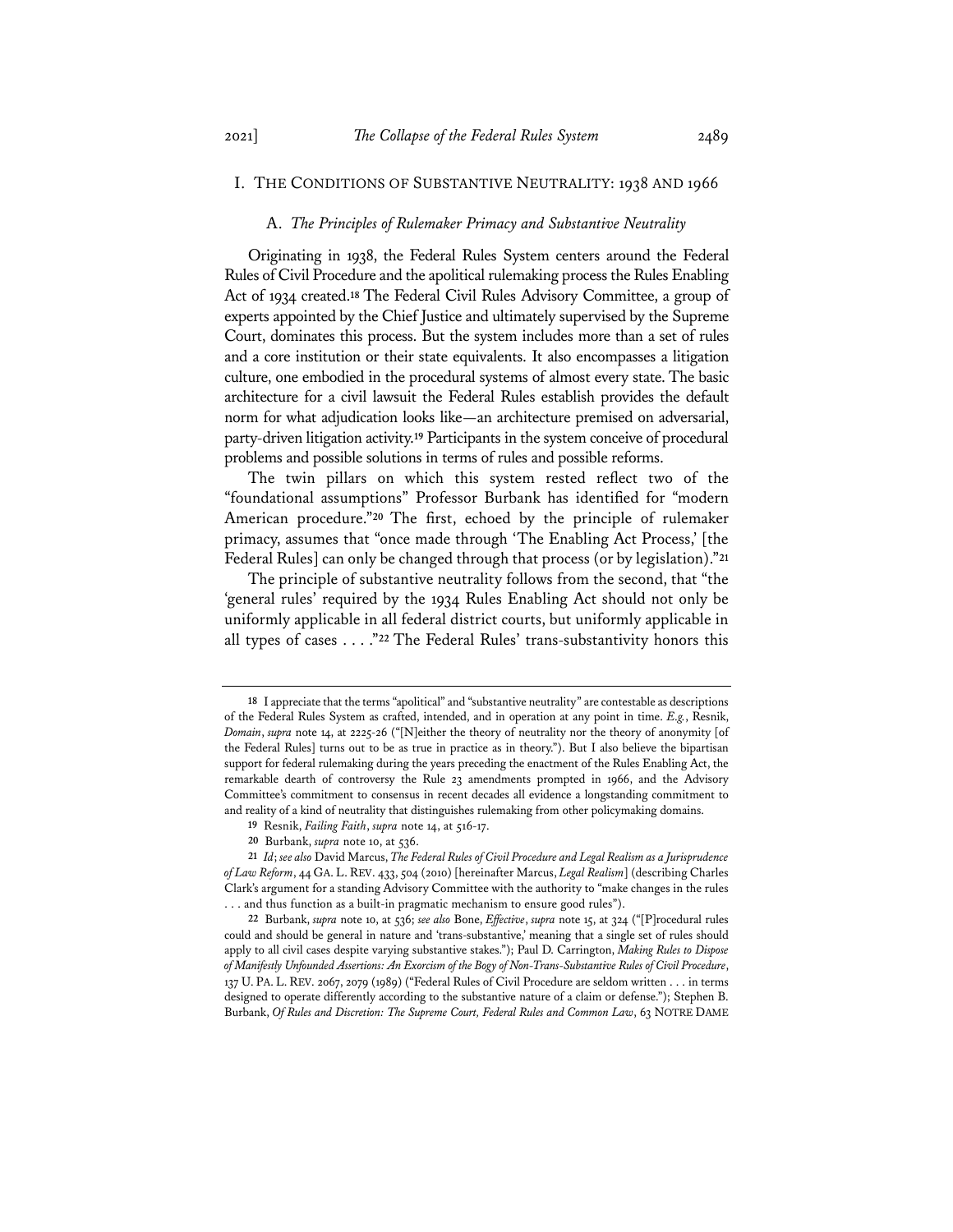assumption. This design feature prevents rules from serving or disserving particular ends of substantive justice. Trans-substantive rules therefore claim value-neutrality, a quality that honors limits on the scope of power delegated to the rulemaking process.**<sup>23</sup>** As Professor Burbank's canonical history of the Enabling Act reveals, Congress intended to retain control over procedural lawmaking "where the choice among legal prescriptions would have a predictable and identifiable effect on . . . rights" "recognized by federal or state substantive law . . . and interests recognized by the Constitution."**<sup>24</sup>** Otherwise, rulemaker primacy prevailed.

The principle of substantive neutrality both defined the domain within which the principle of rulemaker primacy could operate, and it gave the institutional preference the latter principle conveys essential normative support.**<sup>25</sup>** An expertdriven process outside of politics could exercise power over procedural change legitimately if this change did not entail choices of substantive value.**<sup>26</sup>** By contrast, the principle of substantive neutrality routed responsibility for procedural change to other institutions if the change's regulatory or distributional consequences prompted ideologically salient controversy.

## B. *Substantive Neutrality and the 1938 Generation*

Most of us would probably accept as substantively neutral something like a rule that requires parties to meet-and-confer on a format for the exchange of electronically stored information in discovery. But more significant procedural reform invariably prompts deep controversy little different from fighting over substantive legal change.**<sup>27</sup>** This could not always have been so, however, because the Federal Rules System once generated not just meaningful but seismic procedural reform. What did "[t]he myth of procedure as the neutral facilitator of the substantive law" mean in 1938, when

L. REV. 693, 713 n.140 (1988) ("The question whether uniformity [of the Federal Rules] necessarily entails trans-substantive uniformity was not addressed, probably because it was assumed.").

**<sup>23</sup>** David Marcus, *The Past, Present, and Future of Trans-Substantivity in Federal Civil Procedure*, 59 DEPAUL L. REV. 371, 374 (2010).

**<sup>24</sup>** Burbank, *supra* note 6, at 1113-14; *see also* Stephen B. Burbank, *Sanctions in the Proposed Amendments to the Federal Rules of Civil Procedure: Some Questions About Power*, 11 HOFSTRA L. REV. 997, 1007 (1983) ("Congress' concerns seem to have been rulemaking in areas where choices would have a predictable and identifiable impact or rights claimed under the substantive law or on interests claimed under the Constitution . . . .").

**<sup>25</sup>** Marcus, *supra* note 23, at 398; Bone, *Process*, *supra* note 2, at 896.

**<sup>26</sup>** Bone, *Process*, *supra* note 2, at 894-96; *cf.* Burbank, *supra* note 10, at 543 (suggesting that every "advisory committee" has honored the "foundational assumption" of trans-substantivity because "departures from it raise questions of institutional power and legitimacy").

**<sup>27</sup>** Dana S. Reda, *What Does It Mean to Say That Procedure Is Political?*, 85 FORDHAM L. REV. 2203, 2205-07 (2017).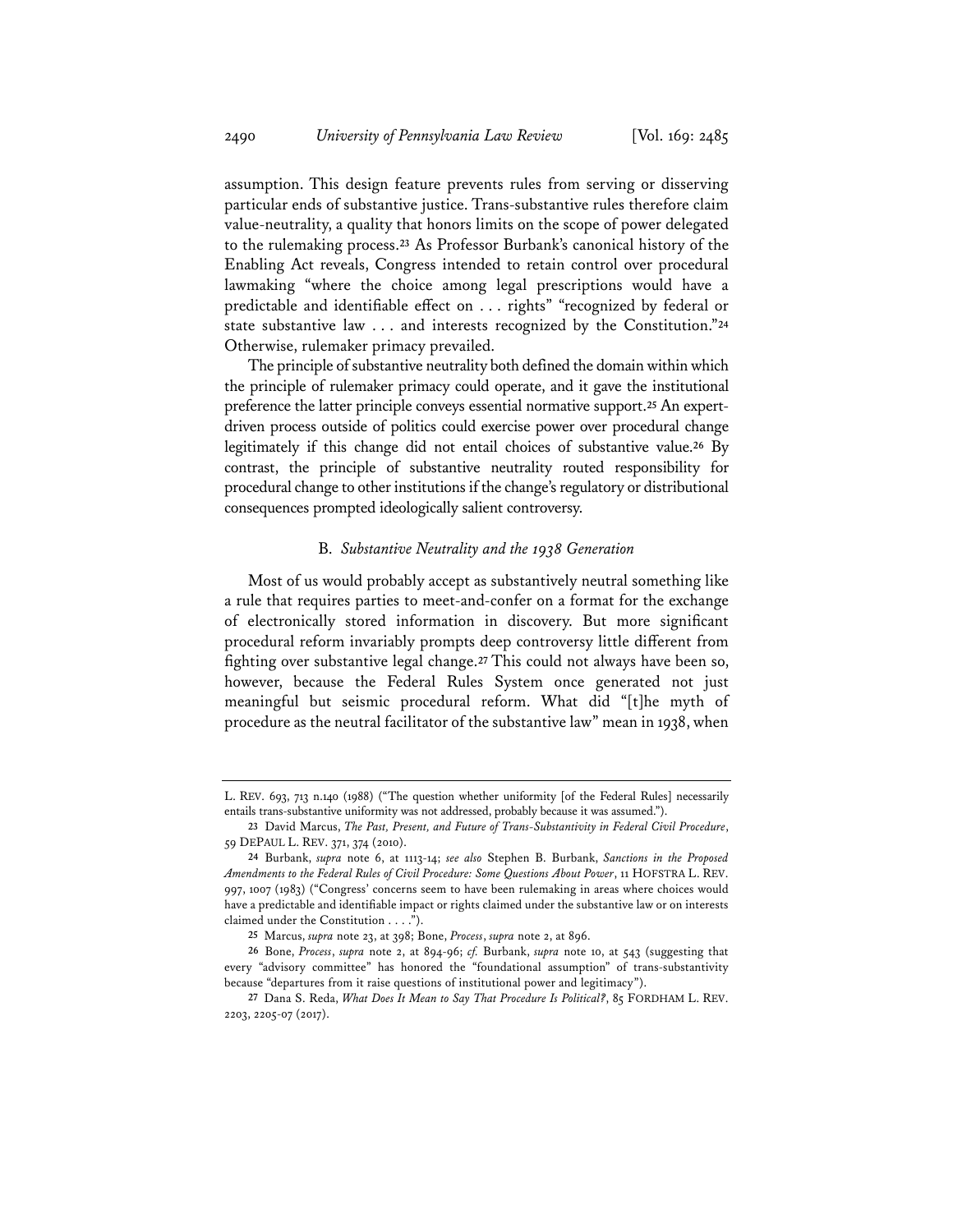in 1966, when their successors unleashed the modern class action?

Neither my research into the 1938 generation nor the landmark studies by Professor Burbank and others offer conclusive answers.**29**The 1938 rules may have seemed nonpartisan because reformers of all ideological stripes had championed the decades' long campaign for the Enabling Act.**<sup>30</sup>** Perhaps rulemakers as good New Dealers and Progressives believed that technocratic expertise made their choices legitimate, whatever substantive effects their new rules had.**<sup>31</sup>** The 1938 generation may have genuinely believed in a meaningful substance/procedure dichotomy, albeit one divided by a shadowy boundary.**<sup>32</sup>** Given the boundary's uncertain location, perhaps rulemakers felt confident to proceed so long as their work could plausibly claim substantive neutrality's mantle.**<sup>33</sup>**

None of these explanations entirely satisfies. Surely others agreed with Thurman Arnold's insistence in 1932 that "[s]ubstantive law is canonized procedure," and "[p]rocedure" simply "unfrocked substantive law."**<sup>34</sup>** His realist allies spilled oceans of ink challenging law's autonomy from politics. The notion that they would have deemed "adjectival law" immune from their most basic charge seems farfetched.**<sup>35</sup>** This is especially so given that the 1938 generation labored after a decades-long progressive campaign against the procedural advantages that systematically favored turn-of-the-century corporate litigants.**<sup>36</sup>**

**<sup>28</sup>** Stephen B. Burbank, *Implementing Procedural Change: Who, How, Why, and When?*, 49 ALA. L. REV. 221, 228 (1997); *cf.* Hazard, *supra* note 2, at 2246 ("[The] relationship between civil justice and social justice was not anticipated in 1938.").

**<sup>29</sup>** My research is available at Marcus, *Legal Realism*, *supra* note 21. Landmark studies include Burbank, *supra* note 6; Bone, *Process*, *supra* note 2; and Subrin, *supra* note 2.

**<sup>30</sup>** *E.g.*, Laurens Walker, *The Other Federal Rules of Civil Procedure*, 25 REV. LITIG. 79, 108-10 (2006) (describing the overlapping and conflicting support both progressives and conservatives voiced for the Federal Rules).

**<sup>31</sup>** Jordan M. Singer, *The Federal Courts' Rulemaking Buffer*, 60 WM. & MARY L. REV. 2239, 2276-80 (2019); Bone, *Process*, *supra* note 2, at 895-96.

**<sup>32</sup>** Marcus, *supra* note 23, at 399-400; Bone, *Process*, *supra* note 2, at 895-96.

**<sup>33</sup>** *Cf.* Stephen B. Burbank, *The Complexity of Modern American Civil Litigation: Curse or Cure?*, JUDICATURE Jan.–Feb. 2008, at 163, 166 ("The insight of the Legal Realists that there is no bright line between 'procedure' and 'substance' was for decades the main redoubt of those responsible for procedural lawmaking when challenged for overreaching."). The Supreme Court effectively endorsed this permissive take on substantive neutrality in 1941 when it interpreted the Enabling Act's delegation of power to allow any rules that "really regulate[] procedure." Sibbach v. Wilson & Co., 312 U.S. 1, 14 (1941); *see also* Burbank, *supra* note 6, at 1108 (critiquing *Sibbach*).

**<sup>34</sup>** Thurman Arnold, *The Rôle of Substantive Law and Procedure in the Legal Process*, 45 HARV. L. REV. 617, 645 (1932).

**<sup>35</sup>** *Cf.* Luke P. Norris, *Labor and the Origins of Civil Procedure*, 92 N.Y.U. L. REV. 462, 513-14 (2017) (describing the political motivations of New Deal-era supporters of procedural reform).

**<sup>36</sup>** EDWARD A.PURCELL,JR.,LITIGATION AND INEQUALITY:FEDERAL DIVERSITY JURISDICTION IN INDUSTRIAL AMERICA, 1870-1958, 4 (1992); Edward A. Purcell, Jr., *Reconsidering the Frankfurterian*  Paradigm: Reflections on Histories of Lower Federal Courts, 24 LAW & SOC. INQUIRY 679, 682 (1999).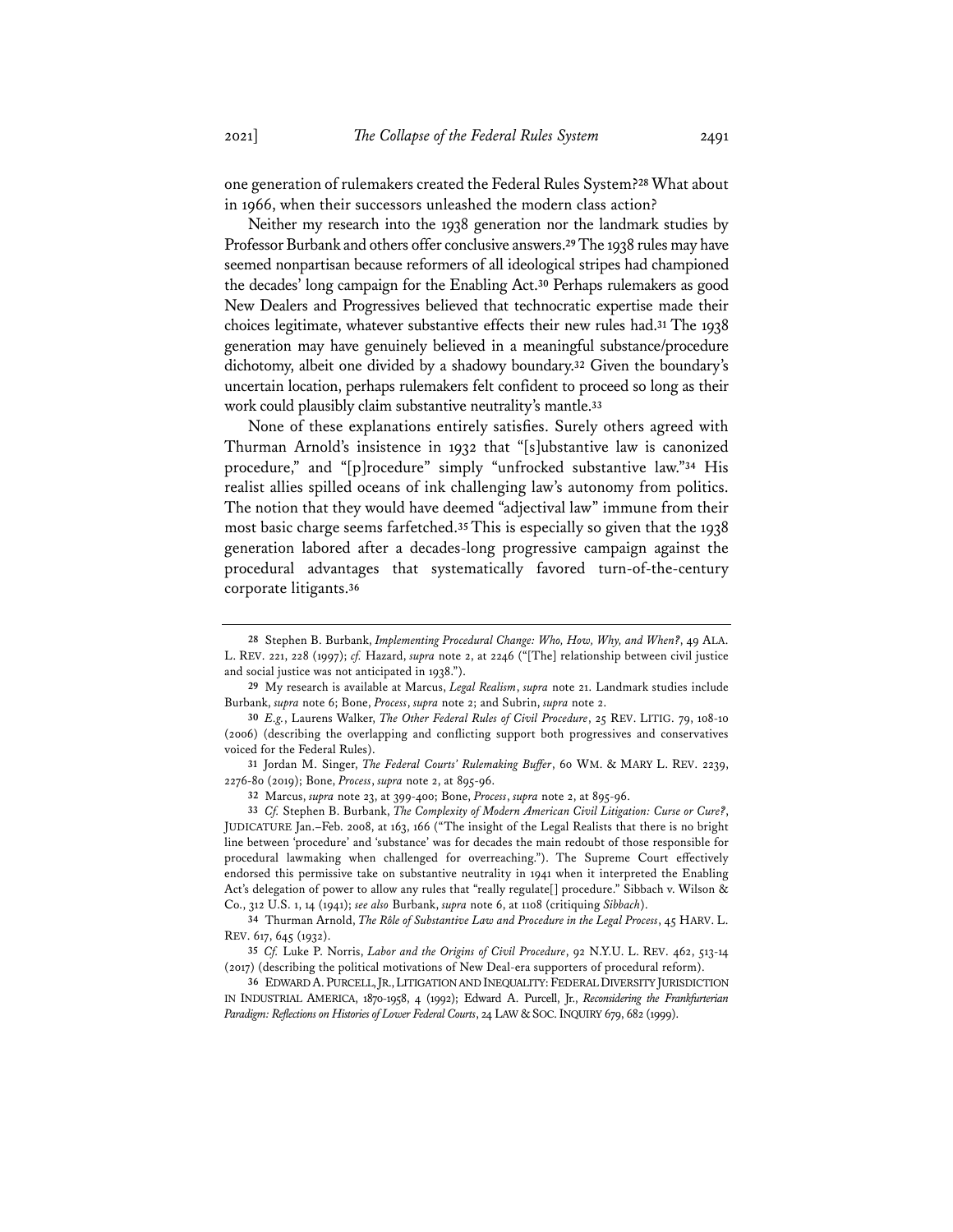Perhaps there is simply no good answer to the question of what substantive neutrality meant in 1938. To quote Richard Marcus, 1938 was the Federal Rules System's "Big Bang."**<sup>37</sup>** An attempt to reconcile its generation's work with the principle of substantive neutrality tries to square the circle. This generation had a system to create. Principles could come later.

## C. *Substantive Neutrality and the 1966 Generation*

The 1966 generation worked well after the Big Bang. Its revisions to Rule 23 had vast regulatory and distributive consequences. How did Benjamin Kaplan (the Advisory Committee's reporter), Albert Sacks (its associate reporter), and Charles Alan Wright (a key member) stretch the license given them by the principle of substantive neutrality far enough to create the modern class action?

To a significant extent, the 1966 generation worked behind a veil of ignorance. The chief substantive legal developments that would turn the class action into an engine of regulation and redistribution had not fully flowered before the Advisory Committee finished most of its work.**<sup>38</sup>**

But Kaplan, Sacks, and Wright did not stumble around entirely in the dark. Among other motivations, they wanted to codify procedural advances that some federal judges had made to aid plaintiffs in desegregation class actions.**<sup>39</sup>** The 1966 generation crafted a trans-substantive rule. But a clear ideological impetus animated at least part of their efforts. I know of no answer buried in archival records to the question of how to reconcile the work they did to champion desegregation litigation with the principle of substantive neutrality. The question may never have occurred to the 1966 generation as a problem to solve.

Situating the 1966 generation's work in jurisprudential and political context, however, permits at least some speculation as to how its members might have responded. Kaplan and Sacks, had strong—in Sacks' case, foundational—connections with legal process theory.**<sup>40</sup>** Its adherents attempted to reconcile the realist insistence that legal decisionmaking necessarily entailed policymaking with a claim to law's autonomy from

**<sup>37</sup>** Richard Marcus, *Not Dead Yet*, 61 OKLA. L. REV. 299, 300-301 (2008).

**<sup>38</sup>** *See* David Marcus, *The History of the Modern Class Action, Part I: Sturm und Drang, 1953-1980*, 90 WASH. U.L.REV. 587, 606-07 (2013) (describing changes to regulatory regimes commonly enforced in class actions "that happened with eerie coincidence just as the ink dried" on the revised Rule 23).

**<sup>39</sup>** David Marcus, *Flawed but Noble: Desegregation Litigation and its Implications for the Modern Class Action*, 63 FLA. L. REV. 657, 702-08 (2011).

**<sup>40</sup>** Sacks's legal process bona fides need no proof. For Kaplan and legal process, see, e.g., Benjamin Kaplan, *Civil Procedure – Reflections on the Comparison of Systems*, 9 BUFF. L. REV. 409, 430 (1960); *see also* William N. Eskridge, Jr., *Metaprocedure*, 98 YALE L.J. 945, 964 (1989) (reviewing ROBERT M. COVER, OWEN M. FISS & JUDITH RESNIK, PROCEDURE (1988)) ("The legal process synthesis . . . characterizes the 1953 edition of Field and Kaplan . . . .").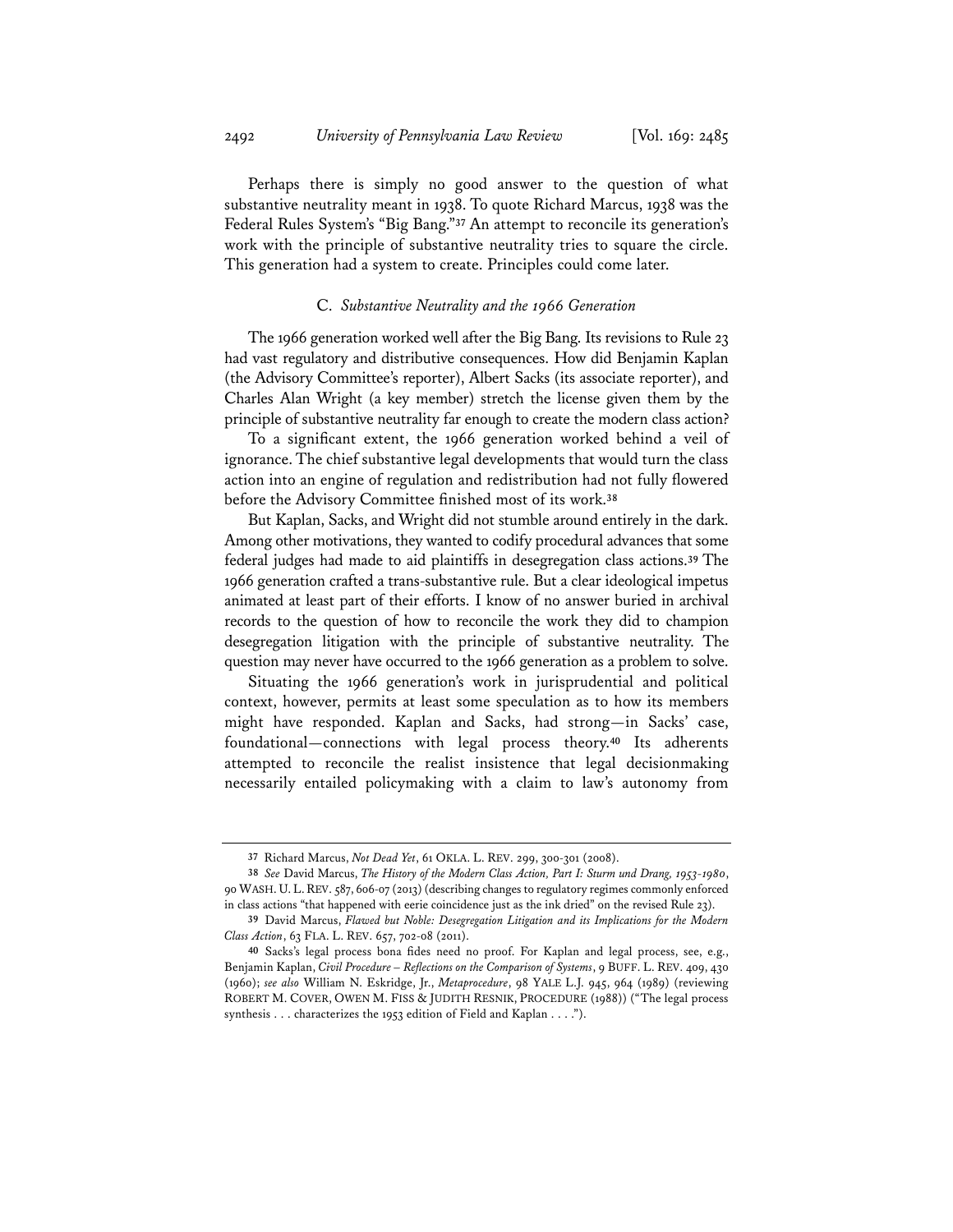politics.**<sup>41</sup>** This synthesis included two core claims.**<sup>42</sup>** First, when a dispute arises, a lawyer's central concern is which institution should settle it, "with authority allocated according to each institution's relative 'competence' to handle the matter."**<sup>43</sup>** The second was the "principle of institutional settlement": "decisions which are the duly arrived at result of duly established procedures for making decisions of this kind ought to be accepted as binding on the whole society . . . ."**<sup>44</sup>** Together, these claims offered a measure of legitimation minimally beholden to claims of substantive value.**<sup>45</sup>** When the institutionally competent entity, whether legislature, court, or agency, makes a decision pursuant to the procedures and modes of reasoning appropriate to it, the resolution is legitimate even if participants could disagree on the substance.**<sup>46</sup>** Law's neutrality, in other words, flowed from procedural rigor.

To process theorists, expertise legitimated agencies' policymaking choices, provided agencies stayed within the boundaries of delegated power.**<sup>47</sup>** The capacity to resolve problems with "reasoned elaboration" gave judicial decisionmaking its particular competence.**<sup>48</sup>** Reasoned elaboration includes the requirement that the judge's "decision is to be arrived at by reference to impersonal criteria of decision applicable in the same fashion to any similar case."**<sup>49</sup>** Process theorists accepted the realist insistence that judges made policy, and no one doubted that agencies did too. But an expertise-driven decision within the bounds of delegation, or a principled decision arrived at through reasoned

**43** William N. Eskridge, Jr., & Philip P. Frickey, Commentary, *The Making of the Legal Process*, 107 HARV. L. REV. 2031, 2043 (1994); NEIL DUXBURY, PATTERNS OF AMERICAN JURISPRUDENCE 255 (1995).

**44** Henry M. Hart, Jr., & Albert M. Sacks, The Legal Process: Basic Problems in the Making and Application of Law 4 (1958) (unpublished manuscript).

**45** *See* Robert G. Bone, *Judging as Judgment: Tying Judicial Education to Adjudication Theory*, 2015 J. DISP. RESOL. 129, 138-39 (2015) (describing process jurists' focus on institutional design and interest in "well-designed institutions" "vest[ing a] decision with legitimacy apart from the substantive values it implemented"); Peller, *supra* note 41, at 567 (describing process theory's "model of legal legitimation" as premised on a "neutral, apolitical, reasoned . . . discourse" that emphasized "process" apart from "substance").

**46** *See* Peller, *supra* note 41, at 570 ("Procedural and jurisdictional legitimacy could be neutrally and apolitically determined, even if substantive legitimacy could not.").

**48** DUXBURY, *supra* note 43, at 260; Michael Wells, *Beyond the Parity Debate: The Decline of the Legal Process Tradition in the Law of Federal Courts*, 71 B.U. L. REV. 609, 619-20 (1991).

**<sup>41</sup>** Gary Peller, Neutral Principles *in the 1950's*, 21 U. MICH. J.L. REFORM 561, 567 (1988); *id.* at 569; William N. Eskridge, Jr. & Philip P. Frickey, *Legislation Scholarship and Pedagogy in the Post-Legal Process Era*, 48 U. PITT. L. REV. 691, 695 (1987); Barry Friedman, *Neutral Principles: A Retrospective*, 50 VAND. L. REV. 503, 517 (1997).

**<sup>42</sup>** On these claims and their relationship, see, e.g., William M. Wiecek, *American Jurisprudence After the War: "Reason Called Law"*, 37 TULSA L. REV. 857, 869 (2002). For a richer account of the substantive value embedded in process theory than what I offer here, see Robert G. Bone, *Lon Fuller's Theory of Adjudication and the False Dichotomy Between Dispute Resolution and Public Law Models of Litigation*, 75 B.U. L. REV. 1273, 1292-94 (1995).

**<sup>47</sup>** *Id.* at 597.

**<sup>49</sup>** Wiecek, *supra* note 42, at 870 (quoting Hart & Sacks materials).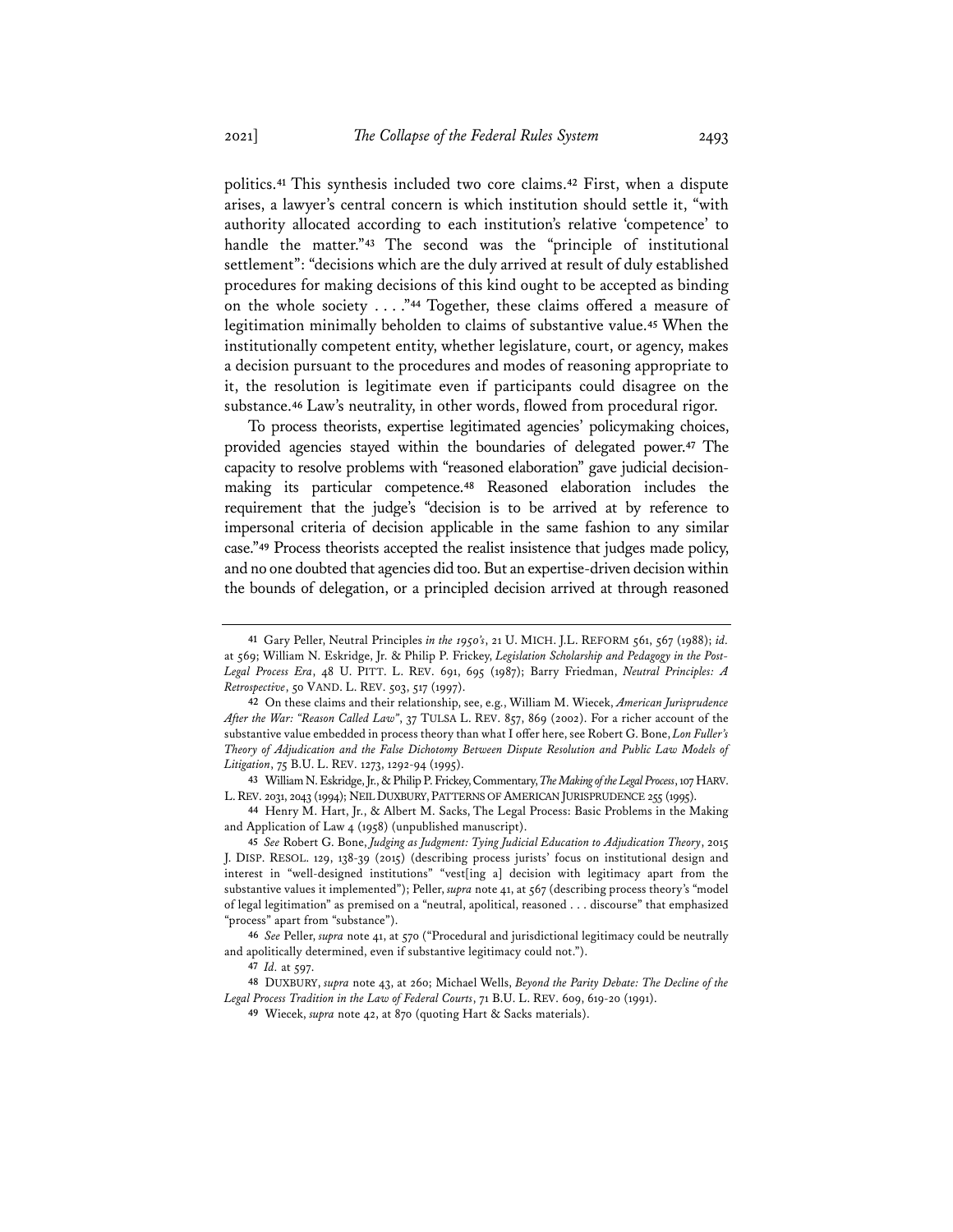elaboration, could claim normative legitimacy by a measure of value independent of whatever regulatory or distributive consequences this decision had.

As a hybrid judicial-administrative body, the Advisory Committee could draw upon both expertise and reasoned elaboration as a source of legitimacy for its work.**<sup>50</sup>** The principle of substantive neutrality, then, only modestly constrained the 1966 generation's power. The Enabling Act, interpreted permissively in 1941,**<sup>51</sup>** delegated wide berth to the Advisory Committee, and an expert assessment of procedural need could surely leave open a number of legitimate options. Transsubstantivity, the Federal Rules System's signature design feature, ensured that rules would measure up by "impersonal criteria of decision."**52**The multilevel process for rule promulgation that rulemaking followed in the 1960s all but guaranteed reasoned elaboration.**<sup>53</sup>** Preferences or motivations, then, did not matter to a rule's consistency with the principle of substantive neutrality.

In 1954, Sacks identified "the triumph of a principle" as the "outstanding feature" of *Brown v. Board of Education*.**<sup>54</sup>** He also lauded the decision for "the care" the Court took "in the process of reaching and promulgating" it.**<sup>55</sup>** *Brown*, in other words, succeeded by a legal process metric, one independent of its regulatory or distributional consequences. To someone like Sacks, Rule 23 could be *Brown*'s procedural equivalent—a "triumph" by a legal process metric of legitimacy, even if it also happened to mesh with Sacks' ideological priors.**<sup>56</sup>**

But there is more to the 1966 generation's story, one not as substantively bereft as the foregoing suggests.**<sup>57</sup>** A substantively thick set of assumptions in postwar American political culture made a thin, procedurally-justified measure of value plausible. Legal decision-making can seem substantively neutral if everyone—or everyone who matters—agrees fundamentally on the substance.

This was just the case for the elites, including process theorists, who championed the "post-war liberal consensus."**<sup>58</sup>** This "sunshine and morning

- **53** *A Self-Study of Federal Judicial Rulemaking*, 168 F.R.D. 679, 685-86 (1995).
- **54** Albert M. Sacks, Foreword, *The Supreme Court, 1953 Term*, 68 HARV. L. REV. 96, 96 (1954). **55** *Id.* at 97.

**<sup>50</sup>** Bone, *Process*, *supra* note 2, at 897-99; *cf.* Benjamin Kaplan & Warren J. Greene, *The Legislature's Relation to Judicial Rule-Making: An Appraisal of* Winberry v. Salisbury, 65 HARV. L. REV. 234, 252 (1951) (discussing competence of courts and legislatures to reform procedure).

**<sup>51</sup>** *See supra* note 33 (discussing *Sibbach*).

**<sup>52</sup>** *See* Wiecek, *supra* note 42, at 870 (quoting Hart & Sacks materials).

**<sup>56</sup>** On Sacks' commitment to the civil rights movement, see Eskridge & Frickey, *supra* note 43, at 2050 & n.114.

**<sup>57</sup>** For a rich account of other aspects of process theory's substantive commitments, see Bone, *supra* note 42, at 1311-13.

**<sup>58</sup>** *E.g.*, Peller, *supra* note 41, at 573 ("[M]ainstream American intellectual cultural in the post-War years was unified around a self-imagine of tolerance, pluralism, and modernist sophistication, within which the distinction between process and substance could seem to play a progressive and liberal role."); DUXBURY, *supra* note 43, at 242-43 (asserting that the time recentered liberaldemocratic values); Richard A. Posner, *The Decline of Law as an Autonomous Discipline: 1962–1987*,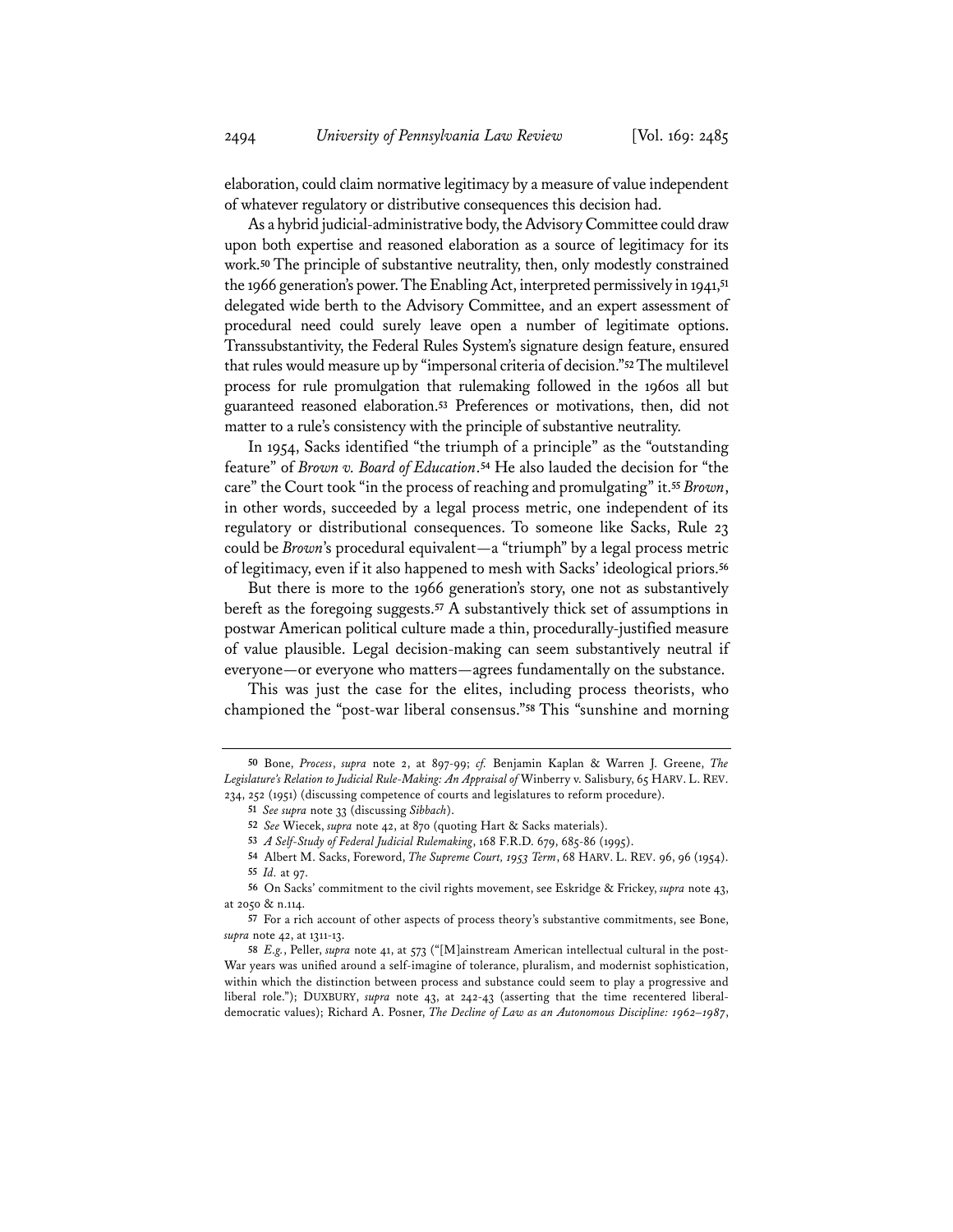glory vision of American political culture"**<sup>59</sup>** viewed American capitalism as "capable of generating abundance for every stratum of society . . . without necessity for hard choices."**<sup>60</sup>** Several decades of postwar economic growth made "perplexities and conflicts long thought endemic to market economics appear[] . . . to have resolved themselves."**<sup>61</sup>** The consensus also understood "social problems in America" as "residual" and capable of being "'cured' by the action of government."**<sup>62</sup>** Racism, primarily a phenomenon of a "backward region"—the South—"that did not truly represent the United States," was "an aberration, a 'running sore' on an otherwise healthy body politic."**<sup>63</sup>** Traditional gender roles went unquestioned.**<sup>64</sup>** Most fundamentally, the consensus viewed American democracy as a broadly representative process able to distribute fairly the largesse of an ever-expanding economic pie.**<sup>65</sup>** The postwar liberal consensus, with process theory as its jurisprudential expression, celebrated the American status quo as basically good and only in need of modest adjustment.**<sup>66</sup>**

<sup>100</sup> HARV. L. REV. 761, 765 (1987) ("An additional reason for the prevailing faith in the autonomy of law was the remarkable political consensus of the late 1950s and early 1960s."); G. Edward White, *From Realism to Critical Legal Studies: A Truncated Intellectual History*, 40 SW. L. REV. 819, 829 (1986) (describing the Pre Civil Rights Era as a time of "deep consensus among Americans about values and institutional roles"); G. Edward White, *The Evolution of Reasoned Elaboration: Jurisprudential Criticism and Social Change*, 59 VA. L. REV. 279, 296 (1973) (noting a "disintegration of common values or goals" in the 1970s).

**<sup>59</sup>** Reuel Schiller, *Law, Liberalism, and the New History of the Civil Rights Movement*, 61 HASTINGS L.J. 1257, 1271 (2010) (reviewing THOMAS J. SUGRUE, SWEET LAND OF LIBERTY: THE FORGOTTEN STRUGGLE FOR CIVIL RIGHTS IN THE NORTH (2008)).

**<sup>60</sup>** Geoffrey Hodgson, *Revisiting the Liberal Consensus*, *in* THE LIBERAL CONSENSUS RECONSIDERED, *supra* note 12, at 12, 22.

**<sup>61</sup>** David Singh Grewal & Jedediah Purdy, *Inequality Rediscovered*, 18 THEORETICAL INQUIRIES L. 61, 62 (2017); *see also* Gary Gerstle, *Race and the Myth of the Liberal Consensus*, 82 J. AM. HIST. 579, 579 (1995) ("Everyone agreed that the productivity of American capitalism . . . had made questions of class inequality meaningless . . . .").

**<sup>62</sup>** Hodgson, *supra* note 60, at 22; *see also* Gary Gerstle, *The Reach and Limits of the Liberal Consensus*, *in* THE LIBERAL CONSENSUS RECONSIDERED, *supra* note 12, at 54 (advancing the mid-twentiethcentury idea that "the federal government could be called upon to solve a great variety of social problems").

**<sup>63</sup>** Gerstle, *supra* note 61, at 579, 582; *cf.* Grewal & Purdy, *supra* note 61, at 66 (describing how symptoms of racism—like economic exclusion of African-Americans—were regarded as "exceptions" to a system working for everyone).

**<sup>64</sup>** Helen Laville, *Gender in an Era of Liberal Consensus*, *in* THE LIBERAL CONSENSUS RECONSIDERED, *supra* note 12, at 245, 246 ("[T]he strongly gendered nature of the division between public and private spheres . . . lay at the heart of the ideology of liberal consensus.").

**<sup>65</sup>** Reuel E. Schiller, *Enlarging the Administrative Polity: Administrative Law and the Changing Definition of Pluralism, 1945–1970*, 53 VAND. L.REV. 1389, 1399-1401 (2000); DUXBURY, *supra* note 43, at 247-48.

**<sup>66</sup>** Hodgson, *supra* note 60, at 14 ("America's destiny is to spread the message of the benefits of capitalism to the rest of the world."); Eskridge & Frickey, *supra* note 43, at 2050 ("Legal process thinkers did not consider substantive fairness to be a primary element of political legitimacy, and this suggestion amounted to an acquiescence in the status quo."); Eskridge & Frickey,, *supra* note 41, at 697 (describing the "optimistic pluralism assumption" of the time); Gerstle, *supra* note 61, at 579 ("Everyone agreed that the productivity of American capitalism and its capacity to spread affluence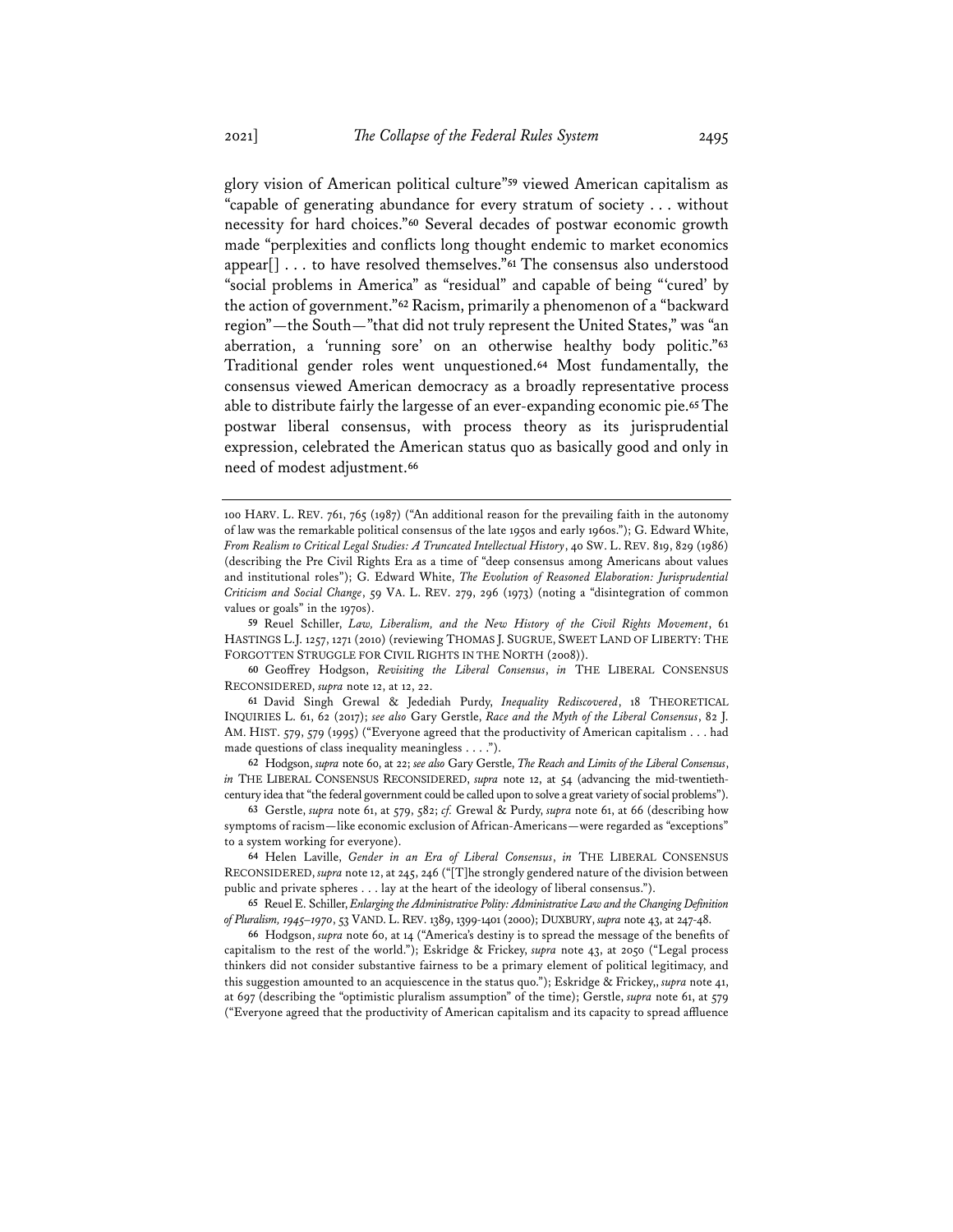Less a description of a reality than a "political project,"**<sup>67</sup>** the postwar consensus attracted support from a "liberal elite" bent on defending the supremacy of American politics and culture amidst Cold War stresses.**68**Their ranks included "lawyers and academics of the eastern and western megapolises," precisely the homogenous stratum from which the 1960s Advisory Committee drew its members.**<sup>69</sup>** To them, a rule designed to favor desegregation plaintiffs may have had an ideological impetus. But Rule 23 could still claim the mantle of substantive neutrality, as a reform exemplifying the sort of modest change that corrected for flaws in an otherwise healthy legal system. Desegregation litigation helped to dismantle barriers that excluded Black Americans from the essential goodness of American life. A class action that aided this litigation strengthened, rather than altered, the status quo as men like Sacks, Kaplan, and Wright may have envisioned it.

The conditions of consensus that made Rule 23 possible were disintegrating by mid-1960s, just as the Advisory Committee finished its work on the modern class action.**<sup>70</sup>** The "*trente glorieuses*" of post-war economic growth that excused a reckoning with economic inequality ended.**<sup>71</sup>** The fury with which Northern whites in the late 1960s and 1970s resisted residential desegregation and busing proved the depths of the postwar consensus's race illusion.**<sup>72</sup>** So did the burgeoning of a right-wing reaction to postwar liberalism, a backlash that elites could overlook in the 1960s but not by the 1970s.**<sup>73</sup>** Second wave feminism upended gender roles that had hardened after World War II.**<sup>74</sup>**

**71** David Singh Grewal & Jedediah Purdy, *Introduction: Law and Neoliberalism*, 77 LAW & CONTEMP. PROBS. 1, 22 (2014).

throughout the social order had made questions of class inequality meaningless and that political conflict would be limited to well-regulated and institutionalized struggles among interest groups over how much affluence would come their way.").

**<sup>67</sup>** Wendy L. Wall, *The 1930s Roots of the Postwar "Consensus"*, *in* THE LIBERAL CONSENSUS RECONSIDERED, *supra* note 12, at 67, 69.

**<sup>68</sup>** Hodgson, *supra* note 60, at 25.

**<sup>69</sup>** *Id.* at 23;*cf.* Stephen B. Burbank & Linda J. Silberman, *Civil Procedure Reform in Comparative Context: The United States of America*, 45AM.J.COMPAR.L. 675, 700 (1997) (commenting on rulemaker homogeneity).

**<sup>70</sup>** Eskridge & Frickey, *supra* note 43, at 2051 (noting that "[b]etween 1963 and 1973, the sociopolitical conditions for the legal process synthesis ended" as "the ideological consensus exploded" and "America rediscovered scarcity").

**<sup>72</sup>** Gerstle, *supra* note 62, at 60.

**<sup>73</sup>** *See* Heale, *supra* note 12, at 36-37 (examining the "roots [of] the New Right" and the grassroots movement that developed in the decades before and after the 1960s).

**<sup>74</sup>** *E.g.*, Constance Grady, *The Waves of Feminism, and Why People Keep Fighting Over Them, Explained*, VOX (July 20, 2018, 9:57 AM), https://www.vox.com/2018/3/20/16955588/feminismwaves-explained-first-second-third-fourth [https://perma.cc/8T2T-J6WG] (describing second-wave feminists' advocacy against traditional gender roles); *see also* Laville, *supra* note 64, at 246-48 (detailing the erosion of gender roles post-World War II).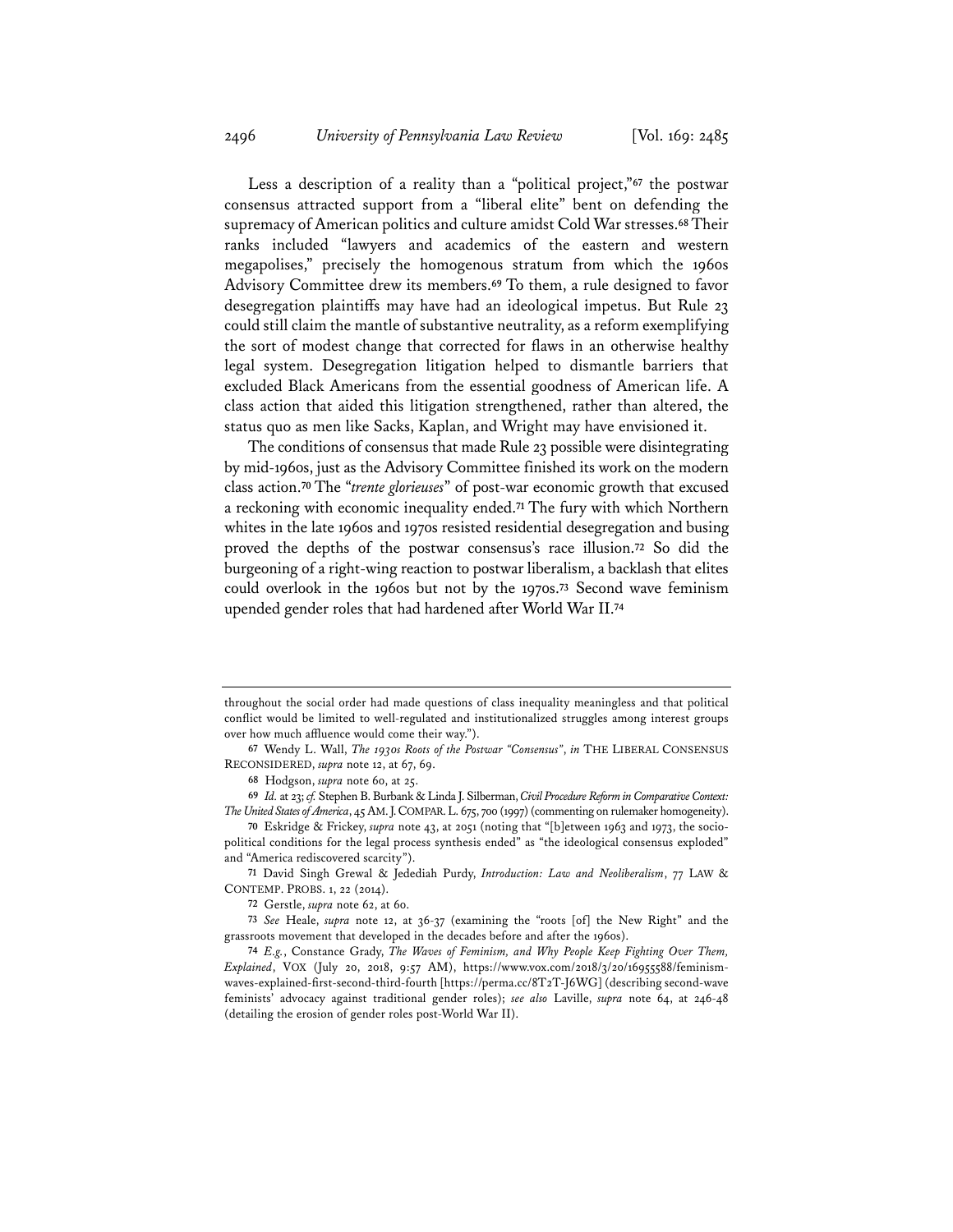Disenchantment with rulemaking dates to the beginning of the postwar liberal consensus's end, a coincidence whose timing suggests anything but.**75**The 1966 generation finished its work in 1970, ending its term with consequential and "decidedly" pro-private enforcement reforms to discovery rules.**<sup>76</sup>** The failure of a 1970s-long effort to amend Rule 23 followed, illustrating how quickly the world had shifted from the 1960s.**<sup>77</sup>** The next round of significant proposals, to amend Rules 11 and 68, proved "intensely controversial" in the 1980s.**<sup>78</sup>** Ambitious efforts to reform Rule 23 largely fizzled in the 1990s.**<sup>79</sup>** Modesty and caution has characterized rulemaking this century.**<sup>80</sup>**

\* \* \*

To Professor Burbank and his co-author Sean Farhang, "[i]t is not easy to explain the relative restraint of the [Advisory Committee] over the last decade . . . ."**<sup>81</sup>** They cite the 1988 amendments to the Enabling Act as an institutional explanation, noting the barriers it heightened between a proposed rule and its promulgation.**<sup>82</sup>** A complementary explanation reckons with the fundamental conditions of political culture that determine the scope of rulemakers' legitimate prerogative. Rulemaker primacy requires substantive neutrality. When everyone agrees on substance, the domain of substantive neutrality has expansive boundaries, and rulemakers like the 1966 generation enjoy a wide berth. But the domain of what can plausibly pass as neutral shrinks as political, social, and economic consensus disappears. Divided attitudes toward race and racism, political polarization, and deepening economic inequality are the stories of American public life over the past forty years.**<sup>83</sup>** The conditions of consensus that once made rulemaker

**<sup>75</sup>** Stephen C. Yeazell, *Judging Rules, Ruling Judges*, 61 LAW & CONTEMP. PROBS. 229, 236 (1998); Bone, *Process*, *supra* note 2, at 900.

**<sup>76</sup>** Stephen B. Burbank & Sean Farhang, *Federal Court Rulemaking and Litigation Reform: An Institutional Approach*, 15 NEV. L.J. 1559, 1566 (2015).

**<sup>77</sup>** Marcus, *supra* note 38, at 619.

**<sup>78</sup>** Burbank & Farhang, *supra* note 76, at 1585; *cf.* Yeazell, *supra* note 75, at 233 (identifying the efforts in the 1980s as the last major rulemaking endeavor before the century's end).

**<sup>79</sup>** STEPHEN B. BURBANK & SEAN FARHANG, RIGHTS AND RETRENCHMENT: THE COUNTERREVOLUTION AGAINST FEDERAL LITIGATION 118 (2017).

**<sup>80</sup>** Burbank & Farhang, *supra* note 76, at 1592.

**<sup>81</sup>** *Id.* at 1593.

**<sup>82</sup>** BURBANK & FARHANG, *supra* note 79, at 20, 109-20.

**<sup>83</sup>** On political polarization, see, e.g., Shanto Iyengar, Yphtach Lelkes, Matthew Levendusky, Neil Malhotra & Sean J. Westwood, *The Origins and Consequences of Affective Polarization in the United States*, 22 ANN. REV. POLI. SCI. 129, 130 (2019) for an argument that there is an increasingly wide gap in understanding between the two major political parties in America. On increasing economic inequality, see, e.g., Katherine Schaeffer, *6 Facts About Economic Inequality in the U.S.*, PEW RSCH. CTR. (Feb. 7, 2020), https://www.pewresearch.org/fact-tank/2020/02/07/6-facts-about-economic-inequality-in-theu-s [https://perma.cc/VT5A-HVLU], which discusses the rise of economic inequality in the face of the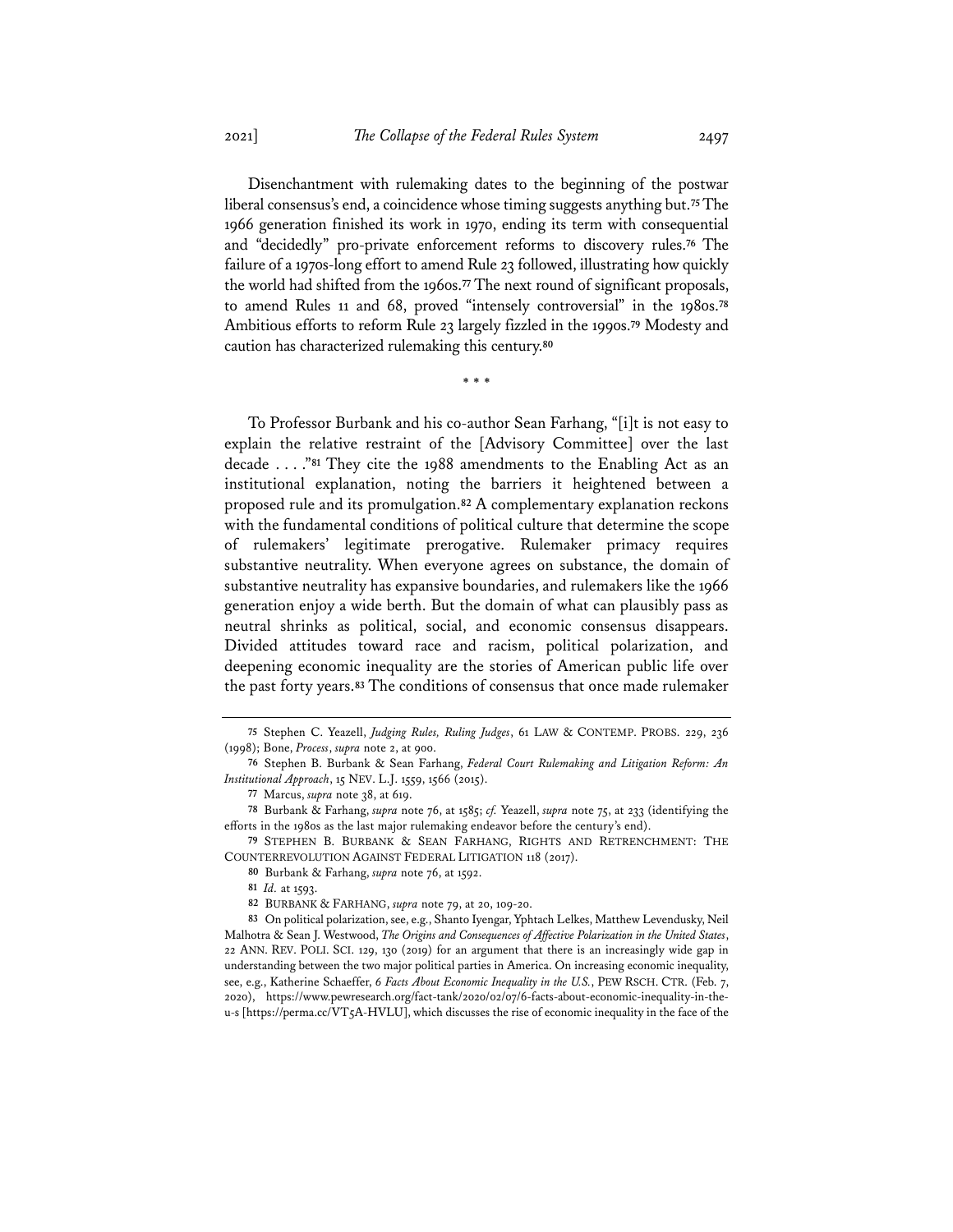primacy possible have yielded to conditions of fracture. The domain of substantive neutrality has shrunk, and with it the ranks of procedural problems legitimately subject to the principle of rulemaker primacy.

## II. THE FEDERAL RULES SYSTEM AFTER ITS COLLAPSE

Professors Burbank and Farhang have exhaustively documented how, over time, procedural reform with distributional or regulatory consequence has moved almost entirely out of the rulemaking process.**<sup>84</sup>** But the pageantry of the Federal Rules System continues. The Advisory Committee spent years considering but ultimately passing on significant reforms to Rule 23 in the mid-2010s.**<sup>85</sup>** It now has federal multidistrict litigation ("MDL") in its sights.**<sup>86</sup>** Scholars and advocates press for significant rule changes to correct one perceived procedural ailment or another.**<sup>87</sup>** While some commentators believe the rulemaking process is essentially healthy, others implore it to do better.

Such expectations, demands, and advocacy will founder on the shoals of a blunt reality. The Federal Rules System is the sick man of American civil justice.**<sup>88</sup>** We act like its empire remains powerful even as it totters on eroded principles of rulemaker primacy and substantive neutrality. In this Part, I take stock of the system as the lamps are about to go out.**<sup>89</sup>** It has three important hallmarks. The first is delegation.**<sup>90</sup>** Rulemakers decline to make procedural

<sup>2020</sup> Presidential election. On divides over racial attitudes, see, e.g., *4. Views on Race and Immigration*, PEW RSCH.CTR. (Dec. 17, 2019), https://www.pewresearch.org/politics/2019/12/17/views-on-race-andimmigration/ [https://perma.cc/283J-MSHC].

**<sup>84</sup>** BURBANK & FARHANG, *supra* note 79, at 20, 49; Stephen B. Burbank & Sean Farhang, *Rights and Retrenchment in the Trump Era*, 87 FORDHAM L. REV. 37, 48 (2018).

**<sup>85</sup>** Richard Marcus, *Revolution v. Evolution in Class Action Reform*, 96 N.C.L.REV. 903, 921-33 (2018). **86** *E.g.*, Minutes, Civil Rules Advisory Committee 11-19 (Apr. 1, 2020), https://www.uscourts.gov/ sites/default/files/2020-04-01\_cv\_minutes\_final\_0.pdf [https://perma.cc/KK3X-7ZJU] (describing Advisory Committee consideration of rulemaking for MDL).

**<sup>87</sup>** *E.g.*, Paul Stancil, *Substantive Equality and Procedural Justice*, 102 IOWA L. REV. 1633, 1684-85 (2017) (proposing the promulgation of non-trans-substantive rules); Arthur R. Miller, *Widening the Lens: Refocusing the Litigation Cost-and-Delay Narrative*, 40 CARDOZO L. REV. 57, 98 (2018) (discussing the promulgation of rules tailored to particular contexts based on complexity or substance); Robert G. Bone, *Walking the Class Action Maze: Toward a More Functional Rule 23*, 46 U. MICH. J.L. REFORM 1097, 1114-24 (2012) (outlining a plan to revise Rule 23). Lawyers for Civil Justice, a defense-oriented organization, advocates for rule amendments that would have significant distributive effects. *E.g.*, Allocate Discovery Costs, LAWS. FOR CIV. JUST., https://www.lfcj.com/requester-pays-discovery.html [https://perma.cc/9MYT-4YMZ] (advocating for a rule that would require the requester to pay the costs of discovery across the board).

**<sup>88</sup>** This is a reference to a metaphor used to describe the Ottoman Empire during the nineteenth century, up to World War I.

**<sup>89</sup>** This reference stays with the same theme and invokes Sir Edward Grey's famous comment at World War I's start.

**<sup>90</sup>** I am grateful to Blake Emerson for helping me to tease apart delegation and acquiescence.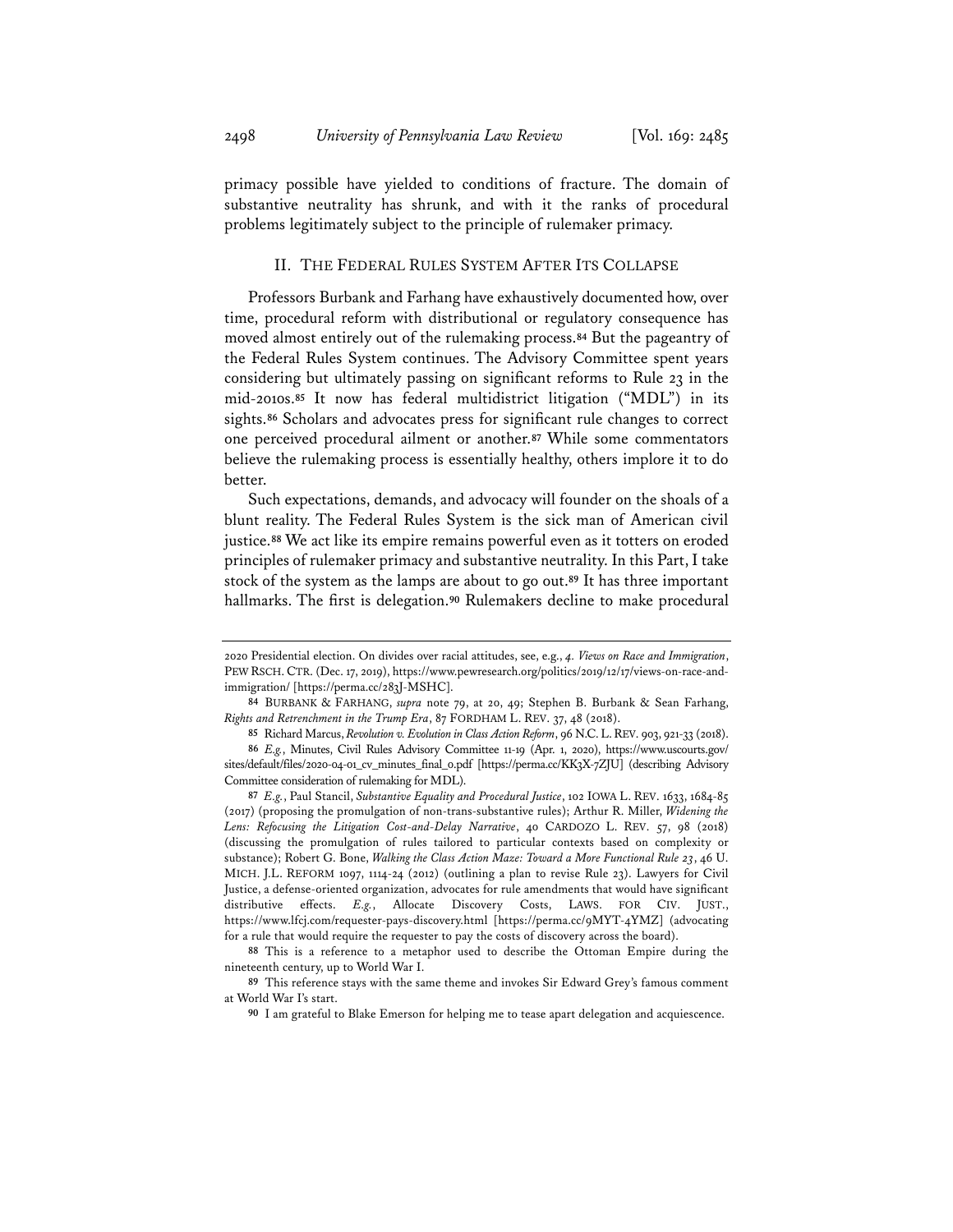policy choices themselves and empower courts to do so instead. The second is acquiescence. Rulemakers have yielded as courts have wrested control over the procedural agenda from them. The third is irrelevance. American civil justice's most serious problems have regulatory and distributional significance that places them beyond the system's capacity to address.

## A. *Delegation*

If the principle of substantive neutrality requires conditions of consensus to enable meaningful change through the rulemaking process, then rulemakers laboring in our fractured political culture cannot drive procedural reform of significance. They will necessarily delegate. Professor Burbank and others have characterized the Federal Rules as "charters for discretionary decision-making," with "the actual choices" left "to federal trial judges."**<sup>91</sup>** One of this century's most controversial rule changes, the amendment to Rule 26 requiring that judges consider the proportionality of discovery requests, exemplifies this sort of handover to district judges.**<sup>92</sup>** The 2015 amendment simply moved proportionality, originally added to Rule 26 in 1983, to its provision defining the scope of discovery.**<sup>93</sup>** More than anything else, this change may have offered the Chief Justice an occasion to jawbone federal judges, to exhort them to require parsimony in discovery.**<sup>94</sup>** Whether the post-2015 proportionality requirement will explode as a "bomb" and limit discovery significantly will depend not on any direct choice the committee made for discovery governance but on what judges decide to do with it.**<sup>95</sup>**

**<sup>91</sup>** Stephen B. Burbank & Tobias Barrington Wolff, *Redeeming the Missed Opportunities of* Shady Grove, 159 U. PA. L. REV. 17, 48 (2010); *see also* Bone, *Effective*, *supra* note 15, at 326-27 ("Rather than resolving difficult and often divisive normative questions at the rulemaking stage, the Advisory Committee tends to draft general rules with vague standards that in effect leave the hard questions for trial judges to resolve in individual cases.").

**<sup>92</sup>** Adam N. Steinman, *The End of an Era? Federal Civil Procedure After the 2015 Amendments*, 66 EMORY L.J. 1, 45-46 (2016); BURBANK & FARHANG, *supra* note 79, at 123.

**<sup>93</sup>** Paul W. Grimm, *Are We Insane? The Quest for Proportionality in the Discovery Rules of the Federal Rules of Civil Procedure*, 36 REV. LITIG. 117, 123-34 (2017); *cf.* Schultz v. Sentinel Ins. Co., Civ. No. 15-4160, 2016 WL 3149686, at \*7 (D.S.D. June 3, 2016) ("The more things change, the more they stay the same.").

**<sup>94</sup>** 2015 YEAR-END REPORT ON THE FEDERAL JUDICIARY *6-7,*  supremecourt.gov/publicinfo/year-end/2015year-endreport.pdf [https://perma.cc/MS9E-AF5H]; *cf.* Roberts v. Clark Cnty. Sch. Dist., 312 F.R.D. 594, 603-04 (D. Nev. 2016) (discussing the 2015 Amendments and the Chief Justice's report and concluding that change to discovery practice "is long overdue"); Dowdy v. GEICO Gen. Ins. Co., Civ. No. 16-303, 2017 WL 10765264, at \*4 (M.D. Ga. June 30, 2017) (discussing the Chief Justice's Report to support an order limiting discovery); BURBANK & FARHANG, *supra* note 79, at 124-25 (emphasizing the Chief Justice's belief that the 2015 discovery amendments would be influential).

**<sup>95</sup>** Letter from Stephen B. Burbank to Committee on Rules of Practice and Procedure 11 (Feb. 10, 2014); *see also* Kennicott v. Sandia Corp., 327 F.R.D. 454, 471 (D.N.M. 2018) (arguing that the proportionality requirement will turn federal judges into "Plato's enlightened guardians").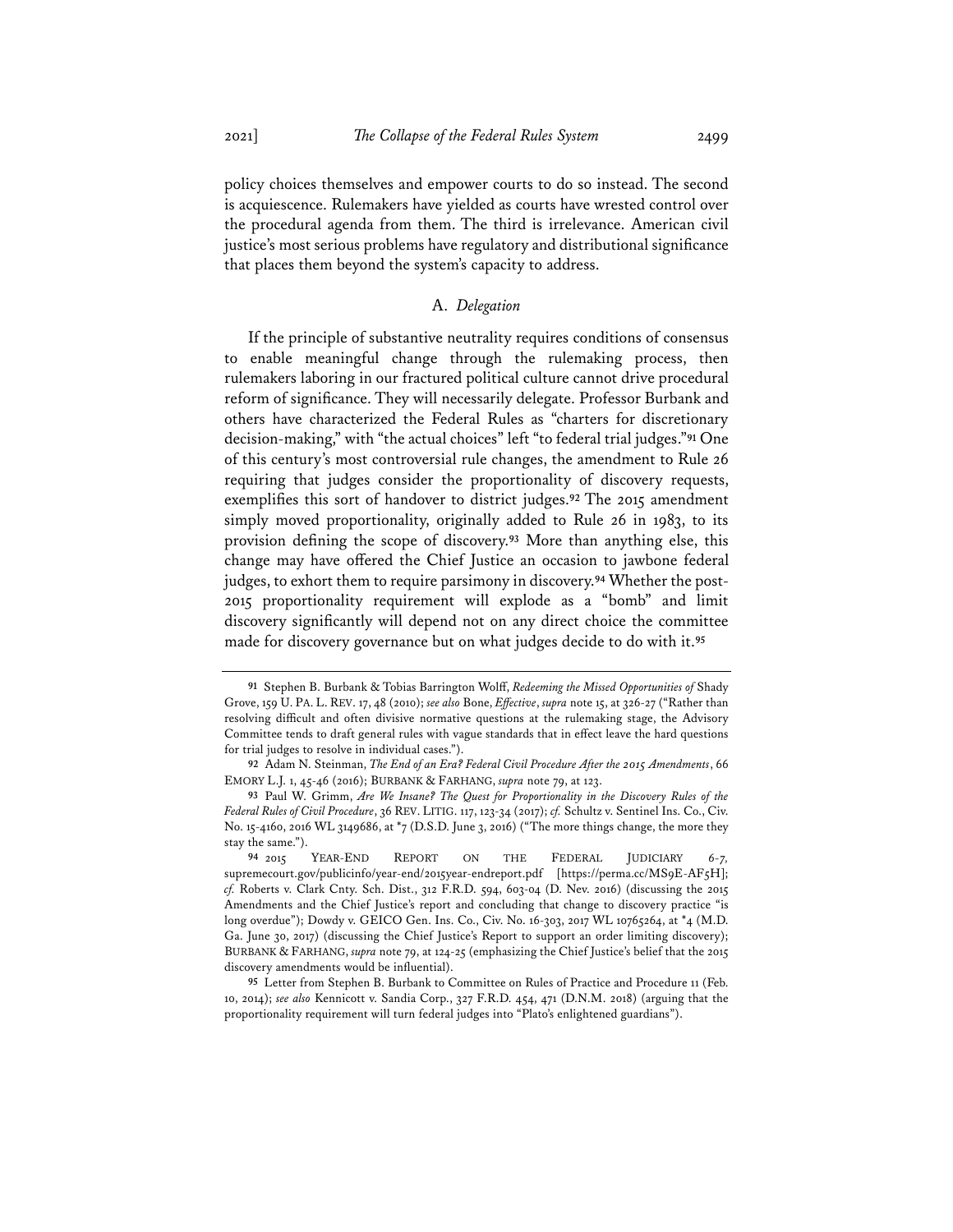Rule 23(f) is delegation in a different, more novel register. It does not enable trial court discretion but rather enhances judicial power to craft binding class action doctrine. Added in 1998, Rule 23(f) facilitates appellate review of class certification decisions but itself does not prescribe standards for class certification or settlement. It emerged after several years of intense rulemaker debate over changes to class action practice in the mid-1990s, during which the Advisory Committee considered but ultimately declined to refashion class certification requirements.**<sup>96</sup>** It instead opted for Rule 23(f), an amendment that has "substantially expand[ed] the opportunities for conservative federal appellate courts, including the Supreme Court, to control the course of class-action jurisprudence."**<sup>97</sup>** The fruits of this appellate engagement have included prohibitions on incentive payments for class representatives, changes to commonality, requirements for arbitration clause enforcement, and limits on cy pres availability.**98**The doctrinal design choices for class actions that the Advisory Committee itself has made have had a comparatively slight impact on the class action's availability. The 2018 Rule 23 amendments, for instance, eschewed more controversial, fundamental changes for modest tweaks to notice obligations and procedures for dealing with objectors and for settlement approval.**<sup>99</sup>**

The Rule 23 and 26 amendments do not exemplify the principle of rulemaker primacy but its opposite—a delegation to federal judges, to empower them to make doctrinal design choices with distributional or regulatory consequence.**<sup>100</sup>** Proportionality may fit longstanding rulemaking practice, but Rule 23(f) amounts to a surrender of the power to make binding procedural doctrine.

Of course, the Advisory Committee has made some important choices of procedural design over the past twenty-five years. To Richard Marcus, the 2006

**99** *See* Marcus, *supra* note 85, at 921-36 (describing controversial issues of class action procedure and contrasting them with modest changes the 2018 amendments actually made).

**<sup>96</sup>** For the Working Papers of the Advisory Committee that reflect these deliberations, see *FJC Studies and Related Publications*, U.S. CTS., https://www.uscourts.gov/rules-policies/records-andarchives-rules-committees/fjc-studies-and-related-publications [https://perma.cc/VQG8-5S8X].

**<sup>97</sup>** Stephen B. Burbank & Sean Farhang, *Class Actions and the Counterrevolution Against Federal Litigation*, 165 U. PA. L. REV. 1495, 1515 (2017).

**<sup>98</sup>** Johnson v. NPAS Sols., LLC, 975 F.3d 1244 (11th Cir. 2020) (prohibiting incentive payments); Wal-Mart Stores, Inc. v. Dukes, 564 U.S. 338 (2011) (changing commonality doctrine); Am. Express Co. v. Italian Colors Rest., 570 U.S. 228 (2013) (requiring enforcement of arbitration clauses); In re Baby Prods. Antitrust Litig., 708 F.3d 163 (3d Cir. 2013) (limiting cy pres availability).

**<sup>100</sup>** Proportionality was one of three changes to discovery with an alleged "anti-litigation" skew. Elizabeth Thornburg, *Cognitive Bias, the "Band of Experts," and the Anti-Litigation Narrative*, 65 DEPAUL L. REV. 755, 759 (2016). Another, to narrow the scope of discoverable material in Rule  $26(b)(1)$ , prompted little controversy during the rulemaking process and appears to have had little effect. Memorandum from Jeffrey S. Sutton to Scott S. Harris on Summary of Proposed Amendments to the Federal Rules 7 (Sept. 26, 2014); Eramo v. Rolling Stone LLC, 314 F.R.D. 205, 209 (W.D. Va. 2016). The other change, to include "the allocation of expenses" among terms that a court might include in a protective order, codified an already-existing power. Memorandum, *supra*, at 9.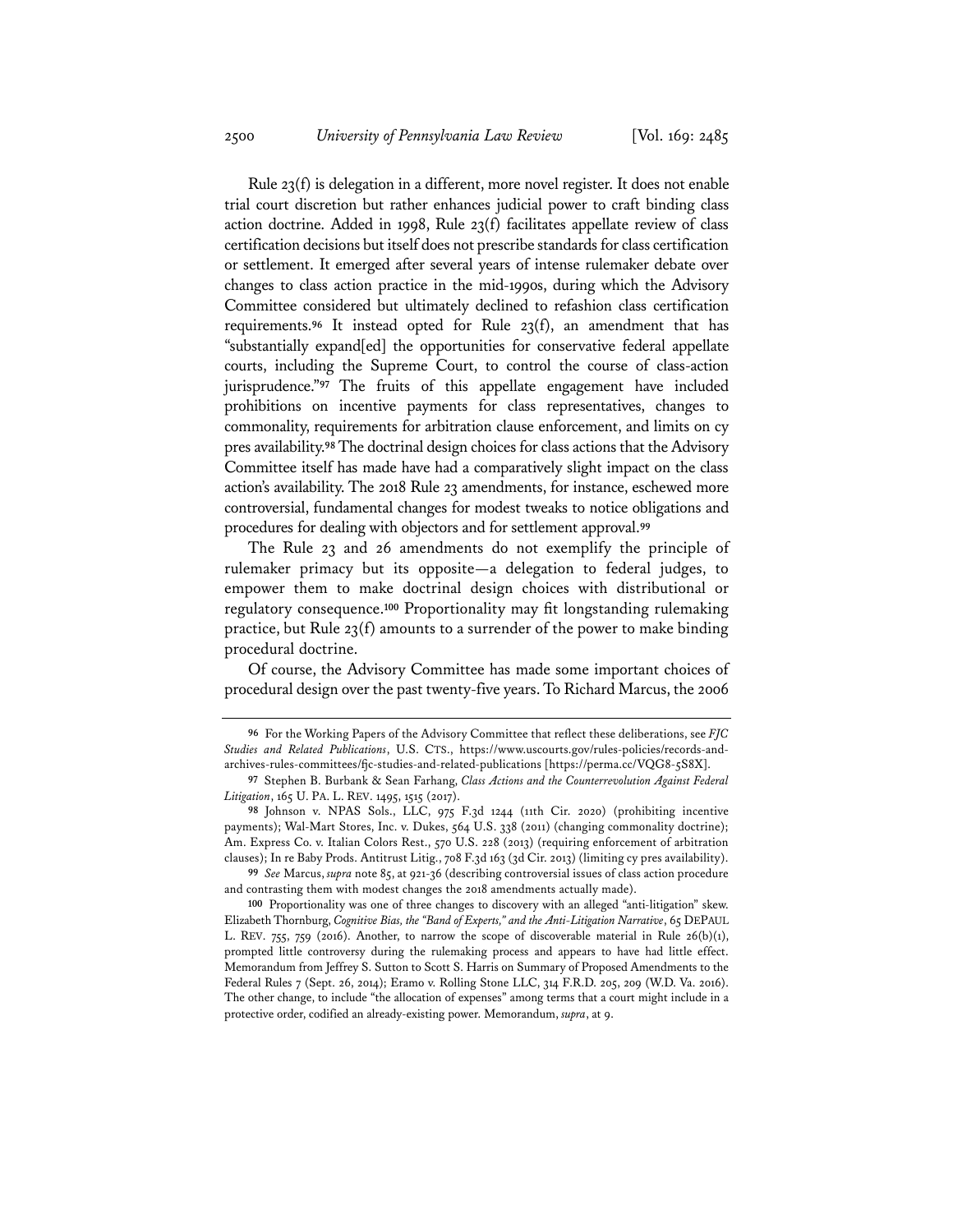amendments governing the discovery of electronically stored information (ESI) prove that rulemaking is "not dead yet."**<sup>101</sup>** Proposed amendments to govern social security disability benefits cases, if they succeed, would significantly improve practice in 20,000 cases filed annually.**<sup>102</sup>** But the digital revolution prompted the ESI amendments, and the social security amendments would bring order to procedural chaos caused by the use of trial court rules for what is really appellate litigation.**<sup>103</sup>** These technocratic reforms remain within a shrunken domain of substantive neutrality because they have no distributional or regulatory slant. In a mature procedural system, meaningful opportunities for such changes and fixes will rarely present themselves. Otherwise, substantive neutrality's shrunken domain leaves rulemakers room for little more than modest, arguably picayune, adjustments.**<sup>104</sup>**

#### B. *Acquiescence*

Delegation happens when rulemakers opt to empower courts. Acquiescence, or the decision to yield when courts muscle in on rulemakers' territory, confirms even more powerfully the demise of rulemaker primacy. This principle's success had hinged on a norm of deference by the Court to the Advisory Committee.**<sup>105</sup>** Lawmaking norms tend to buckle as conditions of dissensus deepen in American public life.**<sup>106</sup>** The Advisory Committee's response to *Twombly* and *Iqbal*, the Supreme Court's decisions raising the federal pleading standard, illustrates the result for rulemaking—a dynamic of retreat.**<sup>107</sup>** Substantive neutrality's shrunken domain made the Committee's unwillingness to reinstitute notice pleading, the Federal Rules System's cornerstone, unavoidable.

**<sup>101</sup>** Marcus, *supra* note 37, at 300, 318; *see also* Letter from Stephen B. Burbank, *supra* note 95, at 10 (praising the 2006 amendments as a "model of careful and inclusive rulemaking").

**<sup>102</sup>** JONAH GELBACH & DAVID MARCUS, A STUDY OF SOCIAL SECURITY LITIGATION IN THE FEDERAL COURTS 143 (2016).

**<sup>103</sup>** *See id.* at 127 ("District courts function as courts of appeals for social security claimants. The Federal Rules of Civil Procedure therefore do not work well for these cases, as they are designed for civil actions litigated in the first instance. As a result, districts and even individual judges have forged their own workarounds. A kaleidoscopic proliferation of procedures is the result.").

**<sup>104</sup>** Richard D. Freer, *The Continuing Gloom About Federal Judicial Rulemaking*, 107 NW. U. L. REV. 447, 466 (2013) (agreeing that "the politicization of judicial rulemaking" has "channel[ed]" the Advisory Committee's work toward "noncontroversial, largely meaningless efforts").

**<sup>105</sup>** *E.g.*, Leatherman v. Tarrant Cnty. Narcotics Intel. & Coordination Unit, 507 U.S. 163, 168 (1993) (rejecting the lower court's effort to craft a heightened pleading requirement for civil rights litigation against local governments and insisting that such "a result . . . must be obtained by the process of amending the Federal Rules").

**<sup>106</sup>** *See generally* Joseph Fishkin & David E. Pozen, Essay, *Asymmetric Constitutional Hardball*, 118 COLUM. L. REV. 915 (2018) (describing the role that constitutional norms play in American government and how increased political polarization has threatened these norms).

**<sup>107</sup>** For other accounts, see Coleman, *supra* note 15, at 923-36; Lonny Hoffman, *Rulemaking in the Age of* Twombly *and* Iqbal, 46 U.C. DAVIS L. REV. 1483, 1512-31 (2013); Brooke D. Coleman, *Abrogation Magic: The Rules Enabling Act Process, Civil Rule 84, and the Forms*, 15 NEV. L.J. 1093, 1095-97 (2015).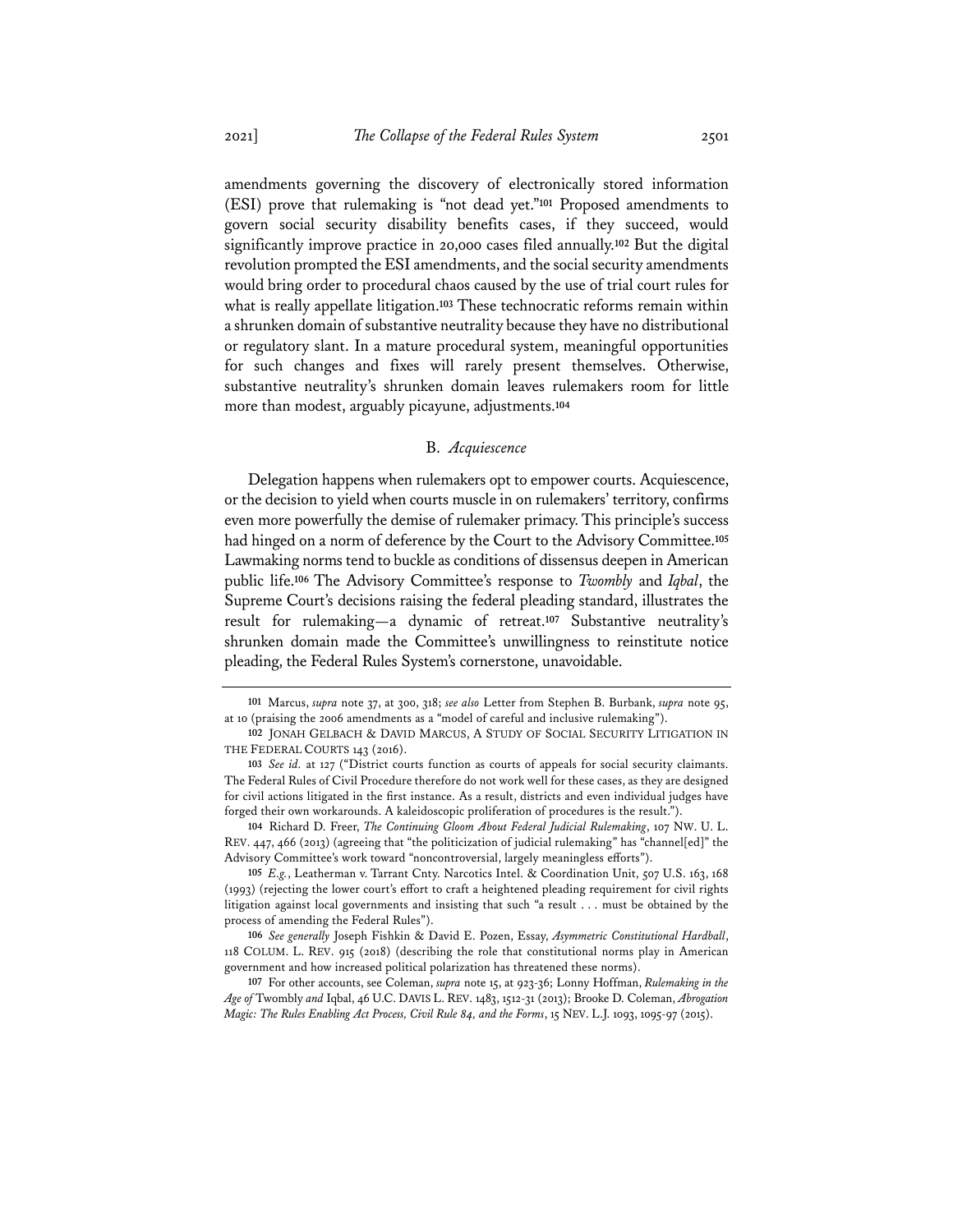*Twombly* and *Iqbal* prompted years of Committee deliberations over pleading. An assertion of rulemaker primacy, at least of a sort, surfaced for a time in its discussions. Shortly after *Iqbal*, Congress considered legislation that would have reinstated notice pleading.**<sup>108</sup>** To the Committee, this prospect created a "very difficult and delicate problem for the rules process." Its members resolved in response "to protect institutional interests under the Rules Enabling Act."**<sup>109</sup>** To "promote the integrity of the rulemaking process," Committee leadership sent letters to Congress "to urge [it] to use that process, rather than legislation, to address pleading issues."**<sup>110</sup>** One of these letters insisted that the Committee was "deeply involved" in deliberations over pleading, "precisely the type of work Congress required in the Rules Enabling Act."**<sup>111</sup>**

This assertion of institutional prerogative proved feeble when the Committee ultimately decided to defer pleading doctrine to "the evolutionary process of common-law development."**<sup>112</sup>** At first, members resolved to "allow time for lower courts to work through the *Twombly* and *Iqbal* invitation to reconsider pleading practices" before any Committee action.**<sup>113</sup>** As the Committee determined in 2011, "a sense that practice has not fully crystallized in the lower courts, and the possibility that the Supreme Court will have more to say, . . . undercut arguments that the time has come to begin preparing rules revisions for publication and eventual adoption."**<sup>114</sup>** By 2014, however, "a growing sense that pleading practice has evolved to a nearly mature state under the *Twombly* and *Iqbal* decisions" prompted the Committee to take pleading reform off its agenda.**<sup>115</sup>**

The process of common law evolution, in other words, had to happen before the Committee could consider reforms. But once this evolutionary process ended, it left the Committee no work to do. This acquiescence makes sense if uniformity in federal practice is rulemaking's sole concern, and if the lower courts had come to a common understanding of Rule 8 after *Twombly* and *Iqbal*. But a procedural system's health requires more than uniformity. Pleading

**<sup>108</sup>** Committee – Draft Minutes, *in* Agenda Book, Advisory Committee on Civil Rules, Atlanta, GA 5, 10 (Mar. 18-19, 2010).

**<sup>109</sup>** *Id.* at 11, 16.

**<sup>110</sup>** June 2010 Standing Committee – Draft Minutes, *in* Agenda Book, Advisory Committee on Civil Rules, Washington, D.C. 5 (Nov. 15-16, 2010).

**<sup>111</sup>** Letter from Lee H. Rosenthal & Mark R. Kravitz to Patrick J. Leahy, Chair, Committee on the Judiciary (Dec. 9, 2009), *in* Agenda Book, Advisory Committee on Civil Rules, Atlanta, GA 147, 148 (Mar. 18-19, 2010).

**<sup>112</sup>** June 2010 Standing Committee – Draft Minutes, *supra* note 110, at 22; Hoffman, *supra* note 107, at 1488-89 (discussing rulemakers' decision that it would be better to "wait for the post-*Iqbal* case law to develop . . . before making any decisions about how to proceed").

**<sup>113</sup>** Agenda Book, Advisory Committee on Civil Rules, Austin, TX 28 (Apr. 4-5, 2011).

**<sup>114</sup>** Agenda Book, Advisory Committee on Civil Rules, Washington, DC 41 (Nov. 7-8, 2011).

**<sup>115</sup>** Draft Minutes, Civil Rules Advisory Committee, October 30, 2014, *in* Agenda Book, Advisory Committee on Civil Rules, Washington, DC 39, 72 (Apr. 9-10, 2015).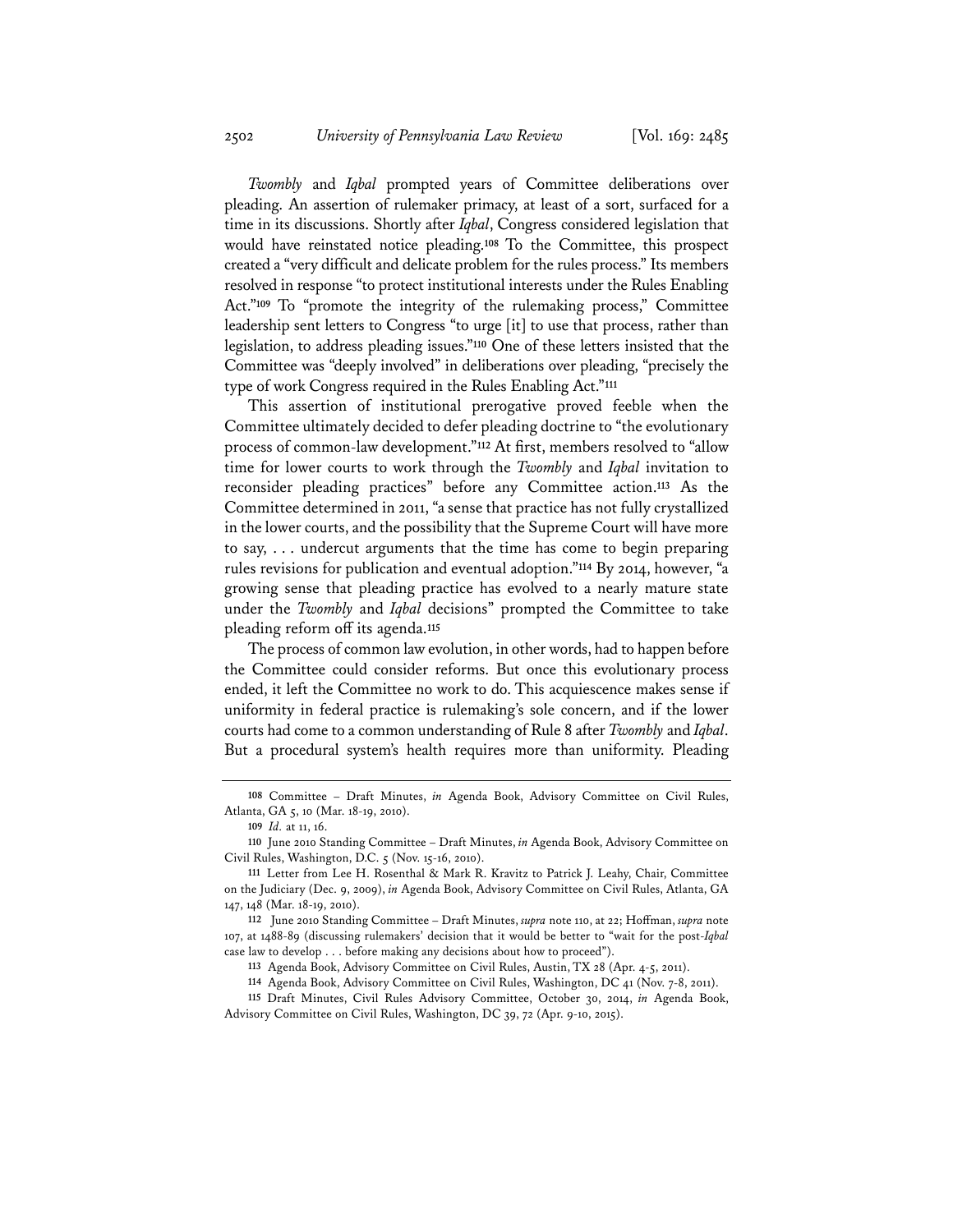doctrine lies at "the very heart of the revolutionary 1938 Federal Rules of Civil Procedure" and represents "the very soul of the current civil justice system" as the Committee recognized.**<sup>116</sup>** The Committee could indeed "be pardoned for proceeding with self-conscious deliberation" and deferring an inquiry into what pleading doctrine ought to be after it gained a robust empirical understanding of the decisions' effects.**<sup>117</sup>** But the Committee did not just postpone this normative engagement. It declined such engagement altogether.

The Supreme Court can reject a proposed rule amendment, so an attempt by the Committee to assert its institutional prerogative and undo *Twombly* and *Iqbal* could have triggered an unprecedented rulemaking crisis. The Committee's forbearance, then, had the virtue of prudence. But any such rulemaking *realpolitik* does not lesson a dynamic of acquiescence but underscores it. Future efforts by the Court to refashion rules through interpretation will leave the Committee similarly handcuffed. At any rate, the Committee did not just stay its hand. It entrenched the Court's choice by abrogating the illustrative forms appended to the Federal Rules.**<sup>118</sup>** One had illustrated the modest pleading standard Rule 8 as originally designed contemplated. *Twombly*, *Iqbal*, and the "clear tension" between these decisions and the form complaint clearly pushed the Committee to act.**<sup>119</sup>**

With conditions of consensus long gone, the acquiescence to the Supreme Court by a rulemaking process acutely aware of limits to its authority was inevitable. *Twombly* and *Iqbal* sparked intense controversy, because they appeared to empower defendants to thwart plaintiffs' efforts to vindicate rights. Deliberations indicate an understanding that a Committee response to *Twombly* and *Iqbal*, however complicated institutionally by the Court's veto power over a proposed amendment, would trigger legitimacy concerns. A member asked "whether it is possible to determine whether any heightened rate of dismissals is a good thing or bad . . . ."**<sup>120</sup>** While "it is important to gather data" about the decisions' impact, this member agreed, "'in the end' the design of pleading doctrine 'will be a policy decision.'"**<sup>121</sup>** But "[i]t is

**<sup>116</sup>** January 2009 Standing Committee – Draft Minutes, *in* Agenda Book, Advisory Committee on Civil Rules, Chicago, IL 34 (Apr. 20-21, 2009).

**<sup>117</sup>** Edward H. Cooper, *King Arthur Confronts* TwIqy *Pleading*, 90 Or. L. Rev. 955, 959 (2012).

**<sup>118</sup>** *E.g.*, Coleman, *supra* note 15, at 937-40 (discussing the Committee's abrogation of Rule 84 and elimination of Form 11).

**<sup>119</sup>** *E.g.*, June 2012 Standing Committee – Draft Minutes, *in* Agenda Book, Advisory Committee on Civil Rules 69, 107 (Nov. 1-2, 2012) (noting that the abrogation project had received an "impetus" from *Twombly* and *Iqbal* and the "clear tension between simplicity" of the form complaint and "the pleading requirements announced in the Supreme Court's decisions").

**<sup>120</sup>** Draft Minutes, Civil Rules Advisory Committee, March 18-19, 2010, *in* Agenda Book, Advisory Committee on Civil Rules, Washington, D.C. 55, 67 (Nov. 15-16, 2010).

**<sup>121</sup>** *Id.*; *see also* Cooper, *supra* note 117, at 959 ("The hard part will be reaching judgments about the desirability of the new practices, if indeed the new practices become firmly established.").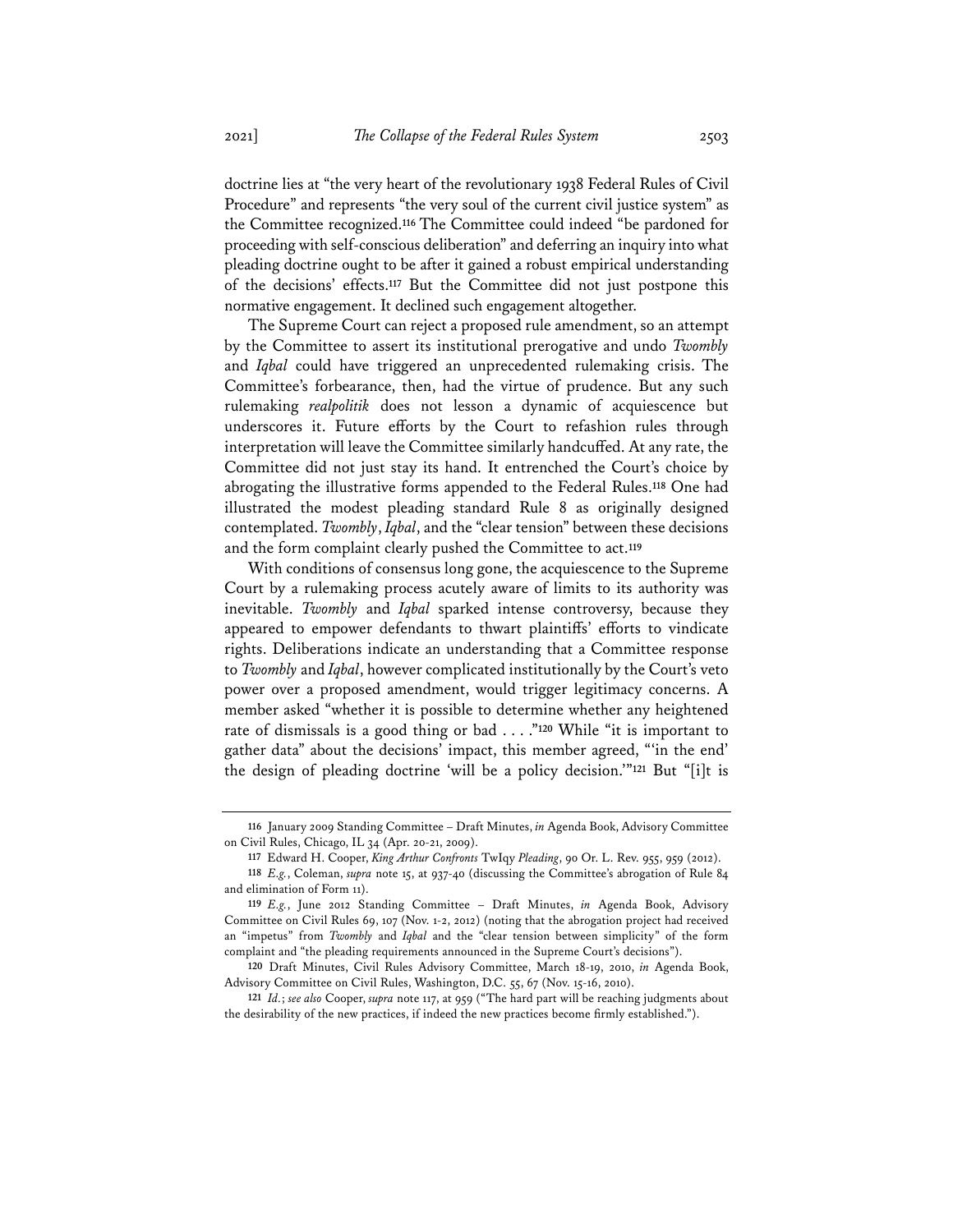distinctly difficult for the rules committee to make policy decisions in a way that is not political, or seen to be political."**<sup>122</sup>**

Pleading doctrine, long a target for ideologically-charged civil justice reformers,**<sup>123</sup>** fell outside the shrunken domain of substantive neutrality. Once the Court reset the pleading threshold, the rulemaking process could do nothing but go along.

## C. *Irrelevance*

Acquiescence's companion is irrelevance. If the principle of rulemaker primacy must yield when procedural needs implicate matters of regulatory or distributional consequence, then procedural reform guided by the principle of rulemaker primacy can only happen if no such needs arise. This is manifestly not the case for American civil justice.**<sup>124</sup>**

Within the federal courts, nothing poses a more obvious threat to the Federal Rules System's relevance than MDL, a species of litigation through which billions of dollars flow each year. Although the Federal Rules apply in MDL,**<sup>125</sup>** and although the gap between MDL and more quotidian federal litigation can be overstated,**<sup>126</sup>** a fair amount of "ad hoc," judge-fashioned procedure governs at least some key matters in important MDL proceedings.**<sup>127</sup>** The Advisory Committee is presently exploring the possibility of MDL-specific amendments to various of the Federal Rules, recognizing the fact that rules for ordinary litigation have yielded in important ways to bespoke MDL case management practices.**<sup>128</sup>** But, as Andrew Bradt writes, "the push for MDL reform" through rulemaking

**<sup>122</sup>** Draft Minutes, Civil Rules Advisory Committee, March 18-19, 2010, *supra* note 120, at 67.

**<sup>123</sup>** *E.g.*, WALTER K. OLSON, THE LITIGATION EXPLOSION: WHAT HAPPENED WHEN AMERICA UNLEASED THE LAWSUIT 90-107 (1991).

**<sup>124</sup>** For a synoptic and troubling account of the pathologies of American civil justice circa 2021, see Norman W. Spaulding, *The Ideal and the Actual in Procedural Due Process*, 48 HASTINGS CONST. L.Q. 261, 270-90 (2021).

**<sup>125</sup>** *See* In re Nat'l Prescription Opiate Litig., 956 F.3d 838, 844 (6th Cir. 2020) ("[In MDL] the relevant law takes the form of the Federal Rules of Civil Procedure").

**<sup>126</sup>** *See* Zachary D. Clopton, *MDL as Category*, 105 CORNELL L. REV. 1297, 1300 (2020) (challenging the notion of MDL as a "category" and suggesting that claims about unorthodox or ad hoc procedural governance, while perhaps accurate for large MDLs, do not describe all MDLs); Alexandra D. Lahav, *Multidistrict Litigation and Common Law Procedure*, 24 LEWIS & CLARK L. REV. 531, 533 (2020) (challenging the claim that the relationship between the Federal Rules and MDL procedural governance is more attenuated or different than the Federal Rules' relationship to procedural governance in more standard litigation).

**<sup>127</sup>** Abbe R. Gluck, *Unorthodox Civil Procedure: Modern Multidistrict Litigation's Place in the Textbook Understandings of Procedure*, 165 U. PA. L. REV. 1669, 1688-89 (2017) (explaining that the "very hallmark" of MDL is that the judge can "remain flexible and creative"); David L. Noll, *MDL as Public Administration*, 118 MICH. L. REV. 403, 423 (2019) ("MDL is a world of ad hoc procedure.").

**<sup>128</sup>** On the MDL Subcommittee's work, see Minutes, *supra* note 86, at 11-19.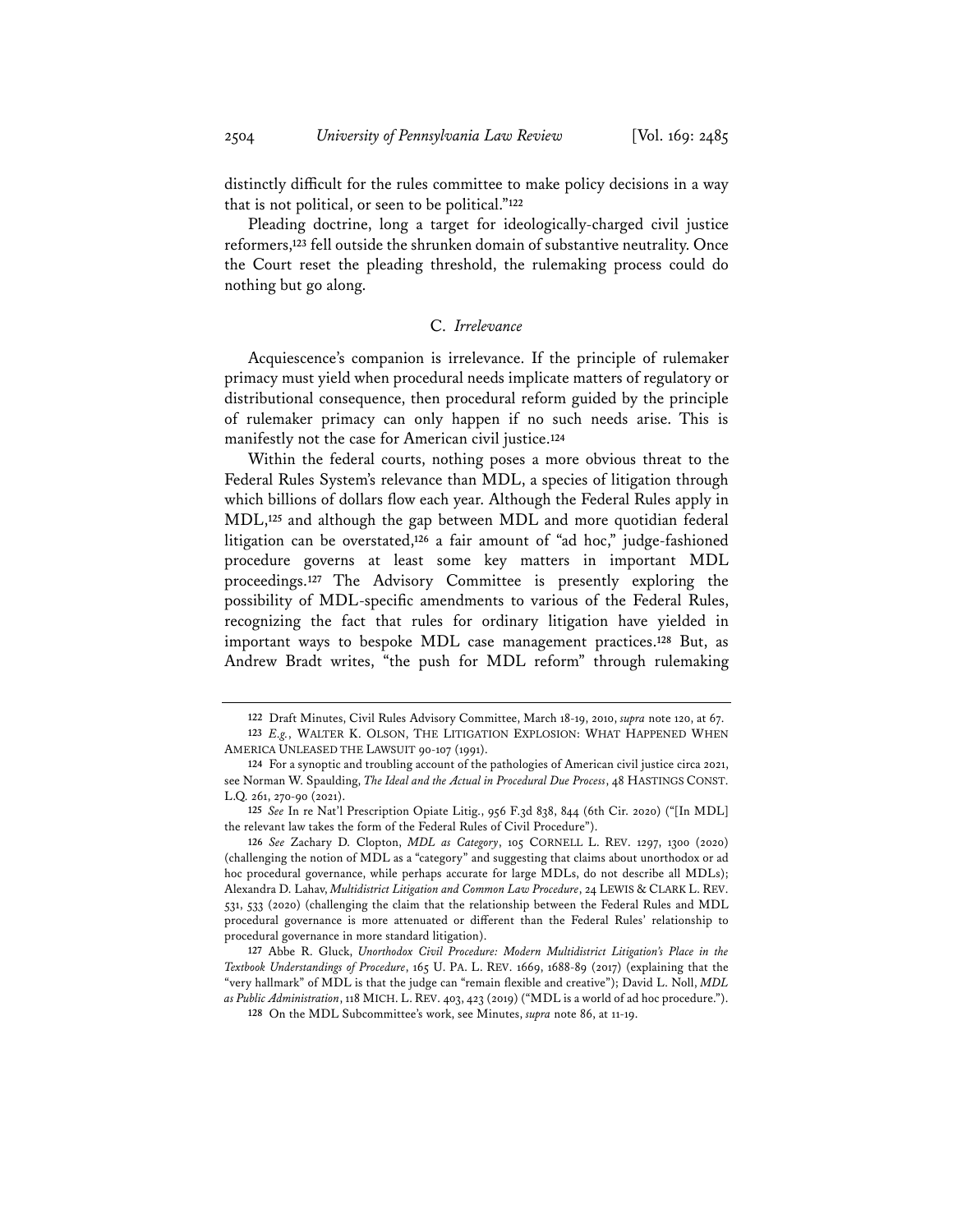"remains about power and control."**<sup>129</sup>** Defense-side interests champion restrictive proposals to constrain a system of aggregate litigation that has enabled mass tort litigation to flourish after the class action's retreat.**<sup>130</sup>** Given substantive neutrality's shrunken domain, the push for significant rule-based governance will likely falter.**<sup>131</sup>**

MDL surely warrants close attention, but by nearly any metric it pales in significance as a pressing matter of procedural policy to a crisis of inequality roiling American civil justice. Systemic dysfunctions now plague litigation in state courts, where 98% of American civil cases proceed.**<sup>132</sup>** The proliferation of consumer debt collection lawsuits has made these courts part of a vast system of economic domination.**<sup>133</sup>**

As Judith Resnik argued in 1986, the Federal Rules System rests on a "faith" in "adversarial exchanges as an adequate basis for adjudication,"**<sup>134</sup>** a process that assumes that "competition between balanced opponents . . . will lead to the triumph of truth."**<sup>135</sup>** The bases for this faith have not just declined. They have collapsed. Parties to civil cases in 1986 may have routinely litigated on unequal terms,**<sup>136</sup>** but the percentage of civil cases in state courts of general jurisdiction in which both sides at least had representation exceeded 95%.**137**This figure has fallen by a staggering amount, to under 50%.**<sup>138</sup>** The spike in American consumer debt, itself a function of growing inequality, has driven this change.**<sup>139</sup>**

**133** *See generally* HUMAN RIGHTS WATCH, RUBBER STAMP JUSTICE: US COURTS, DEBT BUYING CORPORATIONS, AND THE POOR 16 (2016) (observing that two debt collection companies earned almost \$1 billion through debt collection litigation).

**134** Resnik, *Failing Faith*, *supra* note 14, at 505.

**135** *Id.* at 513 (describing a "series of assumptions" one must make about the participants in order to "rely on lawyer-based adversarialism").

**136** *Id.* at 517 (describing how "major difficulty" in the era was the "problem of parity").

**137** PEW CHARITABLE TRUSTS, HOW DEBT COLLECTORS ARE TRANSFORMING THE BUSINESS OF STATE COURTS 13 (2020); *see also* NAT'L CTR. FOR STATE CTS., CIV. JUST. INITIATIVE, THE LANDSCAPE OF CIVIL LITIGATION IN STATE COURTS 31-35 (2015) (noting that before the decline attorney representation was over 95%). *See generally* Jessica K. Steinberg, *Adversary Breakdown and Judicial Role Confusion in "Small Case" Civil Justice*, 2016 BYU L. REV. 899, 901, 903 (describing the current "breakdown in adversary procedure" due to the "unrealistic demands" of the paradigm in today's judicial system).

**138** PEW CHARITABLE TRUSTS, *supra* note 137, at 13.

**139** *Id.* at 11.

**<sup>129</sup>** Andrew D. Bradt, *The Looming Battle for Control of Multidistrict Litigation in Historical Perspective*, 87 FORDHAM L. REV. 87, 105 (2018).

**<sup>130</sup>** *Id.*

**<sup>131</sup>** Draft Minutes, Civil Rules Advisory Committee, April 1, 2020, *in* Agenda Book, Advisory Committee on Civil Rules 93, 111-13 (Oct. 16, 2020) (summarizing committee members' skepticism about the need for an MDL rule and concluding that "in the end" the committee may "conclude that there is no need to recommend a new Civil Rule").

**<sup>132</sup>** *E.g.*, STEPHEN C. YEAZELL, LAWSUITS IN A MARKET ECONOMY 5 (2018) (describing how the "dispersion" of the justice system across multiple layers of government results in the "vast majority" of lawsuits occurring in state court).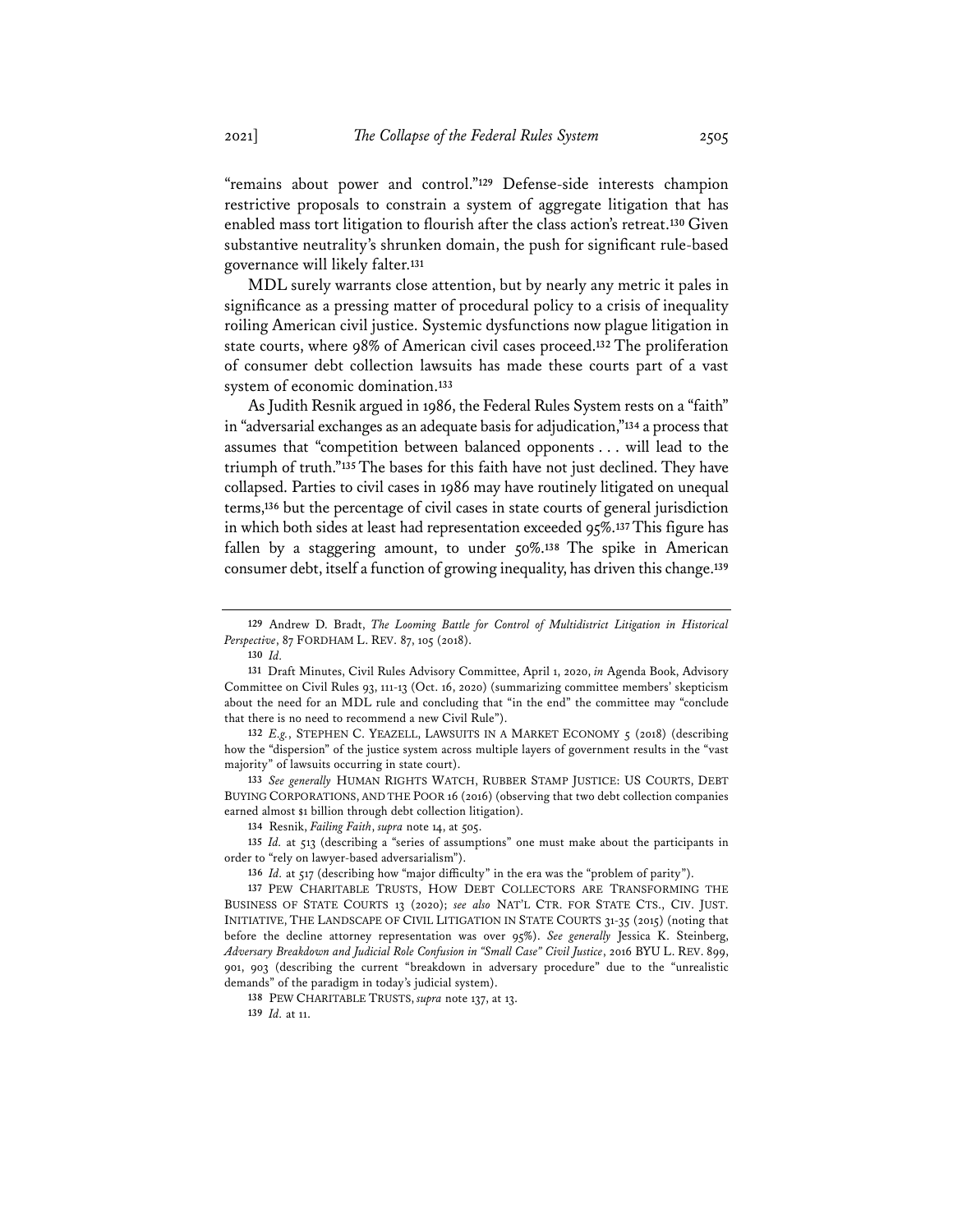This explosion has created immense amounts of litigation over modest medical, credit card, and student loan amounts.**<sup>140</sup>** Creditors and debt buyers now bring 25% of the country's civil cases in order to obtain judgments they can use to garnish wages, seize bank accounts, and sometimes force debtors into jail.**<sup>141</sup>** (Another 29% are landlord-tenant disputes.)**<sup>142</sup>** Most defendants, by nature financially strapped, lack counsel.**<sup>143</sup>** The vast majority default.**<sup>144</sup>**

Debt collection litigation proceeds almost exclusively in state courts and thus beyond the formal reach of the federal rulemaking process. But the Federal Rules System encompasses most of American civil justice, not just federal civil procedure. Most states' procedural regimes resemble the Federal Rules System in key respects.**<sup>145</sup>** Many states have rulemaking processes modeled on the Enabling Act's.**<sup>146</sup>** Furthermore, as Scott Dodson argues, "[i]n every state, federal rulemakers have exerted an extraordinary gravitational pull on state rulemakers."**<sup>147</sup>** Forty years ago, when both sides to the median civil action had counsel,**<sup>148</sup>** federal procedural reforms had important, if indirect, significance for state court cases.**<sup>149</sup>** Now, a tranche of American civil litigation, one far larger than the MDL docket, proceeds with hardly any procedural governance at all, whether because cases are filed in small claims court, or because pro se defendants lack the wherewithal to use procedure.**<sup>150</sup>**

**146** Zachary D. Clopton, *Making State Civil Procedure*, 104 CORNELL L. REV. 1, 9 (2018) (finding that forty-one states follow a model of the federal system of court-based rulemaking); John B. Oakley, *A Fresh Look at the Federal Rules in State Courts*, 3 NEV. L.J. 354, 356-57 (2002) ("[W]hile true replica jurisdictions were in the minority, the federal model of civil procedure was indeed the dominant model among the states . . . .").

**147** Dodson, *supra* note 145, at 710.

**148** *See* Jessica K. Steinberg, *Demand Side Reform in the Poor People's Court*, 47 CONN. L. REV. 741, 751 (2015).

**149** *E.g.*, Thomas O. Main, *Procedural Uniformity and the Exaggerated Role of Rules: A Survey of Intra-State Uniformity in Three States That Have Not Adopted the Federal Rules of Civil Procedure*, 46 VILL. L. REV. 311, 334-59 (2001) (reporting the results of a survey of pleading practice in three code pleading states and showing how state pleading practice converges with federal pleading practice). *But cf.* Stephen N. Subrin & Thomas O. Main, *Braking the Rules: Why State Courts Should Not Replicate Amendments to the Federal Rules of Civil Procedure*, 67 CASE W. RSRV. L. REV. 501, 513-16 (2016) (describing a slowed pace of formal amendments to state rules following federal rule changes).

**150** Peter A. Holland, *Junk Justice: A Statistical Analysis of 4,400 Lawsuits Filed by Debt Buyers*, 26 LOY. CONSUMER L. REV. 179, 205 (2014) (finding that 83% of cases proceed as small-claims cases "in which few or no rules of evidence are applied and in which few if any procedural safeguards are observed").

**<sup>140</sup>** *Id.* at 5.

**<sup>141</sup>** *Id.* at 8.

**<sup>142</sup>** NAT'L CTR. FOR STATE CTS., *supra* note 137, at iii.

**<sup>143</sup>** PEW CHARITABLE TRUSTS, *supra* note 137, at 13.

**<sup>144</sup>** *Id.* at 2; URBAN JUSTICE CENTER, DEBT WEIGHT: THE CONSUMER CREDIT CRISIS IN NEW YORK CITY AND ITS IMPACT ON THE WORKING POOR 9 (2007).

**<sup>145</sup>** Scott Dodson, *The Gravitational Force of Federal Law*, 164 U. PA. L. REV. 703, 707-19 (2016) ("Most states' rules now mirror the Federal Rules, and the rest have been pulled toward the Federal Rules in significant way").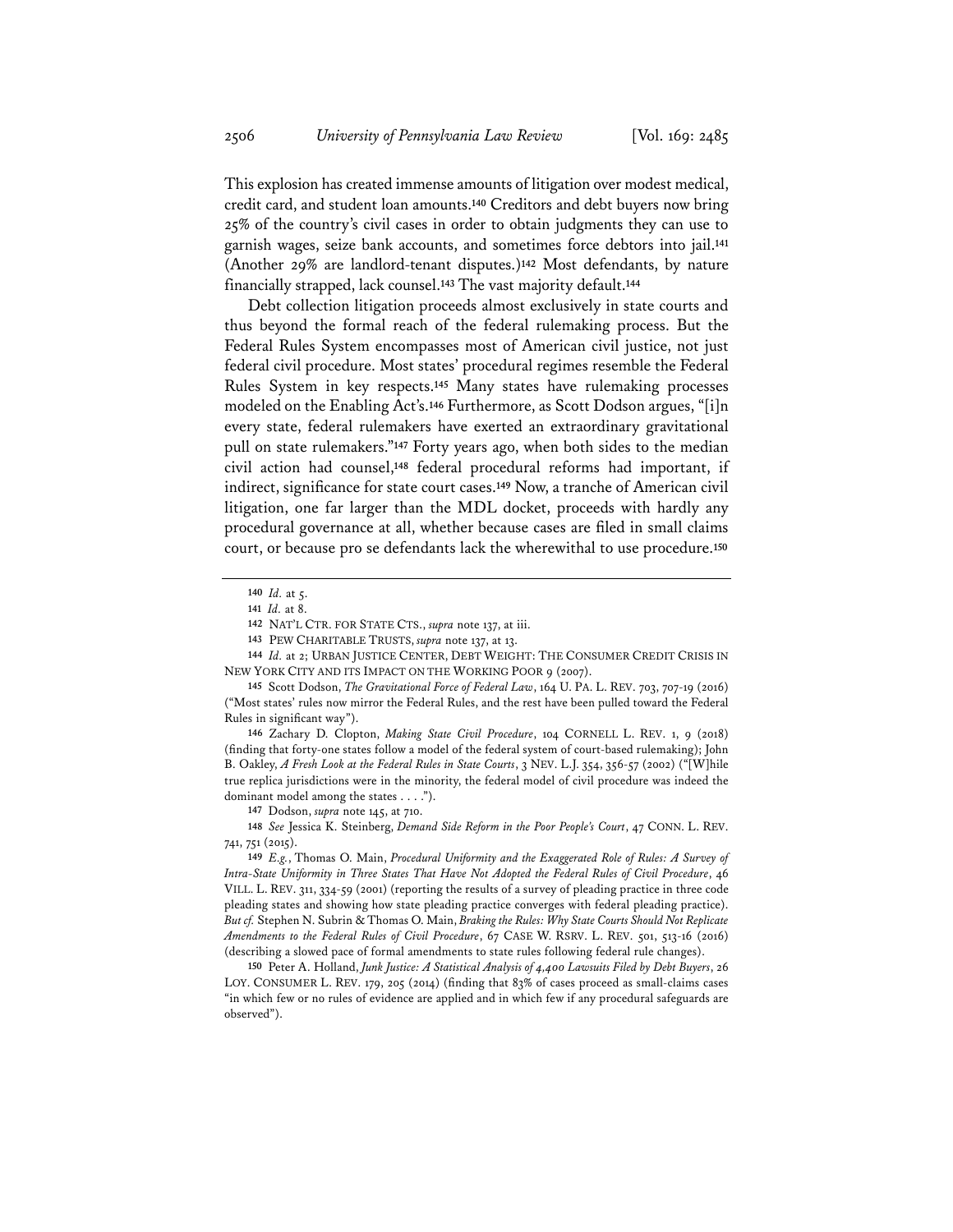Procedure itself is not irrelevant to what ails debt collection litigation.**<sup>151</sup>** Reforms to rules regarding service,**<sup>152</sup>** pleading,**<sup>153</sup>** mandatory initial disclosures,**<sup>154</sup>** and default judgment procedures**<sup>155</sup>** could help rid it of some of its worst abuses. These changes would have to come from the states, although federal rule changes designed for the considerable number of pro se litigants in federal court could help to galvanize coordinated responses across the country.**<sup>156</sup>** In fact, several states have adopted or are considering debt collection-specific rule changes.**<sup>157</sup>** As Zachary Clopton has documented, state rulemaking committees tend to have more diverse memberships than the federal Advisory Committee.**<sup>158</sup>** States also have more homogenous political cultures than the

**154** *See* NEW YORK APPLESEED, DUE PROCESS AND CONSUMER DEBT: ELIMINATING BARRIERS TO JUSTICE IN CONSUMER CREDIT CASES 4 (2010) (recommending making "certain discovery and court inquiries into the answer automatic upon the filing of certain defenses").

**155** *E.g.*, NEW ECONOMY PROJECT, THE DEBT COLLECTION RACKET IN NEW YORK: HOW THE INDUSTRY VIOLATES DUE PROCESS AND PERPETUATES ECONOMIC INEQUALITY 4 (2013) ("[N]o application by a debt buyer for a default judgment complied with New York law.").

**156** On the catalyzing influence of federal rulemaking efforts on the states, see, e.g., Zachary D. Clopton, *Procedural Retrenchment and the States*, 106 CALIF. L. REV. 411, 424-34 (2018). On the size of the non-prisoner federal pro se docket, see JEFRI WOOD, PRO SE CASE MANAGEMENT FOR NONPRISONER CIVIL LITIGATION vii (2016).

**157** *E.g.*, Verónica C. Gonzales-Zamora & George Bach, Civil Procedure Update 2020: New Mexico Annual Judicial Conclave 3-4 (June 19, 2020) (presentation available in the University of New Mexico School of Law Faculty Scholarship Digital Repository) (describing proposed New Mexico rule amendment); *Proposed Amendments, VT. JUDICIARY,* vermontjudiciary.org/attorneys/rules/proposed [https://perma.cc/3F7J-5ZCG] (describing proposed amendments to Rules 9.1 and 55(c)(7) of the Vermont Rules of Civil Procedure and Rules 2(a), 3, and 8(c) of the Vermont Rules of Small Claims Procedure; PEW CHARITABLE TRUSTS, *supra* note 137, at 21 (providing an overview of different states' policy changes by statute and court rule since 2009).

**158** Clopton, *supra* note 146, at 40-43 (describing how the increased diversity on state rulemaking committees may result in a higher level of group competence and information). On a lack of diversity on the federal Advisory Committee, see Brooke D. Coleman, *#Sowhitemale: Federal Procedural Rulemaking Committees*, 68 UCLA L. REV. DISC. 370, 388 (2020). On the benefit of diversity on rulemaking committees, see *id.* at 397-400.

**<sup>151</sup>** *See* Steinberg, *supra* note 148, at 746 (arguing that "an overhaul of the processes and rules that govern litigation" is necessary to protect unrepresented parties).

**<sup>152</sup>** *E.g.*, PEW CHARITABLE TRUSTS, *supra* note 137, at 16 (describing how many people may not respond to debt claims because they have not been notified, do not recognize the company that filed the lawsuit, or have been a victim of fraudulent service practices); HUMAN RIGHTS WATCH, *supra* note 133, at 36 ("[I]nadequate notice and even 'sewer service'—when process servers falsely claim to have served a defendant with notice—have been real problems in many debt buyer lawsuits.").

**<sup>153</sup>** *E.g.*, Hannah Lieberman, *Uncivil Procedure: How State Court Proceedings Perpetuate Inequality*, 35 YALE L. & POL'Y REV. 257, 263-64 (2016) (stating that pleadings in debt-buyer cases "frequently fail to meet either fact or notice pleading standards"); FED. TRADE COMM'N, REPAIRING A BROKEN SYSTEM: PROTECTING CONSUMERS IN DEBT COLLECTION LITIGATION AND ARBITRATION iii (2010) ("States should require collectors to include more information about the debt in their complaints.").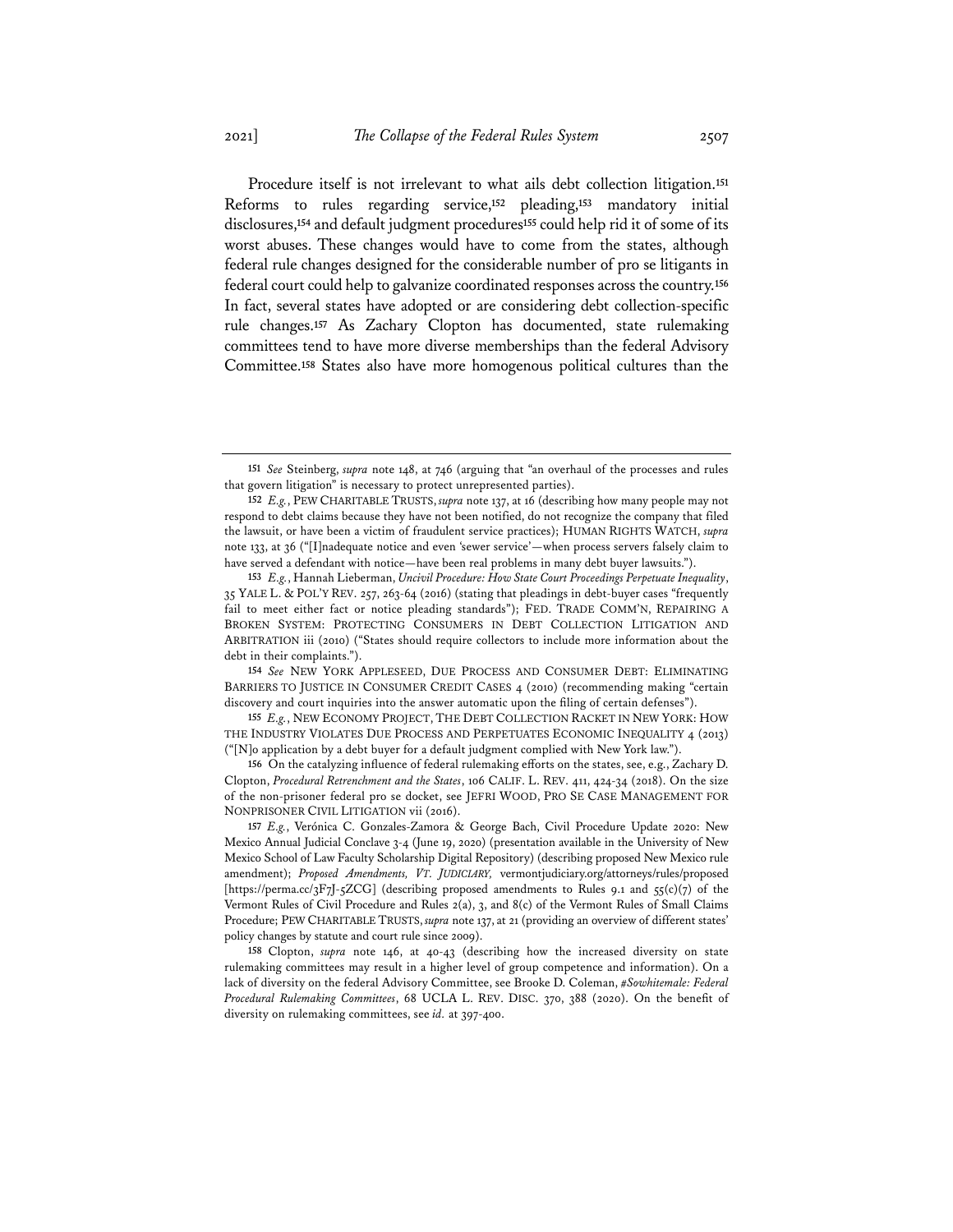United States overall.**<sup>159</sup>** Both features may enable reforms in some jurisdictions that can shield debtors against at least some of this litigation's worst excesses.

But the principle of substantive neutrality will impose a formidable obstacle to significant, widespread reforms to debt collection litigation through rulemaking processes. The existence of a \$100 billion debt-buying industry depends on an unceasing flow of default judgments.**<sup>160</sup>** For it, procedure *is*  substance. The mockery that debt collection litigation makes of the adversarial assumption behind the Federal Rules System needs something along the magnitude of Rule 23, as revised in 1966, as a response. To achieve this scale of reform, rulemakers would have to wade deeply into the politics of inequality.

To Judith Resnik, *Goldberg v. Kelly*, decided in 1970, "exemplifie[d]" the migration of "a commitment" to "the value choices expressed in the Federal Rules of Civil Procedure" into administrative adjudication, among other domains.**<sup>161</sup>** As such, *Goldberg* represented a high-water mark of sorts for the Federal Rules System. Debt collection litigation is the anti-*Goldberg*. Caseload pressures, inadequate access to counsel, and other problems have distorted a number of administrative adjudication systems that ensnare marginalized groups. These pathologies have infected state court dockets, challenging any further claim that the Federal Rules System, with its assumptions about litigation culture, continues to characterize American civil justice in any broad sense.**<sup>162</sup>**

\* \* \*

To the extent that Supreme Court decision-making is representative,**<sup>163</sup>** the current elaboration of procedural doctrine in the federal judiciary proceeds in a manner utterly inconsistent with the principle of substantive neutrality. As Professors Burbank and Farhang document, justices' votes have a significant ideological skew in cases addressing procedural aspects of the enforcement of

**<sup>159</sup>** *E.g.*, Alan Greenblatt, *All or Nothing*, GOVERNING, Jan. 2019 at 40, 42-43 (describing the increasing dominance of one-party government in American states).

**<sup>160</sup>** Holland, *supra* note 150, at 186 ("[D]ebt buyers employ a high volume default judgment business model, and . . . their legal pleadings, evidence and tactics are rarely exposed to the adversary process").

**<sup>161</sup>** Resnik, *Failing Faith*, *supra* note 14, at 517.

**<sup>162</sup>** *See* Spaulding, *supra* note 124, at 285-90 (describing administrative adjudication pathologies); *id.* at 270-79 (describing state court pathologies); *id.* at 266 ("[W]hat most Americans experience is, in truth, nothing like . . . the design debates about procedure in the federal courts . . . .").

**<sup>163</sup>** For evidence that circuit-level decision-making on procedural issues tracks ideology, see Stephen B. Burbank & Sean Farhang, *Politics, Identity, and Class Certification on the U.S. Courts of Appeals*, 119 MICH. L. REV. 231, 237 (2020).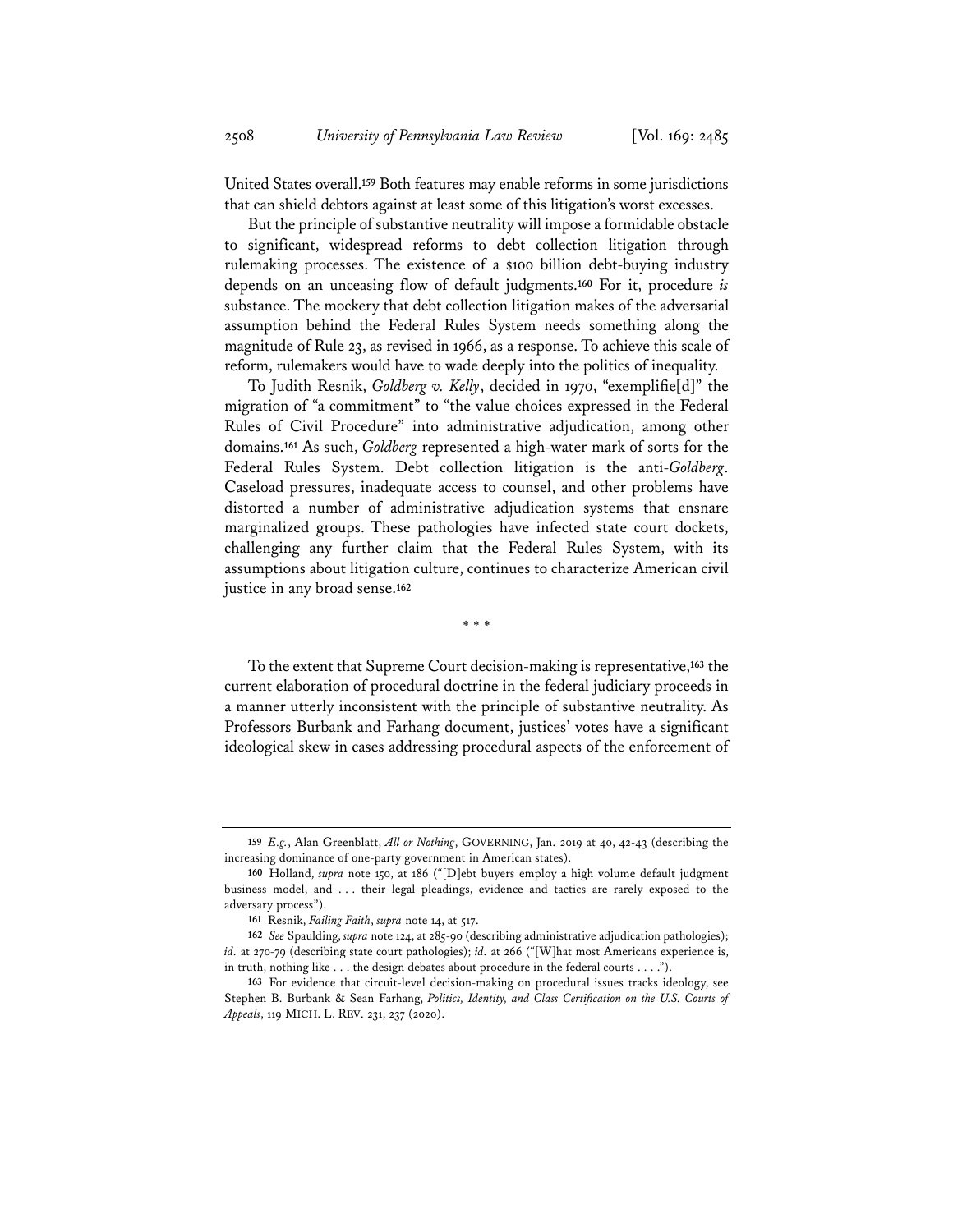regulatory regimes through litigation. Indeed, the imbalance exceeds that of their votes in cases addressing the substance of these regimes.**<sup>164</sup>**

The ghost of substantive neutrality might have contributed to this pattern.**<sup>165</sup>** The veneer of impartiality the Federal Rules System could once claim may have depressed an impulse to bind judicial hands with the equivalent techniques of statutory interpretation or agency deference doctrines that separation of powers concerns require.**<sup>166</sup>** The extent to which the Federal Rules license federal common-lawmaking,**<sup>167</sup>** the extent to which the Rules Enabling Act imposes meaningful limits on rulemaking,**<sup>168</sup>** the degree to which federal courts must defer procedural change to the rulemaking process,**<sup>169</sup>** and the obligation judges have to use particular methodologies for rule interpretation all boil down to questions of power.**<sup>170</sup>** Each one of these—and many more—needs a satisfying answer, lest American civil procedure drift away from its principled moorings in the Federal Rules System toward the assertion of judicial whim.

**167** Burbank & Wolff, *supra* note 91, at 49-50, 75 (discussing the use of federal common law in the context of Rules 13 and 23); Stephen B. Burbank & Tobias Barrington Wolff, *Class Actions, Statutes of Limitations and Repose, and Federal Common Law*, 167 U. PA. L. REV. 1, 8 (2018) (discussing how the tolling rule emerging from *American Pipe* under Rule 23 is a rule of federal common law).

**169** *Compare* Ortiz v. Fibreboard Corp., 527 U.S. 815, 861 (1999); Hall v. Hall, 138 S. Ct. 1118, 1129-30 (2018); *and* Microsoft Corp. v. Baker, 137 S. Ct. 1702, 1714 (2017), *with* Mark Herrmann, James M. Beck & Stephen B. Burbank, Debate, *Plausible Denial: Should Congress Overrule* Twombly *and* Iqbal*?*, 158 U. PA. L. REV. PENNUMBRA 141, 149 (2009) (describing *Twombly*'s inconsistency with the admonition that the Court must defer to the Advisory Committee).

**170** *See* Lumen N. Mulligan & Glen Staszewski, *Civil Rules Interpretive Theory*, 101 MINN. L. REV. 2167, 2175-79 (2017) (documenting the Court's "vacillation"); Scott Dodson, *Justice Souter and the Civil Rules*, 88 WASH. U. L. REV. 289, 291 (2010) (examining Justice Souter's fairness approach to construing the civil rules). *Compare* Krupski v. Crosta Crociere S.p.A., 560 U.S. 538, 557 (2010) (Scalia, J., concurring); *and*Tome v. United States, 513 U.S. 150, 167-68 (1995) (Scalia, J., concurring), *with* A. Benjamin Spencer, *Class Actions, Heightened Commonality, and Declining Access to Justice*, 93 B.U. L. REV. 441, 464 (2013) (providing a thorough textualist critique of Scalia's analysis of Rule 23(a)(2)). *See also* Hermann et al., *supra* note 169, at 161 (challenging a defense of *Twombly* and *Iqbal* as plausible interpretations of Rule 8 and insisting that "the degrees of separation" "between interpretation and judge-made law" "approach one hundred and eighty" in the two cases). For a defense of current rule interpretation practices, *see* Mark Moller, *Internal Separation of Powers, Compensating Adjustments, and Court Rulemaking*, 36 REV. LITIG. 579 (2018).

**<sup>164</sup>** BURBANK & FARHANG, *supra* note 79, at 190-91.

**<sup>165</sup>** Professors Burbank and Farhang attribute this extreme polarization to the lower public salience that decisions involving seemingly technical, non-substantive matters have, and thus the weaker constraint that public opinion can exercise. *Id.* at 192.

**<sup>166</sup>** *E.g.*, Victoria Nourse, *Misunderstanding Congress: Statutory Interpretation, the Supermajoritarian Difficulty, and the Separation of Powers*, 99 GEO. L.J. 1119, 1122 (2011) (noting that theories of statutory interpretation imply theories both about Congress itself and how Congress should related to courts or agencies); Mark Seidenfeld, Chevron*'s Foundation*, 86 NOTRE DAME L. REV. 273, 275 (2011) ("[T]he foundation for the *Chevron* doctrine is anchored in the separation of powers . . . .").

**<sup>168</sup>** Burbank, *supra* note 6, at 1034, 1108; Burbank & Silberman, *supra* note 69, at 699.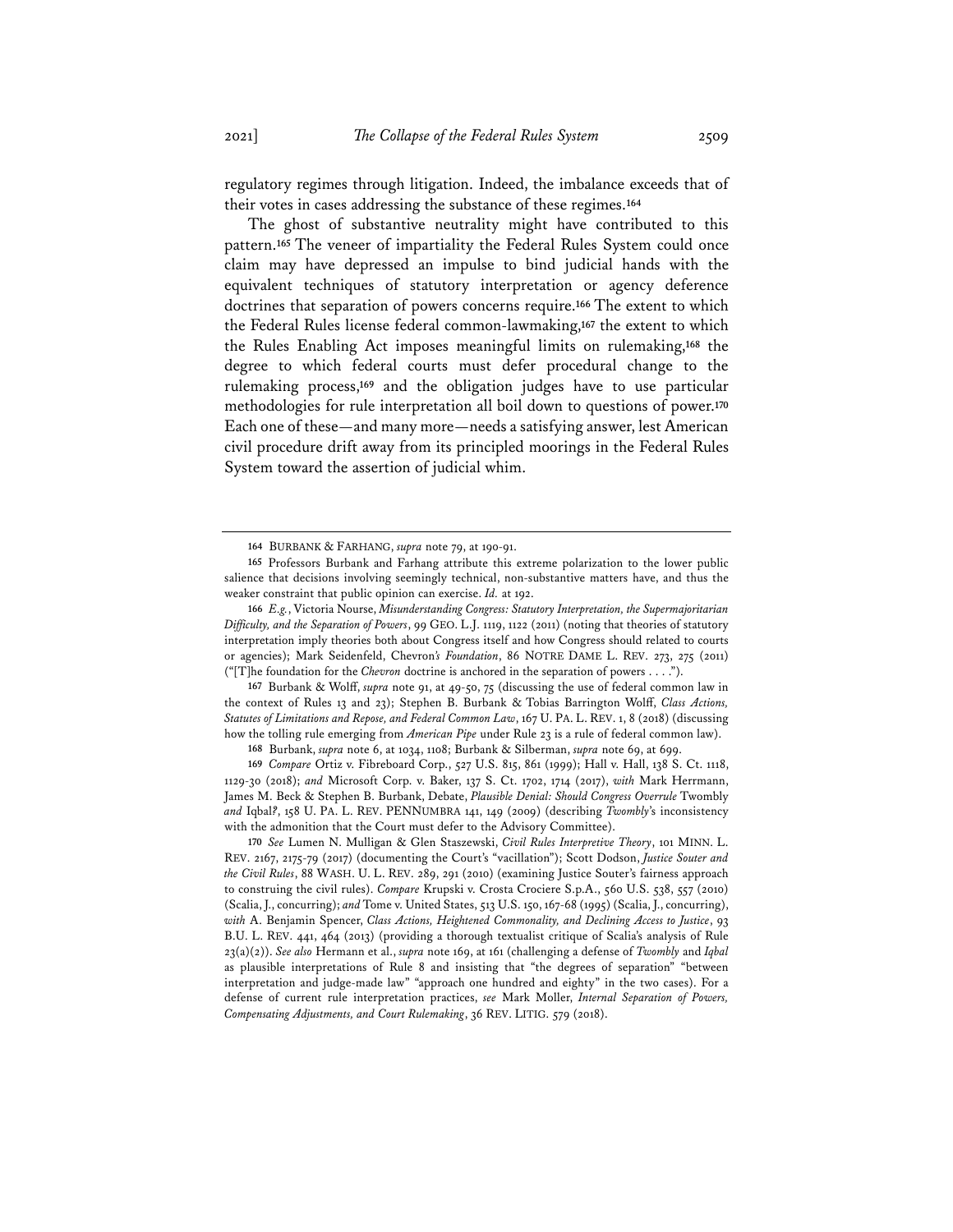## III. TOWARD A NEW PRINCIPLE

The time has come to craft new principles for the post-Federal Rules System era. This recommendation is not a call for a revolution in procedural governance.**<sup>171</sup>** Even within a shrunken domain of substantive neutrality, the federal rulemaking process makes important contributions. The proposed social security rules will not improve our social safety net. But they will rid 20,000 cases each year of extensive procedural confusion and thereby likely save needless litigation expense in a practice area where margins matter.**<sup>172</sup>** The rulemaking process has attracted deserved criticism this century,**<sup>173</sup>** but the people who participate in it do so admirably.**<sup>174</sup>** Moreover, an argument for the future of procedural evolution must accept institutional reality. Absent a dramatic political shock, the same conditions that caused the Federal Rules System to collapse will almost surely leave courts, at least at the federal level, as the prime movers for procedural design.**<sup>175</sup>** A new system will evolve through a common-law process of elaboration, building on an existing procedural structure.

However gradual, the new system's development needs normative guidance. If the principle of substantive neutrality required conditions of consensus, present-day conditions of fracture make the choice of principle unavoidably ideological. Viewed accordingly, the procedural preferences the conservative legal movement has voiced for decades reflect not naked rentseeking or deregulatory preferences but what I call the *principle of neoliberalism*. I suggest what a progressive alternative, committed to equality, might entail.

## A. *The Principle of Neoliberalism*

The divide between substance and procedure was the landmark jurisprudential achievement that made the Federal Rules System possible.**<sup>176</sup>**

**<sup>171</sup>** *Cf.* Miller, *supra* note 87, at 115 (discussing the "nuclear" option of a "dramatic overhaul of the procedural system" and its challenges).

**<sup>172</sup>** GELBACH & MARCUS, *supra* note 102, at 143.

**<sup>173</sup>** *E.g.*, Brooke D. Coleman, *Online* Essay, *#Sowhitemale: Federal Civil Rulemaking*, 113 NW. U. L. REV. 407, 408-11 (2018) (criticizing the lack of diverse representation in the Civil Rules Advisory Committee); Yeazell, *supra* note 75, at 239 (criticizing the Rules Committee for its lack of "precise knowledge of how those rules will affect them or their clients in any particular situation").

**<sup>174</sup>** *E.g.*, Burbank, *supra* note 9, at 529 (praising Edward Cooper's tenure as Advisory Committee Reporter).

**<sup>175</sup>** Professors Burbank's and Farhang's findings that a retrenchment agenda succeeded in the Supreme Court, after mostly failing in the rulemaking and legislative processes, are consistent with claims about the increase of judicial power during times of polarization more generally. BURBANK & FARHANG, *supra* note 79, at 3; *see* Richard L. Hasen, *Polarization and the Judiciary*, 22 ANN. REV. POL. SCI. 261, 272 (2019) ("Gridlock due to partisan competition in the political branches creates space for the courts (especially the Supreme Court) to move the law toward their preferences without provoking a political counterreaction.").

**<sup>176</sup>** Marcus, *supra* note 23, at 374.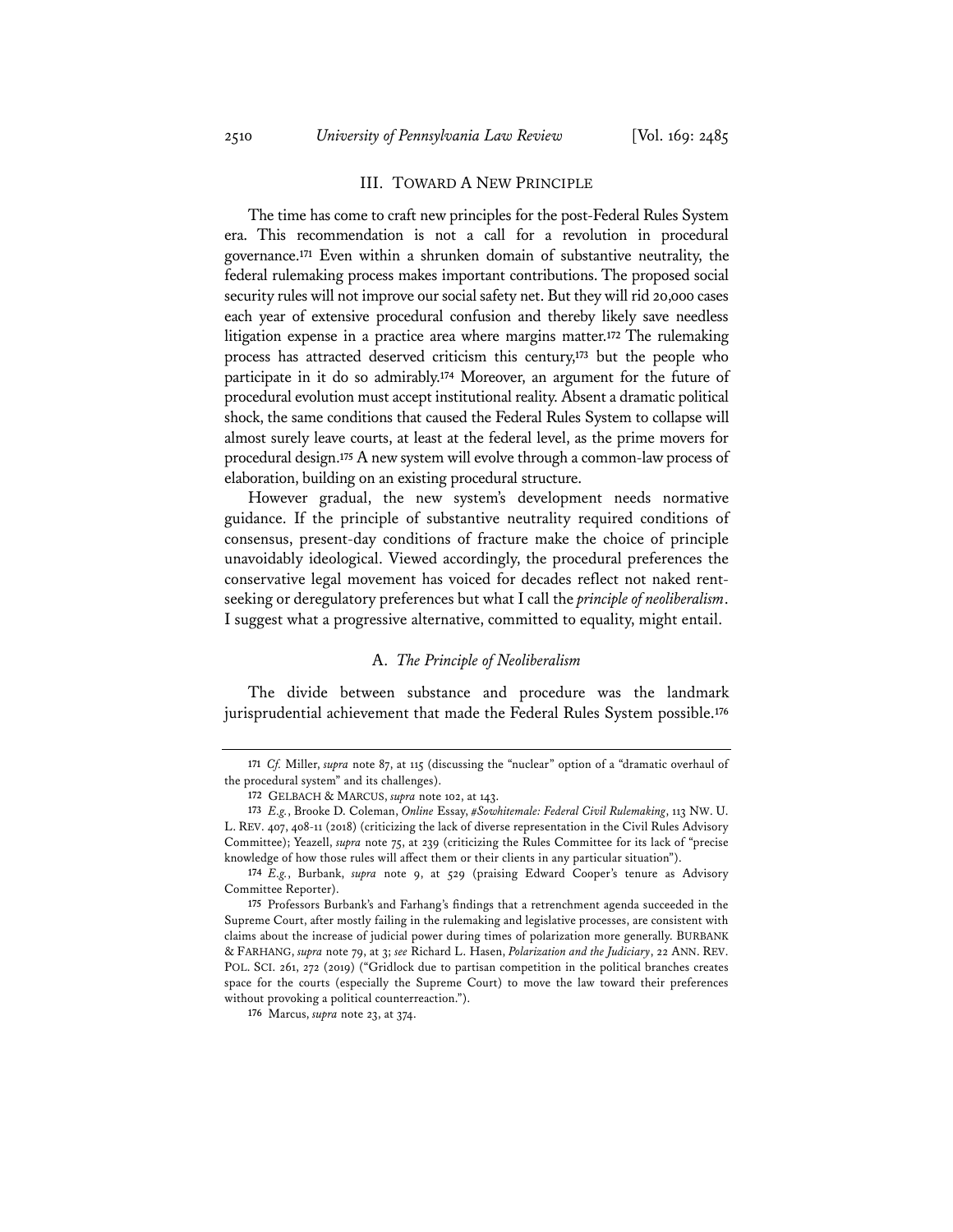This dichotomy's dividing line now marks the boundary between politics' vast expanse, on one hand, and a shrunken domain of substantive neutrality, on the other. Meaningful procedural reform will almost always cross the boundary from the latter into the former. The choice of a foundational principle for a new system, then, is necessarily political.**<sup>177</sup>**

The conservative legal movement has long appreciated this reality. As many have commented upon, and as Professors Burbank and Farhang have so rigorously documented, the movement has pursued a procedural agenda since the 1970s that, when realized, has blunted litigation's capacity for regulation and redistribution.**<sup>178</sup>** These efforts fit into a larger legal program fashioned to "assert[] and defen[d] . . . market imperatives and unequal economic power against intervention,"**<sup>179</sup>** as well as to defeat efforts at progressive social reordering pursued through democratic politics.**<sup>180</sup>**

Commentators commonly but erroneously cast the conservative legal program as "anti-litigation."**<sup>181</sup>** The American consumer debt market rests in considerable part on the easy availability of litigation to enforce debt

**179** Grewal & Purdy, *supra* note 71, at 1; *see also* Jedediah Britton-Purdy, David Singh Grewal, Amy Kapczynski & K. Sabeel Rahman, *Building a Law-and-Political Economy Framework: Beyond the Twentieth-Century Synthesis*, 129 YALE L.J. 1784, 1794-1818 (2020) (explaining how principles of "[w]ealth maximization, transaction costs, and externalities" have motivated legal change).

**180** *See* WENDY BROWN, IN THE RUINS OF NEOLIBERALISM: THE RISE OF ANTIDEMOCRATIC POLITICS IN THE WEST 124-25 (2019) (describing how a "discourse of deregulated markets" has been "mobilized to challenge the significance of social powers in democracies and to empower traditional morality against equality mandates"); Britton-Purdy et al., *supra* note 179, at 1813 (explaining that neoliberalism encompasses the view that "any political judgments about which social interests to secure or advance are likely to involve capture, entrenchment, and spurious claims to a . . . 'public interest'"); Dana A. Remus, *Reconstructing Professionalism*, 51 GA. L. REV. 807, 830 (2017) (explaining that neoliberalism demands that "the state cannot intervene in the market to produce particular substantive results").

**181** *E.g.*, Arthur R. Miller, *What Are Courts For? Have We Forsaken the Procedural Gold Standard?*, 78 LA. L. REV. 739, 798 (2018) ("[C]ertain conservative and pro-business political and defense interests have been energetically waging an anti-litigation war for many years . . . ."); Diego A. Zambrano, *Federal Expansion and the Decay of State Courts*, 86 U. CHI. L. REV. 2101, 2163 (2019) ("These efforts have been part of a broader anti-litigation movement sponsored by large institutional defendants."); Andrew M. Siegel, *The Court Against the Courts: Hostility to Litigation as an Organizing Theme in the Rehnquist Court's Jurisprudence*, 84 TEX. L. REV. 1097, 1198 (2006) ("[D]ozens of cases . . . reflect the anti-litigation theme . . . ."). *Compare* Stephen B. Burbank & Sean Farhang, *A New (Republican) Litigation State?*, 11 U.C. IRVINE L. REV. 657, 686 (2021) ("[B]oth parties' posture toward private enforcement is instrumental."), *with* STEPHEN C. YEAZELL, *supra* note 132, at 90 (2018) (describing the politics of "civil litigation" as a "convenient proxy for other issues," such that the conservative agenda is not necessarily anti-litigation).

**<sup>177</sup>** *But see* Bone, *Effective*, *supra* note 15, at 329 ("[W]hatever else procedure might do, its primary goal is to generate quality outcomes measured by the substantive law.").

**<sup>178</sup>** BURBANK & FARHANG, *supra* note 79, at 3; *see, e.g.*, J. Maria Glover, *"Encroachments and Oppressions": The Corporatization of Procedure and the Decline of Rule of Law*, 86 FORDHAM L. REV. 2113, 2113 (2018) (describing corporate advocacy for procedural reform that has resulted in the "restructuring [of] our litigation system" to favor corporate defendants).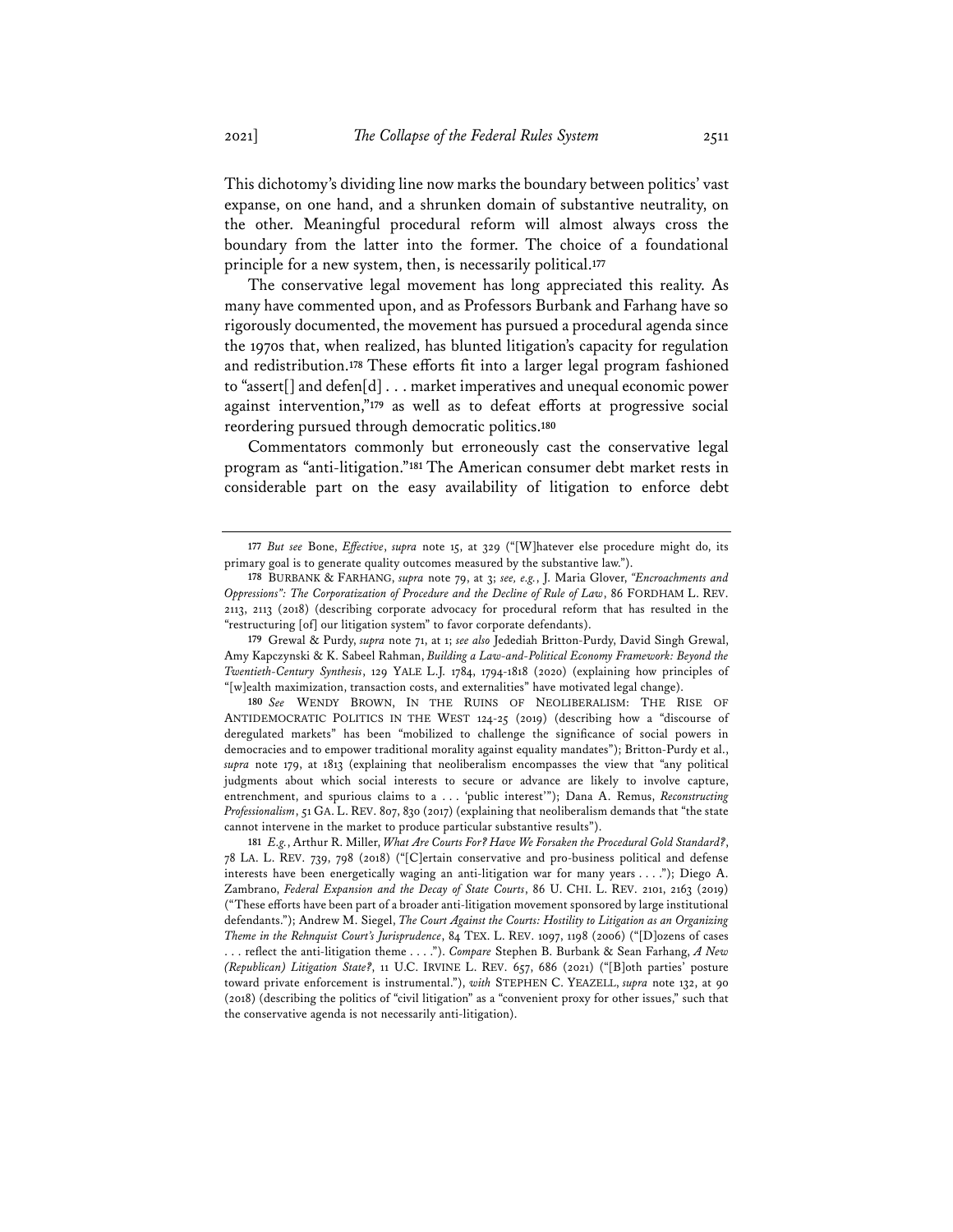contracts.**<sup>182</sup>** Supporters of the conservative agenda surely do not have these sorts of cases in their sights.**<sup>183</sup>** Moreover, as Professors Burbank and Farhang suggest, conservatives in recent years have supported a "new Litigation State" to empower private litigants challenging tax, immigration, abortion, and gun control legislation.**184**The program's effort to protect market relationships and traditional social ordering from democratic reconfiguration, then, is better described as "neoliberal" than "anti-litigation."**<sup>185</sup>** A principle of neoliberalism thus animates the conservative legal movement's procedural reform efforts.**<sup>186</sup>**

Supporters of the conservative legal movement may disclaim the term "neoliberal,"**<sup>187</sup>** but it aptly describes an understanding of what litigation is and what the conservative procedural agenda reflects. A neoliberal understanding of litigation conceives of the process as a buttress for social ordering created through market interactions entered into by autonomous individuals.**<sup>188</sup>** Because all litigants are individual market participants fully responsible for the choices they make,**<sup>189</sup>** neoliberal procedure favors the enforcement of arbitration clauses, even in consumer form contracts that bind parties of manifestly unequal bargaining power.**<sup>190</sup>** Neoliberal procedure favors a higher

**184** Burbank & Farhang, *supra* note 181, at 664.

**<sup>182</sup>** *See* YEAZELL, *supra* note 132, at 15 ("[P]ulling against the flexibility offered by contract is the impulse to simplify and to speed litigation, to collect debts quickly . . . . creditors will push at the front end for imaginative (and complex) structures of credit and, at the back end, for simplified litigation.").

**<sup>183</sup>** *Id.* at 89 (noting that what "most civil litigation" entails—"business disputes and debt collection"—is "awkward" for adversaries in the "rhetorical battle" over litigation and its supposed excesses); *cf.* Home Depot U.S.A., Inc. v. Jackson, 139 S. Ct. 1743, 1754 (2019) (Alito, J., dissenting) (criticizing how "a defendant's routine attempt to collect a debt from a single customer" turned into "an unremovable attack on the defendant's 'credit and lending policies'").

**<sup>185</sup>** Neoliberalism "refers to the revival of the doctrines of classical economic liberalism, also called laissez-faire, in politics, ideas, and law." Grewal & Purdy, *supra* note 71, at 1. It is "an overlapping set of arguments and premises that are . . . united by their tendency to support market imperatives and unequal economic power in the context of political conflicts that are characteristic of the present historical moment." *Id.* at 2; *see also* WENDY BROWN, EDGEWORK:CRITICAL ESSAYS ON KNOWLEDGE AND POLITICS 39-41 (2005) (providing a similar definition of neoliberalism).

**<sup>186</sup>** *See* Britton-Purdy et al., *supra* note 179, at 1804-05 (explaining how neoliberal principles have motivated and transformed fields including civil procedure).

**<sup>187</sup>** Philip Mirowski, *Neoliberalism: The Movement that Dare Not Speak Its Name*, AM. AFFS., https://americanaffairsjournal.org/2018/02/neoliberalism-movement-dare-not-speak-name/

<sup>[</sup>https://perma.cc/NN7S-EMVB] ("Self-identified neoliberals are hard to come by.").

**<sup>188</sup>** Remus, *supra* note 180, at 830, 864.

**<sup>189</sup>** BROWN, *supra* note 185, at 42.

**<sup>190</sup>** *E.g.*, Am. Express Co. v. Italian Colors Rest., 570 U.S. 228, 231, 239 (2013) (rejecting a class action claim by merchants against American Express in favor of individual arbitration as compelled by the Federal Arbitration Act); *see also* Grewal & Purdy, *supra* note 71, at 1 (explaining that neoliberalism is characterized by "the assertion and defense of particular market imperatives and unequal economic power against political intervention"); Hila Keren, *Divided and Conquered: The Neoliberal Roots and Emotional Consequences of the Arbitration Revolution*, 72 FLA. L. REV. 575, 579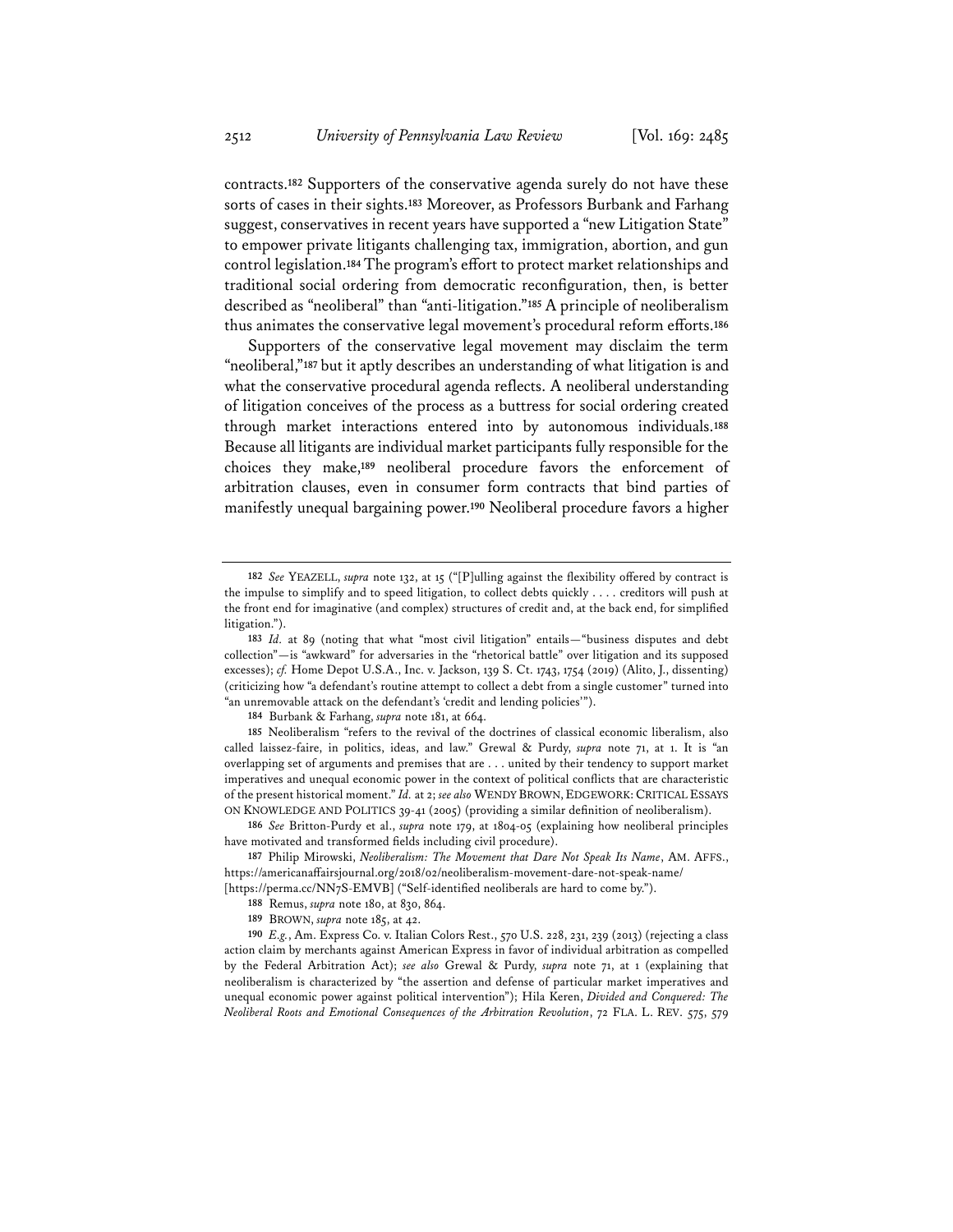pleading standard and strict limits on personal jurisdiction, because the regulatory force litigation has means that it must surmount a "demanding justificatory bar" to interfere with transactions otherwise mediated by the neutral, apolitical market.**<sup>191</sup>** Neoliberal procedure treats the class action as just a rule for party and claim joinder, not a device that enables regulation through private enforcement.**<sup>192</sup>** Neoliberal procedure prices the proportionality of discovery in dollar terms, measuring the financial costs of a discovery request against the financial value litigation holds for the requesting party.**<sup>193</sup>** Because neoliberalism conceives of litigants as autonomous individuals, not as members of groups with socially-determined characteristics, disabilities, and advantages,**<sup>194</sup>** a mechanism for aggregating claims that does not privilege the views of every individual joined to the case is suspect.**<sup>195</sup>**

## B. *An Equality Principle*

Many of us who have opposed manifestations of neoliberalism in civil procedure have couched our resistance in terms better suited to the Federal Rules System. Whatever their redistributionist effects, *Twombly* and *Iqbal* are flawed, we argue, because they undermine or ignore rulemaker primacy.**<sup>196</sup>** The conservative legal movement's successes in the courts deserve criticism more generally for "circumvent[ing]" "the rulemaking process prescribed by

**193** Maureen Carroll, *Civil Procedure and Economic Inequality*, 69 DEPAUL L. REV. 269, 281-84 (2020) (describing a court order requiring "the parties to create a 'discovery budget' based on the 'foreseeable range of damages' in the litigation").

**194** Grewal & Purdy, *supra* note 71, at 13 (referring to the "self-defining, self-exploring, identityshifting constitutional citizen of recent Supreme Court decisions of race, gender, and sexuality").

<sup>(2020) (</sup>describing the "arbitration revolution" as exemplifying neoliberalism); Norris, *supra* note 17, at 21-31 (describing the neoliberal orientation of modern arbitration clause enforcement doctrine).

**<sup>191</sup>** K. Sabeel Rahman, *Domination, Democracy, and Constitutional Political Economy in the New Gilded Age: Towards a Fourth Wave of Legal Realism?*, 94 TEX. L. REV. 1329, 1336 (2016).

**<sup>192</sup>** *See, e.g.*, Shady Grove Orthopedic Assocs., P.A. v. Allstate Ins. Co., 559 U.S. 393, 408 (2010) (insisting that Rule 23 is a "species" of "traditional joinder," and that its effects on the defendant's liability are merely "incidental"); Norris, *supra* note 17, at 31-37 (describing the neoliberal orientation of recent class action doctrine). By this logic, so-called "no injury" classes should not be certifiable: No market failure has occurred if the plaintiffs have no compensable injury. *See, e.g.*, *The FICALA Fix for Litigation Abuse*, U.S. CHAMBER INST. FOR LEGAL REFORM (Mar. 3, 2017), https://instituteforlegalreform.com/the-ficala-fix-for-litigationabuse [https://perma.cc/55XH-NGKV] (calling for the elimination of so-called "no injury" class actions).

**<sup>195</sup>** *See, e.g.*, J.D. v. Azar, 925 F.3d 1291, 1342-47 (D.C. Cir. 2019) (Silberman, J., dissenting) (arguing that a class representative seeking access to abortion services for juvenile immigrants in government custody cannot adequately represent the class because it might include juvenile immigrants who oppose abortion).

**<sup>196</sup>** *See, e.g.*, Kevin M. Clermont & Stephen C. Yeazell, *Inventing Tests, Destabilizing Systems*, 95 IOWA L. REV. 821, 850 (2010) (criticizing "adjudication" as "hardly the preferred path to design change"); Burbank, *supra* note 10, at 549 (" General rules made through the Enabling Act Process can only be changed through that process (or by legislation)."); David Marcus, *Institutions and an Interpretive Methodology for the Federal Rules of Civil Procedure*, 2011 UTAH L. REV. 927, 972 (criticizing *Twombly* and *Iqbal* on grounds that the Court erred in its interpretation of Rule 8).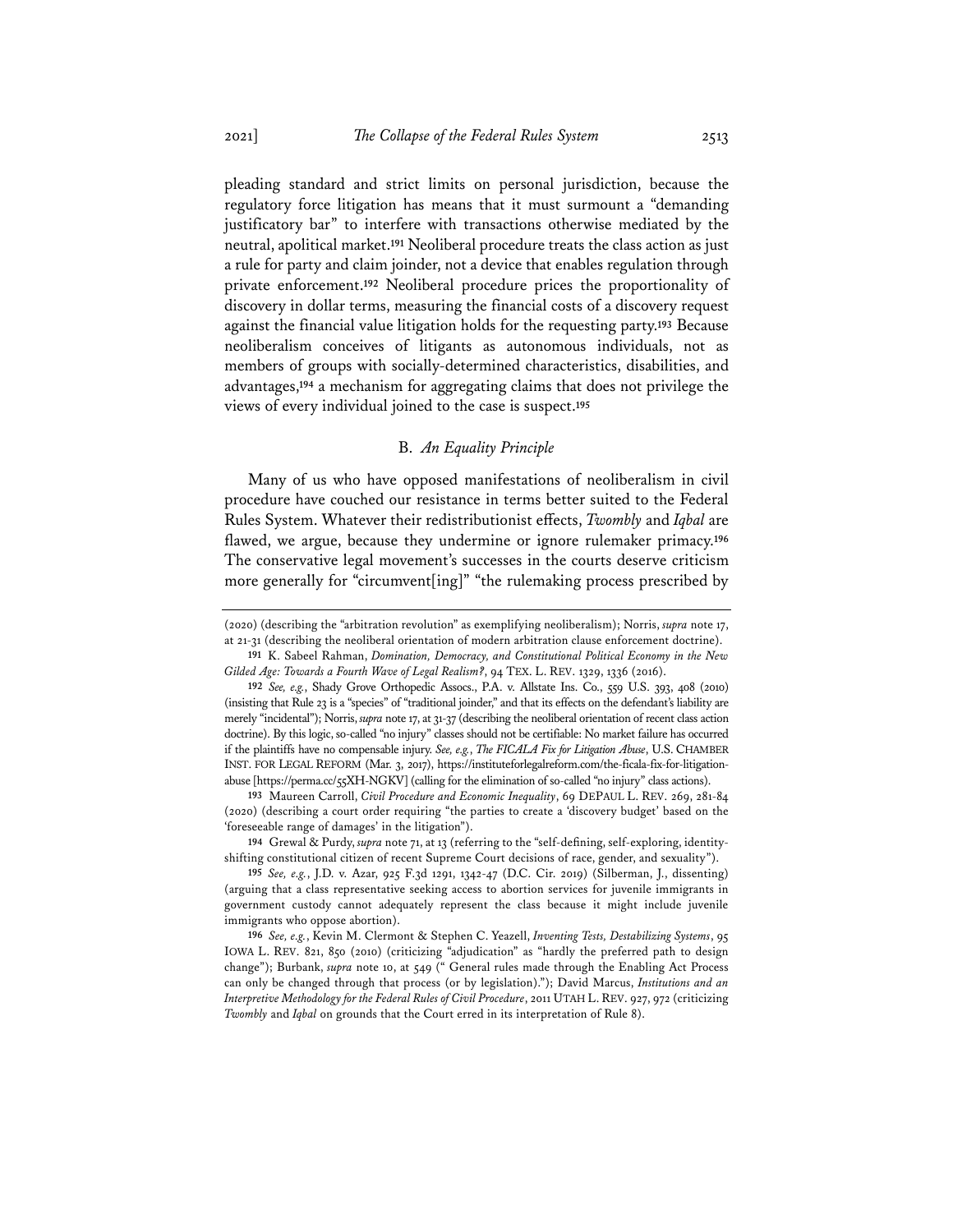the Rules Enabling Act."**<sup>197</sup>** Fixes to what ails American civil justice lie with a better-balanced or less politicized rulemaking process.**<sup>198</sup>** Such arguments have merit, but they remain committed to principles that have eroded, ones that do not engage frontally with the principle of neoliberalism.

A fully developed alternative will require a lot of theoretical spadework.**<sup>199</sup>** What follows is a first step, an initial direction that progressive procedural theorizing might pursue as part of an effort to move beyond neoliberalism in procedure. In a landmark essay, Jedidiah Britton-Purdy, David Grewal, Amy Kapcyznski, and K. Sabeel Rahman suggest a response to the forces that eroded the postwar liberal consensus, especially the exploding inequality that a neoliberal legal program has helped to drive.**<sup>200</sup>** Because law constitutes market relations and constrains democratic politics, they explain, deepening inequality and entrenched subordination are a political choice. They do not result from neutral market forces or social relations left alone.**<sup>201</sup>** A different politics counsels for the reconstitution of American law "around an ideal of equality," one "animated by a commitment to [democracy] and sensitive to the importance of social subordination along intersectional lines,"**<sup>202</sup>** and one committed to redistribution of the sort needed to remove from market ordering basic issues of need and dignity.**<sup>203</sup>**

A robust version of an equality principle conceived of in these terms would counsel that procedural change pursue anti-subordination ends,**<sup>204</sup>** reflecting "a broader state obligation to shift affirmatively the subordinate status of certain groups."**<sup>205</sup>** An anti-subordination principle merits more attention and development, but its recommendation here is arguably premature without a fully-realized account of litigation as an appropriate institutional setting for its pursuit.**<sup>206</sup>**

As a first step, progressives might recommend a non-subordination principle. At the least, procedural doctrine should disfavor civil litigation's use to entrench "the subordinate position" "of a specially disadvantaged

**<sup>197</sup>** Subrin & Main, *supra* note 14, at 1889.

**<sup>198</sup>** *See infra* note 173.

**<sup>199</sup>** For an important step in this direction, see Norris, *supra* note 17, at 52-53.

**<sup>200</sup>** Britton-Purdy et al., *supra* note 179, at 1786.

**<sup>201</sup>** *Id.* at 1819-20.

**<sup>202</sup>** *Id.* at 1824.

**<sup>203</sup>** *Id.* at 1825.

**<sup>204</sup>** On anti-subordination and equality, *see, e.g.*, Jack M. Balkin & Reva B. Siegel, *The American Civil Rights Tradition: Anticlassification or Antisubordination?*, 58 U. MIA. L. REV. 9, 9 (2003).

**<sup>205</sup>** Jocelyn Simonson, *Police Reform Through a Power Lens*, 130 YALE L.J. 778, 839 (2021).

**<sup>206</sup>** *Cf.* Britton-Purdy et al., *supra* note 179, at 1824 ("A call for equality must suggest how that equality is to be . . . institutionally realized."). For a rich discussion of civil justice's functions, including a possible distributive justice function, see Matthew A. Shapiro, *Distributing Civil Justice*, 109 GEO. L.J. (forthcoming 2021) (draft at 52-67).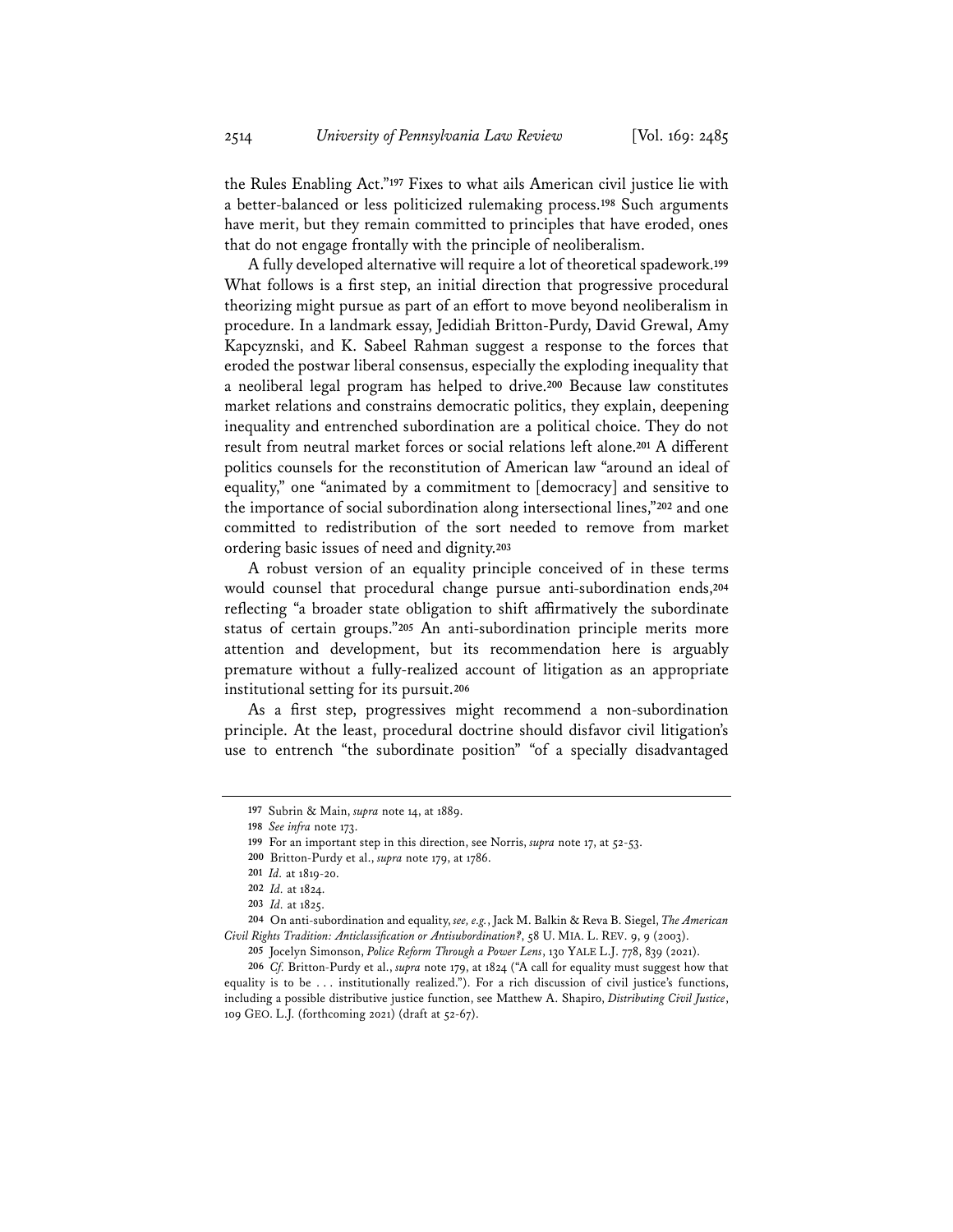group."**<sup>207</sup>** This principle does not need a fully-realized account of litigation and equality. It draws its justification from the simple recognition that a lot of adjudication presently departs from the meaningfully adversarial process between parties of roughly equal litigating capacity that the Federal Rules System idealized, in ways that systemically subordinate particular groups.**<sup>208</sup>**

At present, millions of civil cases proceed against litigants, such as consumer debtors or undocumented immigrants, who cannot defend themselves meaningfully. From a neoliberal perspective, these situations result from market failure. Consumer debtors and undocumented immigrants are priced out of the market for legal representation, at most warranting a market subsidy (pro bono counsel, for instance) as a response. A nonsubordination perspective understands litigation of this sort as a constituent part of an industry or government enforcement regime premised, at least in part, on the maintenance of this inequality.**<sup>209</sup>** A procedural system committed to a principle of non-subordination would raise barriers to the use of civil litigation for these ends, not paper them over with overwhelmed legal aid lawyers or underpaid court-funded counsel.

Doctrinal changes consistent with a principle of non-subordination would require the rejection of trans-substantivity. As the signature doctrinal design feature of the Federal Rules System, trans-substantivity owed its normative justification to the system's institutional arrangements.**<sup>210</sup>** A trans-substantive rule meant that the rulemaking process had honored the principle of substantive neutrality, which legitimized the process and steered problems of procedural design to it in the first place. But trans-substantivity lacks a compelling normative justification now that the domain of substantive neutrality has shrunken to the point that it can no longer encompass most meaningful procedural reform. If courts are the only procedural lawmaking institutions left standing in an age of dissensus, and if procedure is indeed a domain of substantive contestation, then a demand that court-fashioned procedure be

**<sup>207</sup>** Owen M. Fiss, *Groups and the Equal Protection Clause*, 5 PHIL. & PUB. AFFS. 107, 157 (1976).

**<sup>208</sup>** On the Federal Rules, idealized procedure, and how adjudication actually proceeds, see generally Spaulding, *supra* note 124. On asymmetries in who appears in what capacity in civil litigation, and thus who bears costs and enjoys benefits of particular procedural doctrines, see Resnik, *Domain*, *supra* note 14, at 2225.

**<sup>209</sup>** For what was surely an unintentionally revealing statement recognizing the important effect of juvenile immigrants' lack of representation on the efficiency of immigration enforcement, see *C.J.L.G. v. Sessions*, 880 F.3d 1122, 1144-45 (9th Cir. 2018) (insisting that "[m]andating free courtappointed counsel could further strain an already overextended immigration system" by requiring government lawyers to "communicat[e] with opposing counsel" and "respon[d] to motions").

**<sup>210</sup>** For a discussion of trans-substantivity's justification, see David Marcus, *Trans-Substantivity and the Processes of American Law*, 2013 BYU L.REV. 1191, 1220-36. For skepticism, see Robert G. Bone, *Securing the Normative Foundations of Litigation Reform*, 86 B.U. L. REV. 1155, 1160 (2006) (claiming that the "trans-substantive ideal" "does not fit any plausible theory of American civil adjudication").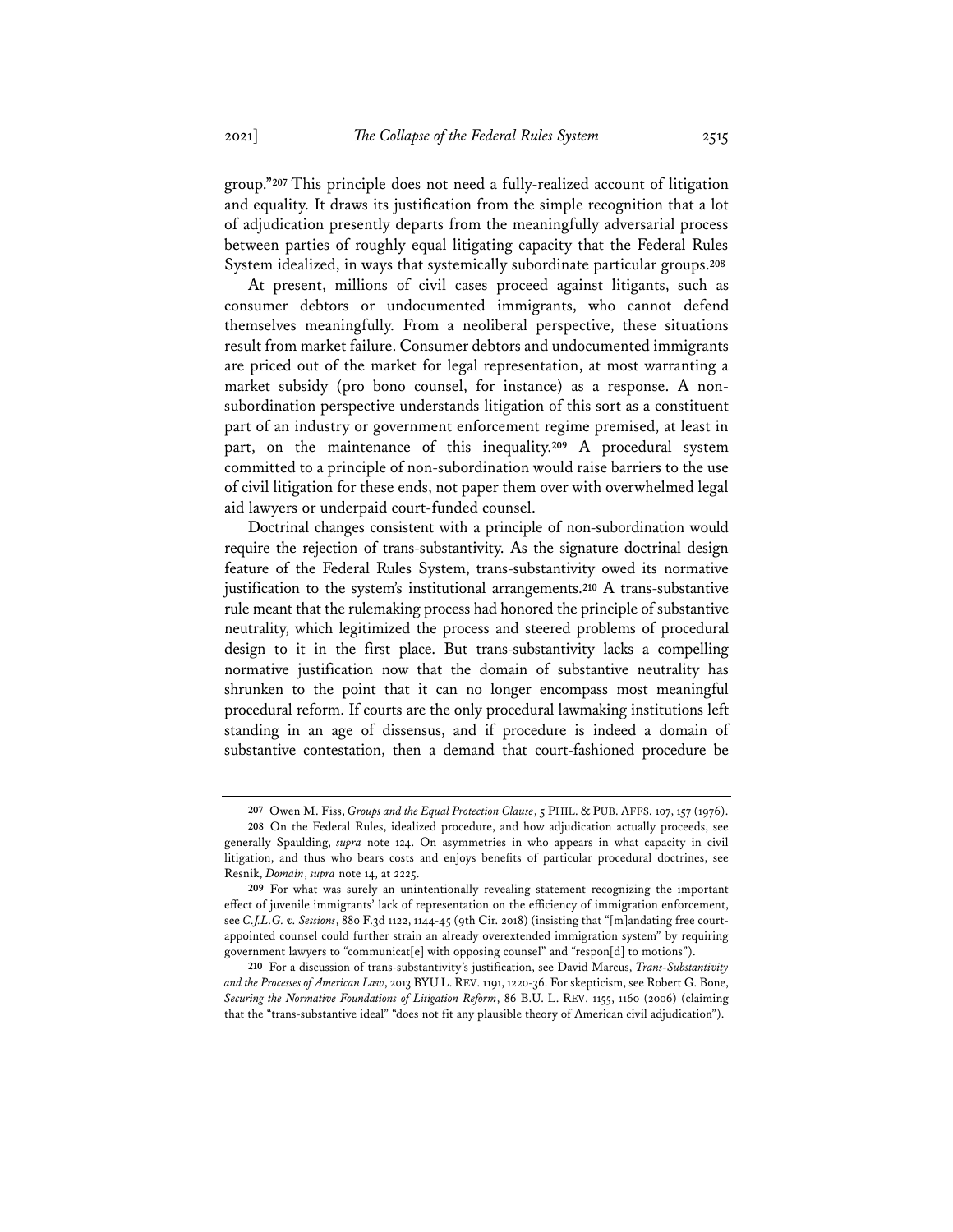trans-substantive, on grounds that "[n]either judges nor procedural reformers have a general charter to reform society," no longer persuades.**<sup>211</sup>**

The problem with trans-substantive procedure is its premise, that all litigants, whatever their claims or defenses, warrant formally equal procedural treatment. This conception of equality is indifferent to the reality of deep, entrenched injustice,**<sup>212</sup>** and thus to the contribution that procedure can make to these inequalities' reproduction and entrenchment. Debt collection plaintiffs routinely file factually barren complaints, with allegations that often lack basic loan amount and ownership information.**<sup>213</sup>** Sparse allegations surely reflect dynamics in the debt collection market. Debt sellers often sell consumer debt without warranting that they actually own the debt, a fact surely reflected in the price debt buyers are willing to pay.**<sup>214</sup>** These market practices work, at least in part, because of the modesty of the transsubstantive pleading standard. Because pleading doctrine does not allow the classification of litigants based on who they are or the types of claims they assert, debt collectors do not generally need to allege more specific facts in their complaints, ones for which they might have to pay a higher price. A direct line, then, connects the formal neutrality of trans-substantive pleading standards to debt collection litigation's entrenchment of inequality.

If conditions of dissensus indeed make courts the primary institutional settings for procedural change going forward, then a principle of nonsubordination could guide doctrinal elaboration in two ways. First, it could inform how trial courts administer procedure within the ample grant of discretion that rule regimes afford. Discovery, for instance, offers plenty of opportunities for a judge to realize a commitment to non-subordination in how she regulates the parties' evidence-gathering.**<sup>215</sup>**

Second, the principle could guide doctrinal design itself if dynamics of acquiescence and delegation continue to enable judges to craft procedure. Debt buyers often sue without having either the original loan contract or chain of title information in their possession. Service of process routinely goes awry. Pro se defendants almost never engage in discovery. Courts thus enter default judgments against oblivious defendants, and these judgments

**<sup>211</sup>** Stephen B. Burbank, *The Costs of Complexity*, 85 MICH. L. REV. 1463, 1473 (1987) (reviewing RICHARD L. MARCUS & EDWARD F. SHERMAN, COMPLEX LITIGATION: CASES AND MATERIALS ON ADVANCED CIVIL PROCEDURE (1985)).

**<sup>212</sup>** *Cf.* Cheryl I. Harris, *Critical Race Studies: An Introduction*, 49 UCLA L. REV. 1215, 1229-30 (2002) (explaining how "deeply entrenched hierarchy" can lurk under a "façade of formal neutrality").

**<sup>213</sup>** *E.g.*, NEW YORK APPLESEED, *supra* note 154, at 20.

**<sup>214</sup>** Dalié Jiménez, *Dirty Debts Sold Dirt Cheap*, 52 HARV. J. ON LEGIS. 41, 43 (2015) (highlighting that the low price of debt reflects the lack of information provided to the buyer and that the risk that the "debt will ultimately be uncollectible").

**<sup>215</sup>** For a discussion of discovery and sensitivity to the sorts of concerns that animate a nonsubordination principle, see Carroll, *supra* note 193, at 281-88.